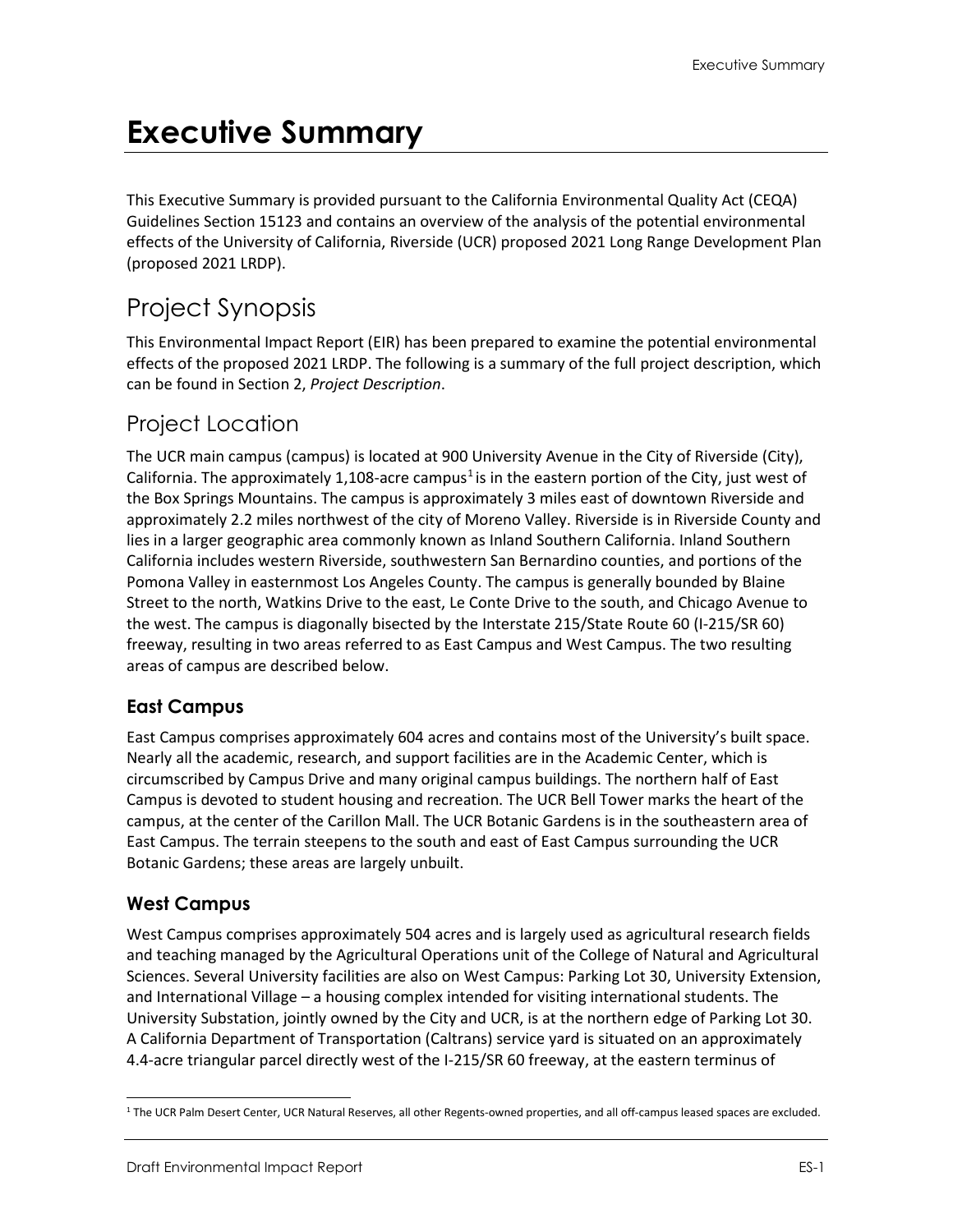Everton Place. The Gage Canal irrigation facility traverses the area north to south, with portions running underground.

## Background

Under the California Master Plan for Higher Education, the University of California (UC) system guarantees access to the top 12.5 percent of California's public high school graduates and qualified transfer students from California Community Colleges.

UCR is one of 10 campuses in the UC system. UC policy requires all campuses to maintain Long Range Development Plans, known as LRDPs. An LRDP is defined by statute as a "physical development and land use plan to meet the academic and institutional objectives for a particular campus or medical center of public higher education" (Public Resources Code (PRC) Section 21080.09). The LRDP is a comprehensive document that guides a campus's physical development through planning objectives and policies and addresses land use, the location of new facilities, distribution of open space, and circulation strategies. An LRDP identifies the physical development needed to achieve academic goals and is a valuable reference document for the university and community.

Campus LRDPs are driven by the academic programming goals and the projections of both enrollment and service populations to achieve goals by an established horizon year. Each LRDP specifies how a campus will accommodate the projected student population along with the faculty and staff required to support that student population.

The Regents approved the first UCR LRDP in 1964 and approved subsequent revisions in 1990 and 2005. UCR adopted five amendments to the 2005 LRDP. The 2005 LRDP projected an enrollment of 25,000 undergraduate, transfer, and graduate students by Fall 2015; however, those student growth projections proved to be conservative (UCR 2005). As of the 2018/2019 academic year, UCR had reached student enrollment of approximately 24,000 (UCR 2021a). Additional information on enrollment is presented in Section 3, *Environmental Setting.*

# 2021 LRDP EIR Objectives

The proposed 2021 LRDP is broad in its scope and intends to achieve overarching goals established by the State, the UC system, and UCR. Statement objectives of the proposed 2021 LRDP EIR include the following:

- Serve as good stewards of limited campus lands and natural resources as UCR continues to grow and accommodate enrollment projections of approximately 35,000 students
- Develop approximately 5.5 million gross square feet (gsf) of net new building space needed to accommodate student housing as well as academic and research facilities
- Maintain existing land-based research operations on West Campus, while supporting facility modernization, research support facilities growth, and strategic partnerships and initiatives
- Activate and enliven the East Campus through strategic mixed-use development, improved public spaces, expanded campus services, and additional on-campus housing to facilitate a living-learning campus environment
- Accommodate approximately 40 percent of eligible students with on-campus housing, and replace aging low-density student housing units while considering demand, affordability, financial feasibility, and physical site constraints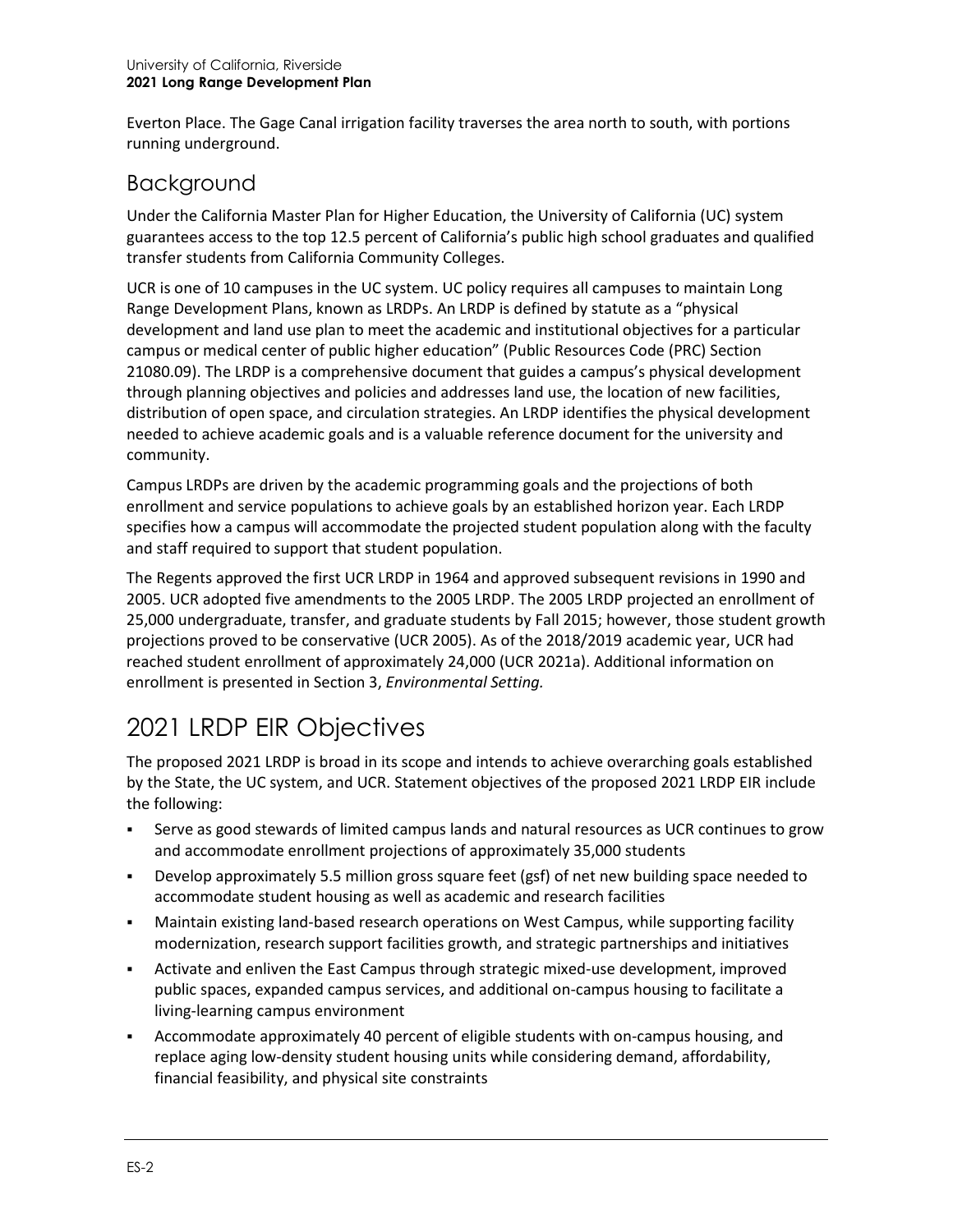- Locate future growth generally adjacent to and outside of the campus loop road, thereby maintaining the character of the Mid-Century Modern Core
- Incorporate efficient planning and design practices in support of minimizing the effects of climate change

# Project Characteristics

The proposed 2021 LRDP identifies the physical resources required to achieve UCR's academic goals and to accommodate UCR's reasonably foreseeable projected growth. Project characteristics are discussed in detail in Section 2, *Project Description*. With directives from the UC system-wide initiatives and UCR Strategic Plan, the proposed 2021 LRDP contains an updated campus land use plan and planning principles for guiding future campus development under the plan. The UC Office of the President (UCOP) Facilities Manual recommends LRDPs address the following four primary elements: land use, open space, mobility, and infrastructure and sustainability.

The proposed 2021 LRDP would provide UCR with a framework to guide future growth and would serve as a guide for campus planners, faculty, and administrators through academic year 2035/2036. The proposed 2021 LRDP supports a projected enrollment growth to 35,000 students and 7,545 faculty and staff by Fall 2035 (a total campus population of 42,545). This projection is based on current student enrollment, regional growth trends, and agreements between the UC and the State regarding resident student and transfer student enrollment objectives. Additional information on these growth projections is included in Appendix B.

Development under the 2021 LRDP would primarily be infill development or expansion of already developed areas on the north portions of East Campus. A new interpretive center is programmatically assumed in the UCR Botanic Gardens designation on East Campus, but no new development is anticipated in the Open Space Reserve in East Campus. New development on West Campus would primarily occur within infill sites designated in the LRDP as Agricultural/Campus Research, Student Neighborhood, Campus Support, and University Avenue Gateway (refer to Figure 2-1).

UCR is considering the long-term (through 2035) demolition and potential redevelopment opportunities on-campus. For purposes of the EIR analysis, the areas of campus that UCR considers for demolition and potential redevelopment include, but are not limited to, the following: Boyden Labs; Fawcett Laboratory, Stored Product Insecticide Building; Lathhouses #1, #4, and #8; campus facilities along South Campus Drive (e.g., Genomics shed, Bio Control Building, Plant Drying Building, Herbarium, Botany Screenhouse, Storage Shed #6, Headhouse Storage Building, Growth Chamber Building, Glasshouse #51, Facilities Services Annex A, and College Building North and South), campus facilities east/west of East Campus Drive (e.g., Fawcett Laboratory, University Office Building, Campbell Hall, Facilities Services Annex B, Greenhouses #7-14, Greenhouses #18-21, Computing & Communications Center, and associated accessory structures), the Health Services Building, Bannockburn Village, the Plaza Apartments, Oban Apartments, Falkirk Apartments, the Corporation Yard, the softball and soccer fields, Advanced Neuroimaging Building (formerly FMRI), Costo Hall, and the Police Facility. Buildings considered for repurposing include Chapman Hall, Spieth Hall, Life Sciences, and Watkins Hall. Programs in these buildings would need to be relocated before any building is repurposed or demolished. The specific locations of these buildings within the UCR campus can be seen in Figure 3-4 and reviewed through the UCR Campus Map available at: [https://campusmap.ucr.edu/.](https://campusmap.ucr.edu/)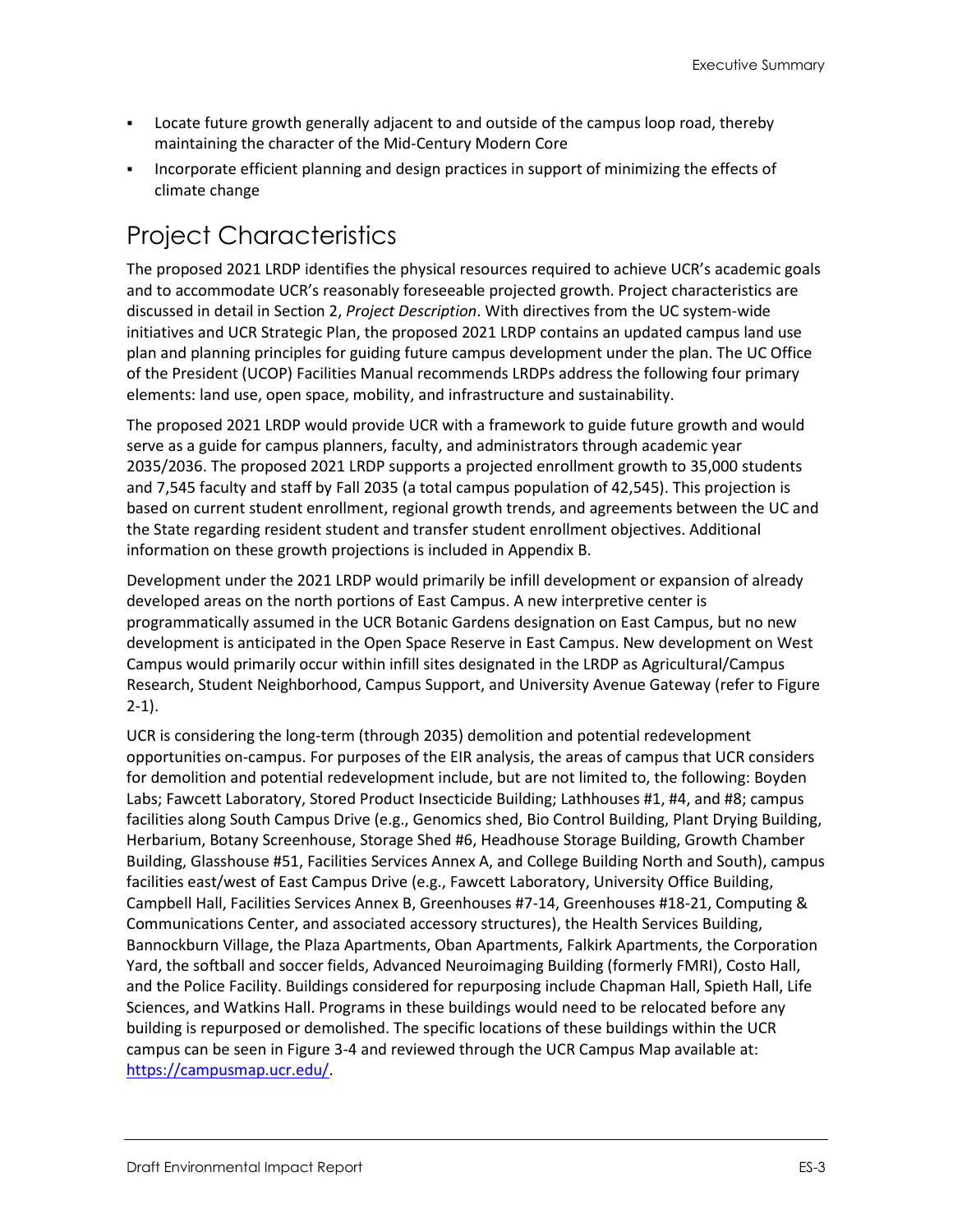Section 2, *Project Description*, provides a detailed description of the proposed 2021 LRDP, including the project location and setting, major project components, project objectives, and approvals that may be necessary during implementation of the proposed 2021 LRDP. Once certified, the 2021 LRDP EIR can be used to tier<sup>[2](#page-3-0)</sup> subsequent environmental analyses for future UCR development projects that are programmatically consistent with the 2021 LRDP. A copy of the proposed 2021 LRDP is available at<https://pdc.ucr.edu/environmental-planning-ceqa>

# **Alternatives**

CEQA Guidelines Section 15126.6, as amended, mandates that all EIRs include a comparative evaluation of the proposed plan with alternatives to the plan that can attain most of the plan's basic objectives but would avoid or substantially lessen any of the significant effects of the plan. CEQA requires an evaluation of a "range of reasonable" alternatives, including the "no project" alternative. The following provides brief descriptions of the alternatives evaluated in this EIR. See Section 6, *Alternatives*, for full details.

- Alternative 1: No Project
- Alternative 2: Reduced Development Program
- Alternative 3: Increased Student Housing
- Alternative 4: No Agricultural Land Development

**Alternative 1 - No Project Alternative.** The CEQA-required No Project Alternative would continue implementation of the 2005 LRDP per the CEQA Guidelines Section 15126.6(e)(3)(A). Planned development as expressed in the 2005 LRDP, primarily new academic/administrative space, would continue up to its planned capacity. This alternative would assume the same student enrollment growth (e.g., 10,000 new students) as projected in the proposed 2021 LRDP. Therefore, like with the proposed project, the 2035/2036 student body would still grow to approximately 35,000 students. This alternative would assume the same net new faculty and staff projections of approximately 2,800 new employees as projected in the proposed 2021 LRDP. Therefore, the 2035/2036 faculty and staff count would be approximately 7,545 employees. Under Alternative 1, the campus population in academic year 2035/2036 would be approximately 42,545. This alternative assumes a bed count of up to 12,500 beds.

Additionally, the assumed maximum development would remain at approximately 14.9 million gross square feet (gsf), as permitted under the 2005 LRDP. In academic year 2018/2019, UCR had approximately 6.8 million gsf of development. Therefore, Alternative 1 would allow for an increase of approximately 8 million gsf of additional academic buildings, student housing, and support space development by the year 2035/2036.

**Summary of Alternative 1 - No Project Alternative.** This alternative would result in similar impacts to aesthetics, cultural resources, geology and soils, hydrology and water quality, recreation, utilities and service systems, and wildfire compared to the proposed 2021 LRDP. However, this alternative would result in slightly greater/greater impacts to multiple environmental areas of concern, including agricultural resources, air quality, biological resources, energy consumption, GHG emissions, hazards and hazardous materials, noise, population and housing, public services, transportation, and TCR compared to the proposed 2021 LRDP.

<span id="page-3-0"></span> $2$  Tiering may include but may not be limited to a finding of exemption from further environmental review, an addendum, a supplemental EIR, or a subsequent EIR. In rare instances, a standalone CEQA document may be appropriate for future projects.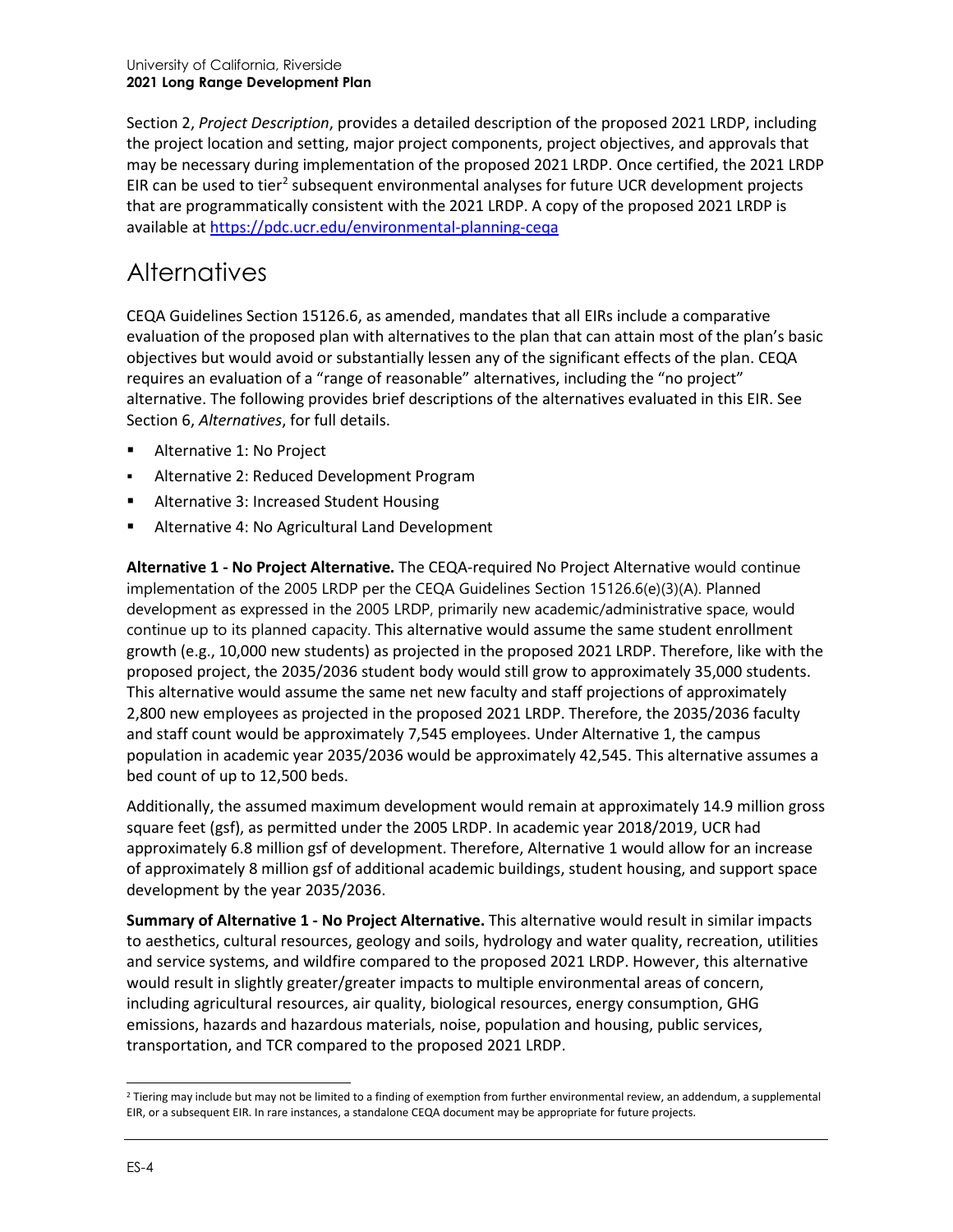This alternative would not consolidate or densify new development generally adjacent to and outside of the campus loop road, nor would it definitively incorporate efficient planning and design practices in support of minimizing the effects of climate change.

**Alternative 2 - Reduced Development Program Alternative.** The Reduced Development Program Alternative would reduce net new campus population and net new development by 50 percent. The net increase in development would be approximately 1.85 million asf (approximately 2.75 million gsf) of additional academic buildings and support facilities rather than 3.7 million asf and 5.5 million gsf, respectively. Therefore, under Alternative 2, there would be a maximum of approximately 6.65 million asf (approximately 9.75 million gsf) of total academic, research, student housing, recreational facilities, and support space development by the year 2035/2036. It is reasonable to assume that less recreational facilities would be developed under this alternative since UCR would be limited in its development potential compared to the proposed 2021 LRDP.

Net new student enrollment for academic year 2035/2036 would be planned for 5,000 new students rather than 10,000. Therefore, the 2035/2036 student body would be approximately 30,000 students. Net new faculty and staff projections for academic year 2035/2036 would be planned for approximately 1,400 new employees rather than 2,800. Therefore, the 2035/2036 faculty and staff count would be approximately 6,200 employees. Under Alternative 2, the campus population in academic year 2035/2036 would be approximately 36,200 rather than 42,545. However, reducing the UCR student population under Alternative 2 would not reduce overall demand for higher education, and would simply relocate students to other campuses.

**Summary of Alternative 2 – Reduced Development Program Alternative.** The Reduced Development Program Alternative would limit future enrollment growth on the campus as well as developed academic square footage, compared to the proposed 2021 LRDP. For this reason, it would only partially achieve the underlying purpose of the proposed 2021 LRDP to support a projected enrollment growth based on current student enrollment, regional growth trends, and agreements between the UC and the State regarding resident student and transfer student enrollment objectives.

This alternative would result in slightly less/less impacts to multiple environmental areas of concern, including biological resources, energy consumption, GHG emissions, noise, transportation, and utilities and service systems compared to the proposed 2021 LRDP. Impacts to aesthetics, agricultural resources, air quality, cultural resources, energy consumption, geology and soils, GHG emissions, hazards and hazardous materials, hydrology and water quality, population and housing, public services, recreation, transportation, TCR, and wildfire would be similar compared to the proposed LRDP. Impacts to recreation could be slightly greater than compared to the proposed 2021 LRDP.

This alternative would not develop the net new building space needed to accommodate projected student housing or academic and research facilities needs projections based on current student enrollment, regional growth trends, and agreements between the UC and the State of California regarding resident student and transfer student enrollment objectives. Furthermore, it is logical to assume the restriction of student and facility growth at UCR would result in required growth at other UC and university/college campuses throughout California, which could result in regional or localized impacts at those campuses.

**Alternative 3 - Increased Student Housing Alternative.** This alternative would not alter the components of the proposed 2021 LRDP, but rather would increase the student bed capacity to provide housing for 60 percent of the eligible student body capacity rather than 40 percent under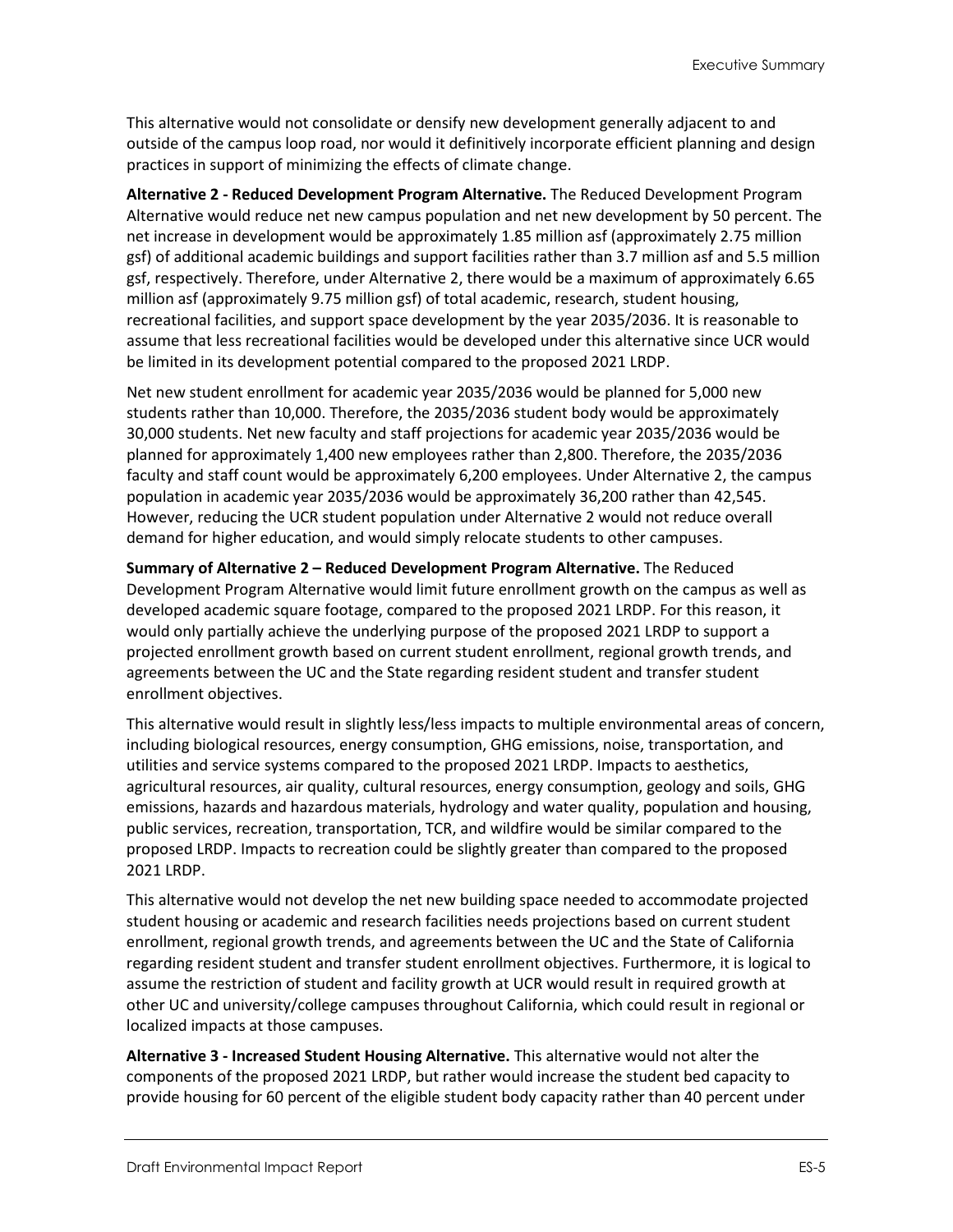the proposed 2021 LRDP. This would result in a doubling of the proposed new campus beds, which would represent a new increase of approximately 14,978 new campus beds, rather than 7,489 under the proposed 2021 LRDP. Under Alternative 3, the campus bed count in academic year 2035/2036 would be approximately 21,500 rather than 14,000 under the proposed 2021 LRDP.

Under Alternative 3, net new development would still total up to 3.7 million asf (5.5 million gsf), with a maximum buildout of approximately 8.5 million asf (approximately 12.7 million gsf). It is reasonable to assume that more of the developable square footage would be used for student housing under this alternative rather than student support, academic, or recreation space. The net new student enrollment for academic year 2035/2036 would be planned for 10,000 new students (35,000 total students). Net new faculty and staff projections for academic year 2035/2036 would be approximately 2,800 new employees (7,545 total employees). Under Alternative 3, the campus population in academic year 2035/2036 would be approximately 42,545.

**Summary of Alternative 3 – Increased Student Housing Alternative.** The Increased Student Housing Alternative would increase the student bed capacity to provide housing for 60 percent of the eligible student body capacity rather than 40 percent compared to the proposed 2021 LRDP. Net new campus population and square footage under this alternative would be the same as the proposed 2021 LRDP.

This alternative would result in less impacts to air quality, fuel consumption, GHG emissions from Scope 3 sources, population and housing, and transportation compared to the proposed 2021 LRDP. Impacts to aesthetics, agricultural resources, biological resources, cultural resources, energy consumption, geology and soils, GHG emissions from Scope 1 and Scope 2 sources, hazards and hazardous materials, hydrology and water quality, public services, recreation, TCR, and wildfire would be similar compared to the proposed LRDP. Impacts to noise and utilities and service systems could be greater than compared to the proposed 2021 LRDP.

**Alternative 4 - No Agricultural Land Development Alternative.** This alternative would maintain prime agricultural lands for land-based research. Under the proposed 2021 LRDP, there are nearly 394 acres of prime agricultural lands (i.e., State-designated Prime Farmland, Unique Farmland, or Farmland of Statewide Importance) located on West Campus in areas designated as Agricultural/Campus Research or Land-based Research. There are approximately 12.2 acres of prime agricultural land on East Campus concentrated near the eastern campus boundary at the USDA Salinity Laboratory. Under Alternative 4, all prime agricultural lands on West Campus and East Campus would be designated for land-based research opportunities with no secondary uses allowed, or remain as open space. More specifically, the 2021 LRDP designations for Agricultural/Campus Research, Student Neighborhood, and the agricultural portions of the "Campus Support" would be designated with "Land-based Research" designations.

Under Alternative 4, net new development would still total up to 3.7 million asf (5.5 million gsf), with a maximum buildout of approximately 8.5 million asf (approximately 12.7 million gsf), and the net new student enrollment for academic year 2035/2036 would be planned for 10,000 new students (35,000 total students). Net new faculty and staff projections for academic year 2035/2036 would be approximately 2,800 new employees (7,545 total employees). Under Alternative 3, the campus population in academic year 2035/2036 would be approximately 42,545.

**Summary of Alternative 4 – No Agricultural Land Development Alternative.** The No Agricultural Land Development Alternative would result in the same net new campus population and square footage as the proposed 2021 LRDP. This alternative would maintain approximately 406 acres of prime agricultural lands for land-based research or open space.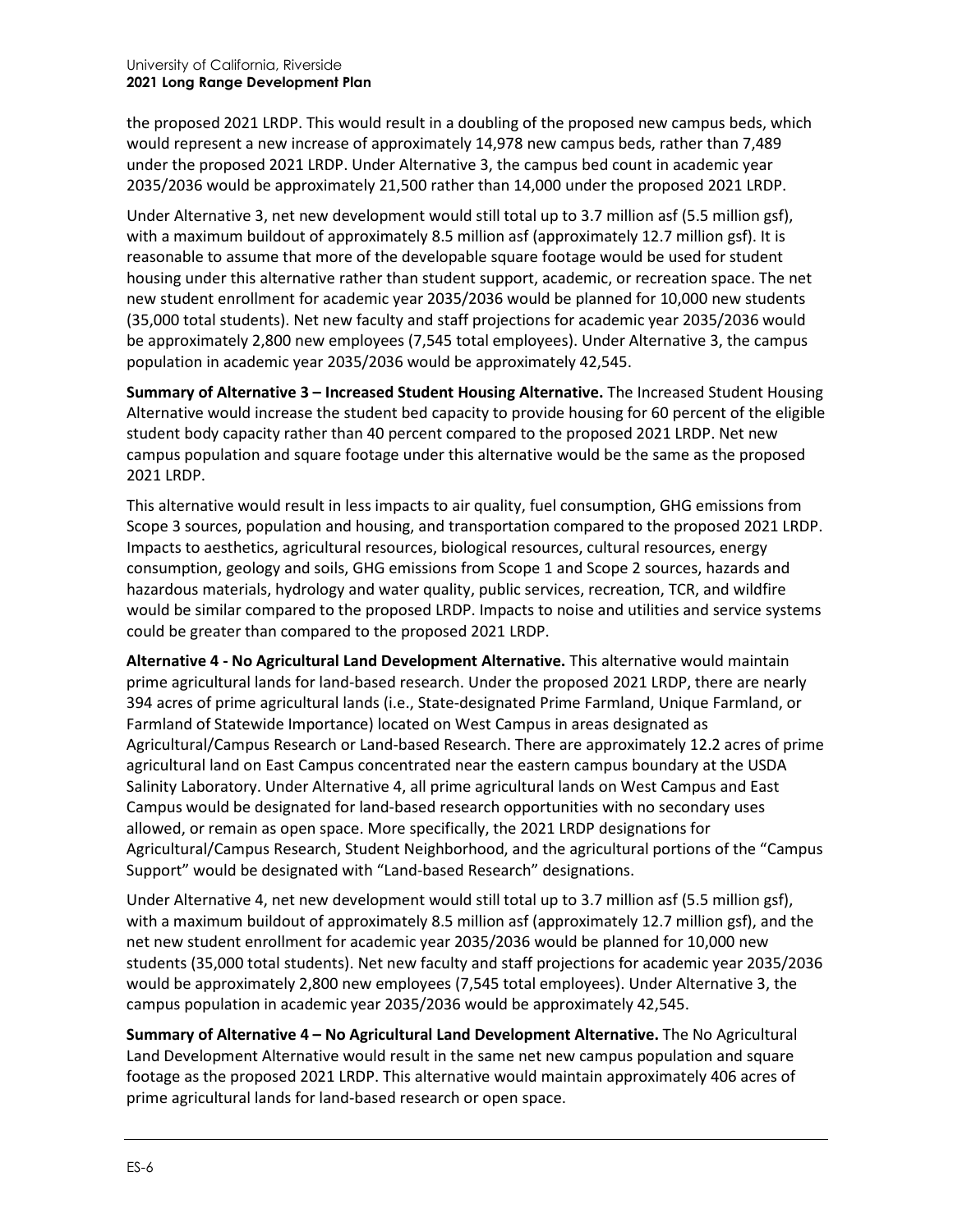This alternative would result in less impacts to agricultural resources compared to the proposed 2021 LRDP. Impacts to aesthetics, air quality, biological resources, cultural resources, energy consumption, geology and soils, GHG emissions, hazards and hazardous materials, hydrology and water quality, population and housing, public services, recreation, transportation, TCR, utilities and service systems and wildfire would be similar compared to the proposed LRDP. Impacts related to noise could be slightly greater than compared to the proposed 2021 LRDP.

## Environmentally Superior Alternative

Based on the analysis discussed in Section 6, *Alternatives,* Alternative 1 (No Project Alternative) would not be considered the environmentally superior alternative as it would not reduce any of the significant adverse impacts, and it would result in greater impacts related agricultural resources, air quality, biological resources, energy, GHG emissions, hazards and hazardous materials, noise, population and housing, public services, transportation, and TCR. All other impacts areas would be similar to those under the proposed 2021 LRDP.

There are different tradeoffs for each alternative (e.g. local versus regional impacts), which are dependent upon the specific resource areas. Individuals and the decision-makers may weigh these resource areas differently. Alternative 3 would result in fewer impacts to areas found to be significant and unavoidable under the proposed 2021 LRDP – air quality and transportation, and while impacts related to noise would be greater under this alternative due to the increase in students living on-campus (i.e. increase number of sensitive receptors), the decrease in the other areas of concern (fuel consumption, GHG emissions for Scope 3 sources, and population and housing) are found to be of greater local and regional value. Furthermore, although impacts related to utilities and service systems under this alternative would be greater than the proposed 2021 LRDP, they would remain less than significant, as was concluded for proposed 2021 LRDP. Therefore, the Increase Student Housing Alternative, is considered the environmentally superior alternative.

# Areas of Known Controversy/Issues to be Resolved

UCR circulated a Notice of Preparation (NOP) of the EIR for a 30-day public review period starting on July 7, 2020 and ending on August 6, 2020. UCR distributed the NOP to the State Clearinghouse, responsible agencies, and other interested parties. UCR held a virtual EIR Public Scoping Meeting on July 29, 2020 to provide information about the proposed 2021 LRDP and the CEQA process to members of public agencies, interested stakeholders, and residents/community members.

UCR received comments during the Public Scoping Meeting, via email, and by letter, from five public agencies, one Native American tribe, and one individual. Appendix A of this EIR presents the NOP and all comments received during the 30-day review period. [Table ES-1](#page-6-0) summarizes the comments received during the public scoping period.

| <b>Commenter</b>                     | <b>Comment/Request</b>                                                                                                                      |  |
|--------------------------------------|---------------------------------------------------------------------------------------------------------------------------------------------|--|
| <b>Federal/State Agency Comments</b> |                                                                                                                                             |  |
| Native American Heritage Commission  | States that the proposed project is subject to the requirements and<br>provisions under Assembly Bill (AB) 52 for tribal cultural resources |  |
| Rincon Band of Luiseño Indians       | Reiterates their engagement in government-to-government consultation                                                                        |  |
|                                      | States concern regarding impacts to tangible tribal cultural resources                                                                      |  |

## <span id="page-6-0"></span>**Table ES-1 NOP Comments**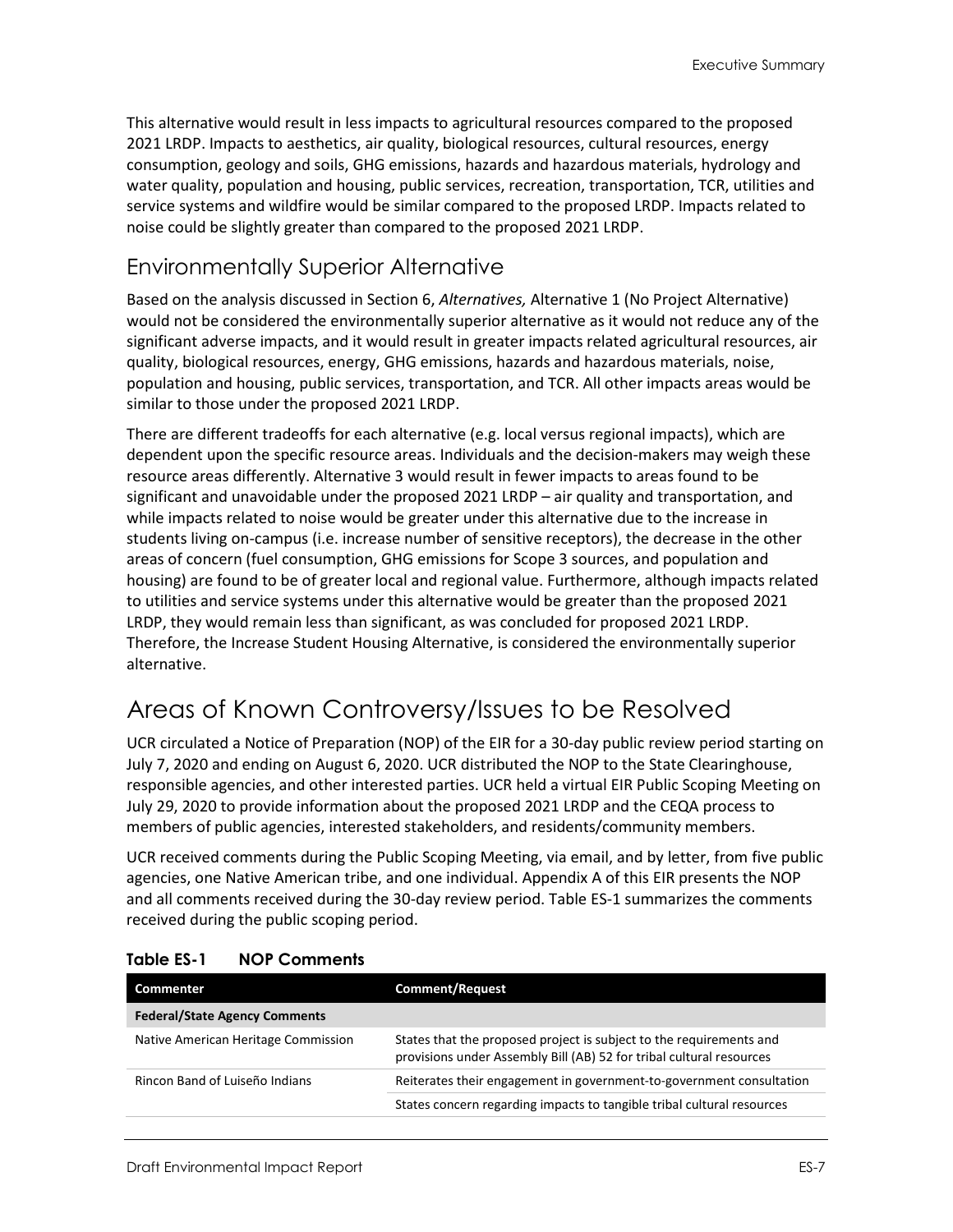| Commenter                                                                | <b>Comment/Request</b>                                                                                                                                                                                                                                                                                                                                                                                                                                                                                                  |
|--------------------------------------------------------------------------|-------------------------------------------------------------------------------------------------------------------------------------------------------------------------------------------------------------------------------------------------------------------------------------------------------------------------------------------------------------------------------------------------------------------------------------------------------------------------------------------------------------------------|
| <b>Regional/Local Agency Comments</b>                                    |                                                                                                                                                                                                                                                                                                                                                                                                                                                                                                                         |
| City of Riverside Planning Division                                      | The City recommends an analysis of impacts to agricultural lands under<br>Agricultural and Forestry Resources criterion (b)                                                                                                                                                                                                                                                                                                                                                                                             |
|                                                                          | States that per Section 21048.1 and 15064.5(a)(2) of CEQA structures<br>need to be analyzed for local listing as well as national and state                                                                                                                                                                                                                                                                                                                                                                             |
|                                                                          | States that most of the campus in located in Zone E of the March Air<br>Reserve Base/Inland Port Airport Land Use Compatibility Plan                                                                                                                                                                                                                                                                                                                                                                                    |
|                                                                          | States concerns regarding the need for off-campus housing due to<br>increased campus population                                                                                                                                                                                                                                                                                                                                                                                                                         |
| City of Riverside, Public Works<br>Department                            | Requests that the City's Traffic Engineering Division be given the<br>opportunity to review the Traffic Impact Analysis and that it adheres to<br>the City's Traffic Impact Analysis guidelines                                                                                                                                                                                                                                                                                                                         |
| Riverside Public Utilities Department<br>(RPU)                           | RPU/Water initially advised that a Water Supply Assessment would be<br>needed. However, subsequent correspondence from RPU dated April 16,<br>2021 removed this suggestion, after UCR noted that it is not a "City or<br>county" under Water Code Section 10910.                                                                                                                                                                                                                                                        |
|                                                                          | RPU/Electric acknowledges anticipated impacts to City electrical services.                                                                                                                                                                                                                                                                                                                                                                                                                                              |
| Parks, Recreation, and Community<br>Services Department                  | Requests that the Gage Canal Trail project through UCR campus be<br>included in the 2021 LRDP and EIR at a programmatic level and further<br>states that inclusion of the Gage Canal Trail in the 2021 LRDP would assist<br>the City in leveraging grants                                                                                                                                                                                                                                                               |
| <b>Fire Prevention</b>                                                   | Acknowledges working closely with the UCR Fire Marshal since 2016 and<br>indicates that concerns have been expressed related to current and new<br>development                                                                                                                                                                                                                                                                                                                                                          |
|                                                                          | States that the City of Riverside Fire Prevention Division have been<br>involved with all new project submittals by the UCR Fire Marshal (since<br>2016) and realizes that the campus will continue to grow with more<br>students and additional buildings                                                                                                                                                                                                                                                              |
|                                                                          | Requests that the City of Riverside Fire Department management team<br>and the [lead agency] have another discussion regarding placing a new<br>fire station on or near the UCR campus as part of the LRDP, to ensure<br>public safety is always a priority so [the City of Riverside Fire Department]<br>can continue to support any future development near or on the campus<br>at all times                                                                                                                          |
| Riverside County Flood Control and Water<br><b>Conservation District</b> | States the 2021 LRDP would not be impacted by District Master Drainage<br>Plan facilities, nor are other facilities of regional interest proposed                                                                                                                                                                                                                                                                                                                                                                       |
|                                                                          | States an encroachment permit shall be obtained for any construction<br>related activities occurring within its right-of-way or facilities, namely, Box<br>Springs Storm Drain or University Wash Spruce Street Storm Drain                                                                                                                                                                                                                                                                                             |
|                                                                          | States, generally, that [projects under the 2021 LRDP] may require a<br>National Pollutant Discharge Elimination System permit(s) from the State<br><b>Water Resources Control Board</b>                                                                                                                                                                                                                                                                                                                                |
|                                                                          | States, generally, that if [projects under the 2021 LRDP] involve a Federal<br>Emergency Management Agency mapped floodplain, then the [lead<br>agency] should require all studies, calculations, plans, and other<br>information required to meet Federal Emergency Management Agency<br>requirements and should further require the obtainment of a Conditional<br>Letter of Map Revision prior to grading, recordation, or other final<br>approval of the project(s) and a Letter of Map Revision prior to occupancy |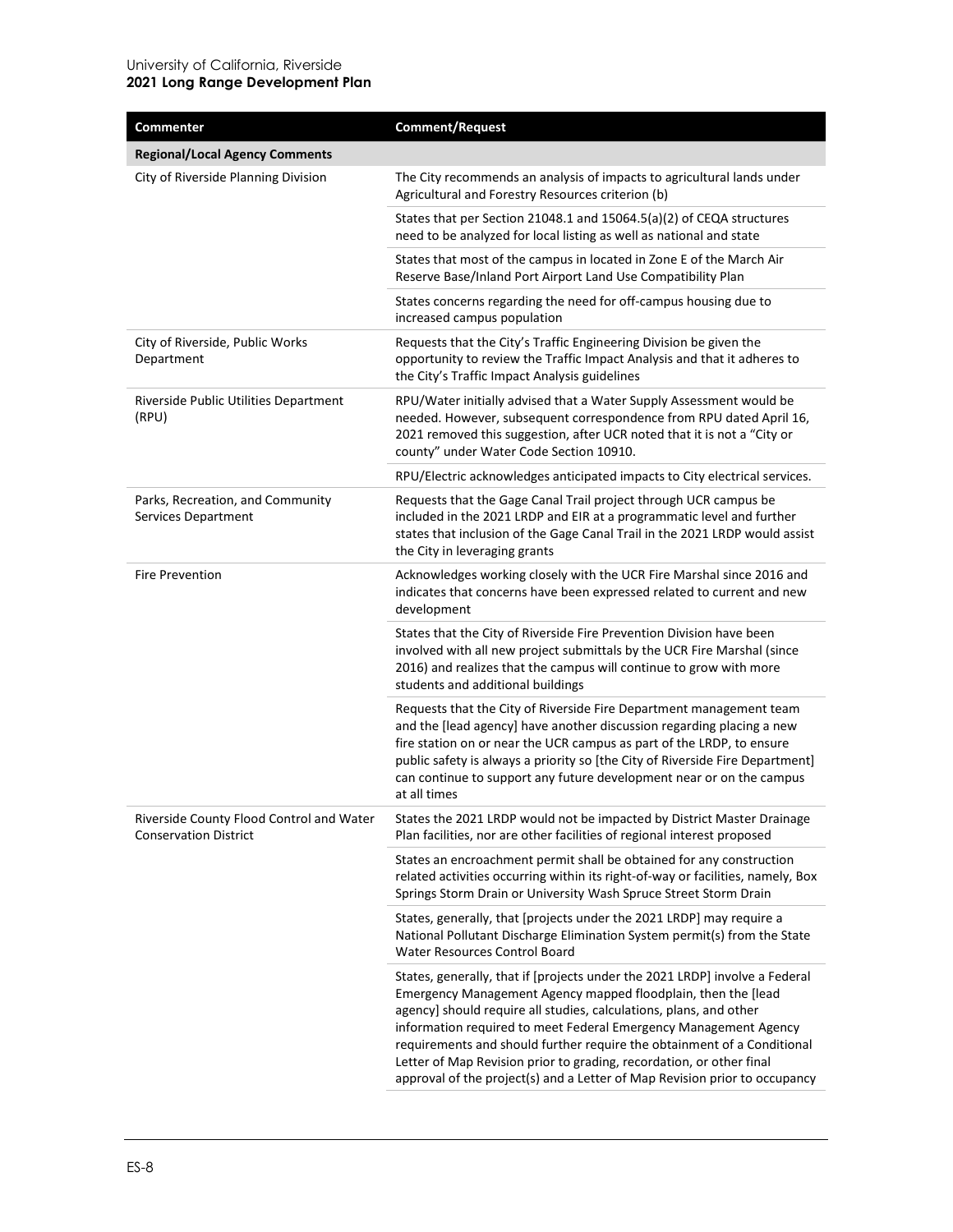| <b>Commenter</b>                                      | <b>Comment/Request</b>                                                                                                                                                                                                                                                                                                                                                                                                                                                                                                                                                                                                                        |
|-------------------------------------------------------|-----------------------------------------------------------------------------------------------------------------------------------------------------------------------------------------------------------------------------------------------------------------------------------------------------------------------------------------------------------------------------------------------------------------------------------------------------------------------------------------------------------------------------------------------------------------------------------------------------------------------------------------------|
|                                                       | States, generally, that if a natural watercourse or mapped floodplain is<br>impacted by [projects under the 2021 LRDP], the [lead agency] should<br>require obtainment of a Section 1602 Agreement for the California<br>Department of Fish and Wildlife and a Clean Water Act Section 404<br>Permit from the U.S. Army Corps of Engineers, or written correspondence<br>from these agencies indicating the project is exempt from these<br>requirements and a Clean Water Act Section 401 Water Quality<br>Certification may be required from the local California Regional Water<br>Control Board prior to issuance of the Corps 404 permit |
| <b>Riverside Transit Agency</b>                       | Acknowledges receipt and review of the NOP and states they have no<br>comments                                                                                                                                                                                                                                                                                                                                                                                                                                                                                                                                                                |
| South Coast Air Quality Management<br><b>District</b> | Recommends use of CEQA Air Quality Handbook for guidance in<br>preparing air quality analysis and use CalEEMod for analysis                                                                                                                                                                                                                                                                                                                                                                                                                                                                                                                   |
|                                                       | Requests construction-related and operation-related air quality analysis,<br>including impacts from indirect sources                                                                                                                                                                                                                                                                                                                                                                                                                                                                                                                          |
|                                                       | Requests calculation of regional and localized air quality impacts and<br>comparison to SCAQMD thresholds                                                                                                                                                                                                                                                                                                                                                                                                                                                                                                                                     |
|                                                       | Requests mitigation measures to minimize or eliminate significant<br>adverse impacts to air quality                                                                                                                                                                                                                                                                                                                                                                                                                                                                                                                                           |
| <b>Public Comments</b>                                |                                                                                                                                                                                                                                                                                                                                                                                                                                                                                                                                                                                                                                               |
| Kevin Dawson                                          | Concerns related to the aesthetic impacts, primarily lighting, as well as<br>concerns related to the public safety at parking structures and other tall<br>buildings, primarily related to suicide prevention measures                                                                                                                                                                                                                                                                                                                                                                                                                        |

The issues raised in the NOP comments were considered in preparing the scope and content of the Draft EIR. The Regents will also need to decide whether to approve or deny the proposed 2021 LRDP, an alternative, or a variation thereof, and decide whether to adopt the mitigation measures as proposed.

# Summary of Impacts and Mitigation Measures

[Table ES-2](#page-9-0) lists the environmental impacts of the proposed 2021 LRDP, mitigation measures, and residual impacts (the impact after application of mitigation, if required). Impacts are categorized as follows:

- **Significant and Unavoidable.** An impact that cannot be reduced to below the threshold level given reasonably available and feasible mitigation measures. Such an impact requires a Statement of Overriding Considerations to be issued if the proposed 2021 LRDP is approved, per Section 15093 of the CEQA Guidelines.
- **Less than Significant with Mitigation Incorporated.** An impact that can be reduced to below the identified impact threshold level if proposed mitigation measures are adopted. If proposed mitigation measures are not adopted, such impacts would be significant and unavoidable. Such an impact requires findings under Section 15091 of the CEQA Guidelines.
- **Less than Significant.** An impact that may be adverse but does not exceed the established identified threshold level and does not require mitigation measures is less than significant.
- **No Impact.** The proposed 2021 LRDP would have no effect on environmental conditions or would reduce existing environmental problems or hazards.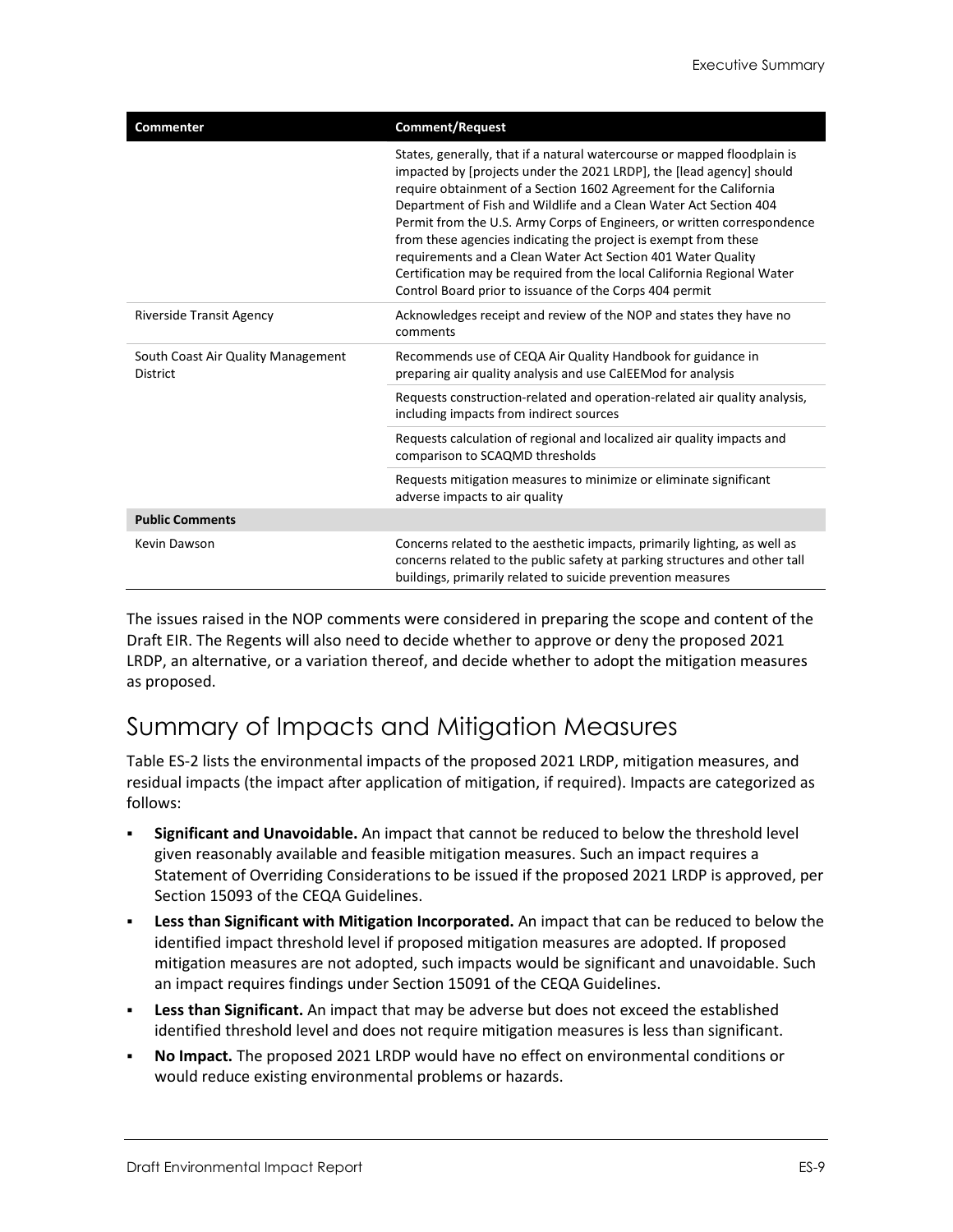<span id="page-9-0"></span>

| <b>Impacts</b>                                                                                                                                                                                                                                                                                                                                                                                                                                                                                                                                                                   | <b>Mitigation Measure (s)</b>                                                                                                                                                                                                                                                                                                                                                                                                                                                                                                                                                                                                                                                                                                                                                                                                                                                                                                                                                                                                                                                                                                                                                                                                  | <b>Residual Impacts</b>                            |
|----------------------------------------------------------------------------------------------------------------------------------------------------------------------------------------------------------------------------------------------------------------------------------------------------------------------------------------------------------------------------------------------------------------------------------------------------------------------------------------------------------------------------------------------------------------------------------|--------------------------------------------------------------------------------------------------------------------------------------------------------------------------------------------------------------------------------------------------------------------------------------------------------------------------------------------------------------------------------------------------------------------------------------------------------------------------------------------------------------------------------------------------------------------------------------------------------------------------------------------------------------------------------------------------------------------------------------------------------------------------------------------------------------------------------------------------------------------------------------------------------------------------------------------------------------------------------------------------------------------------------------------------------------------------------------------------------------------------------------------------------------------------------------------------------------------------------|----------------------------------------------------|
| <b>Aesthetics</b>                                                                                                                                                                                                                                                                                                                                                                                                                                                                                                                                                                |                                                                                                                                                                                                                                                                                                                                                                                                                                                                                                                                                                                                                                                                                                                                                                                                                                                                                                                                                                                                                                                                                                                                                                                                                                |                                                    |
| Impact AES-1. Development under the proposed 2021<br>LRDP could block or impede views of scenic vistas,<br>namely views of the Box Springs Mountains. Impacts<br>would be significant and unavoidable.                                                                                                                                                                                                                                                                                                                                                                           | No feasible mitigation measure                                                                                                                                                                                                                                                                                                                                                                                                                                                                                                                                                                                                                                                                                                                                                                                                                                                                                                                                                                                                                                                                                                                                                                                                 | Significant and unavoidable                        |
| Impact AES-2. Development under the proposed 2021<br>LRDP would include construction of new facilities and<br>green space on the UCR campus and renovations of<br>existing structures. Physical changes would not degrade<br>the visual character of the campus or surrounding<br>areas. Impacts would be less than significant. No<br>mitigation measures are required.                                                                                                                                                                                                         | None required                                                                                                                                                                                                                                                                                                                                                                                                                                                                                                                                                                                                                                                                                                                                                                                                                                                                                                                                                                                                                                                                                                                                                                                                                  | Less than significant                              |
| Impact AES-3. Implementation of the proposed 2021<br>LRDP would lead to more intensive development on the<br>campus and new sources of nighttime illumination at<br>adjacent sensitive receptors. Future development<br>would be required to comply with UCR Campus<br>Construction and Design Standards and California<br>policies and standards specifically designed to reduce<br>lighting impacts. Adherence to these policies and<br>standards as well as incorporation of mitigation<br>measures would reduce light and glare impacts to a<br>less-than-significant level. | MM AES-1. UCR shall incorporate site-specific<br>consideration of the orientation of the building, use of<br>landscaping materials, lighting design, and choice of<br>primary façade materials to minimize potential off-site<br>spillover of lighting and glare from new development.<br>As part of this measure and prior to project approval,<br>UCR shall require the incorporation of site- and project-<br>specific design considerations (to be included in the<br>lighting plans) to minimize light and glare, including,<br>but not limited to, the following:<br>New outdoor lighting adjacent to on-campus<br>٠<br>residences and adjacent off-campus sensitive uses<br>shall utilize directional lighting methods with full<br>cutoff type light fixtures (and shielding as<br>applicable) to minimize glare and light spillover.<br>All elevated light fixtures such as in parking lots,<br>parking structures, and athletic fields shall be<br>shielded to reduce glare.<br>Provide landscaped buffers where on-campus<br>student housing, uses identified as Open Space<br>Reserve and UCR Botanic Gardens, and off-campus<br>residential neighborhoods might experience noise<br>or light from UCR activities. | Less than significant with mitigation incorporated |

## **Table ES-2 Summary of Environmental Impacts, Mitigation Measures, and Residual Impacts**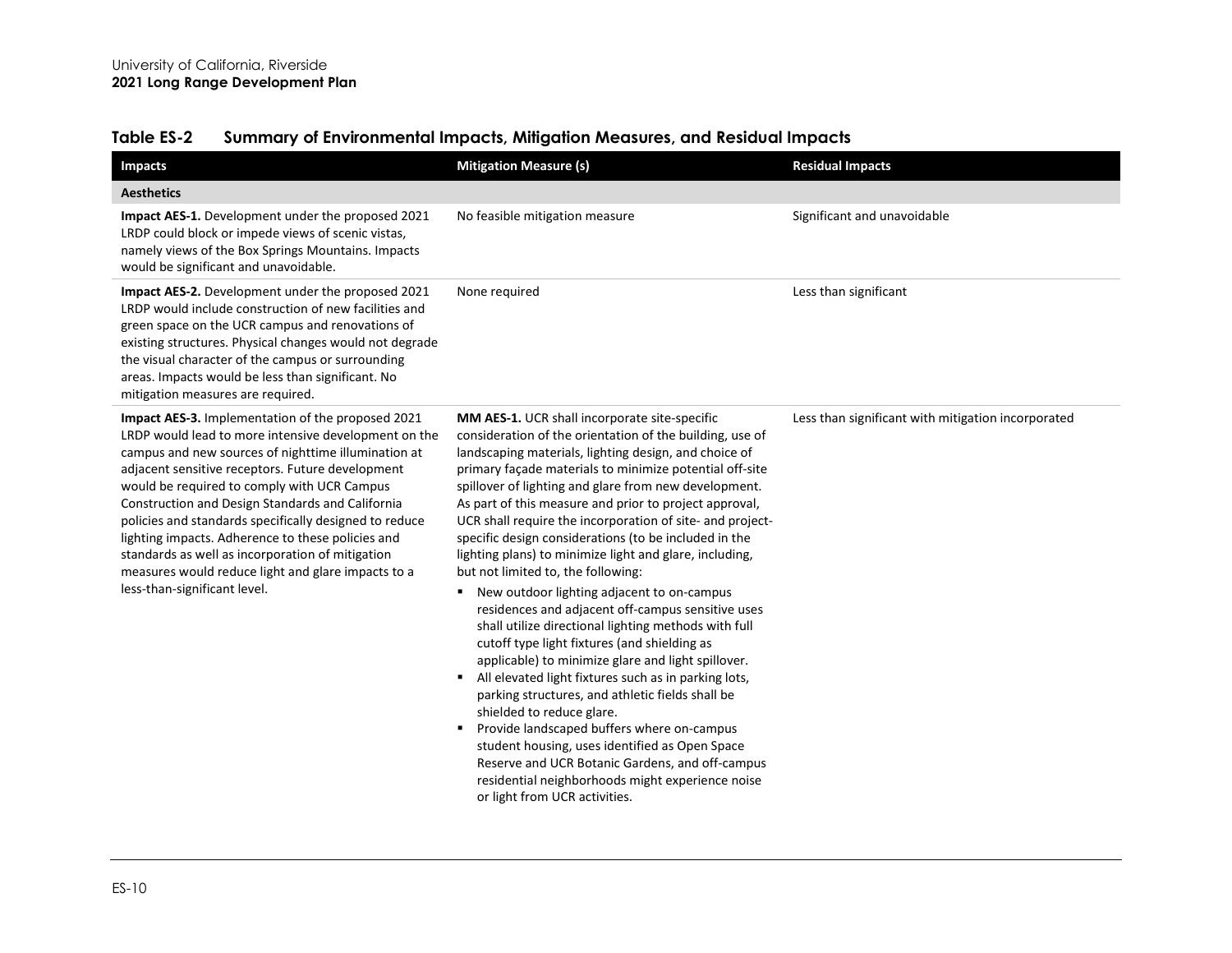| <b>Impacts</b>                                                                                                                                                                                                                                                                                                                          | <b>Mitigation Measure (s)</b>                                                                                                                                                                                                                                                                                                                                                                                                                                                                                                      | <b>Residual Impacts</b>                            |
|-----------------------------------------------------------------------------------------------------------------------------------------------------------------------------------------------------------------------------------------------------------------------------------------------------------------------------------------|------------------------------------------------------------------------------------------------------------------------------------------------------------------------------------------------------------------------------------------------------------------------------------------------------------------------------------------------------------------------------------------------------------------------------------------------------------------------------------------------------------------------------------|----------------------------------------------------|
|                                                                                                                                                                                                                                                                                                                                         | All lighting shall be consistent with the Illuminating<br>Engineering Society of North America (IESNA)<br>Lighting Handbook.<br>The UCR Planning, Design, & Construction staff shall<br>review all exterior lighting design for conformance<br>with the Campus Design and Construction<br>Standards.<br>Verification of inclusion in project design shall be<br>provided at the time of design review and lighting plans<br>shall be reviewed and approved prior to project-specific<br>design and construction document approval. |                                                    |
|                                                                                                                                                                                                                                                                                                                                         | MM AES-2. Ingress and egress from new parking areas<br>and parking structures shall be designed and situated<br>to direct vehicular headlights away from adjacent<br>residential uses, as necessary. Walls, landscaping, or<br>other light barriers and shielding will be provided<br>where appropriate. Site plans shall be reviewed and<br>approved as part of project-specific design and<br>construction document approval.                                                                                                    | Less than significant with mitigation incorporated |
| <b>Agricultural Resources</b>                                                                                                                                                                                                                                                                                                           |                                                                                                                                                                                                                                                                                                                                                                                                                                                                                                                                    |                                                    |
| Impact AG-1. Implementation of the proposed 2021<br>LRDP would result in the conversion of Prime Farmland,<br>Unique Farmland, or Farmland of Statewide<br>Importance (Farmland) to non-agricultural use. No<br>mitigation is sufficient to substantially reduce impact.<br>Therefore, impacts would be significant and<br>unavoidable. | UCR has already implemented an agricultural<br>conservation easement program (CVARS). There are no<br>additional feasible mitigation measures.                                                                                                                                                                                                                                                                                                                                                                                     | Significant and unavoidable                        |
| <b>Air Quality</b>                                                                                                                                                                                                                                                                                                                      |                                                                                                                                                                                                                                                                                                                                                                                                                                                                                                                                    |                                                    |
| Impact AQ-1. Implementation of the proposed 2021<br>LRDP would not generate population, housing, or<br>employment growth exceeding forecasts in the 2016<br>AQMP. Therefore, impacts would be less than<br>significant.                                                                                                                 | None required                                                                                                                                                                                                                                                                                                                                                                                                                                                                                                                      | Less than significant                              |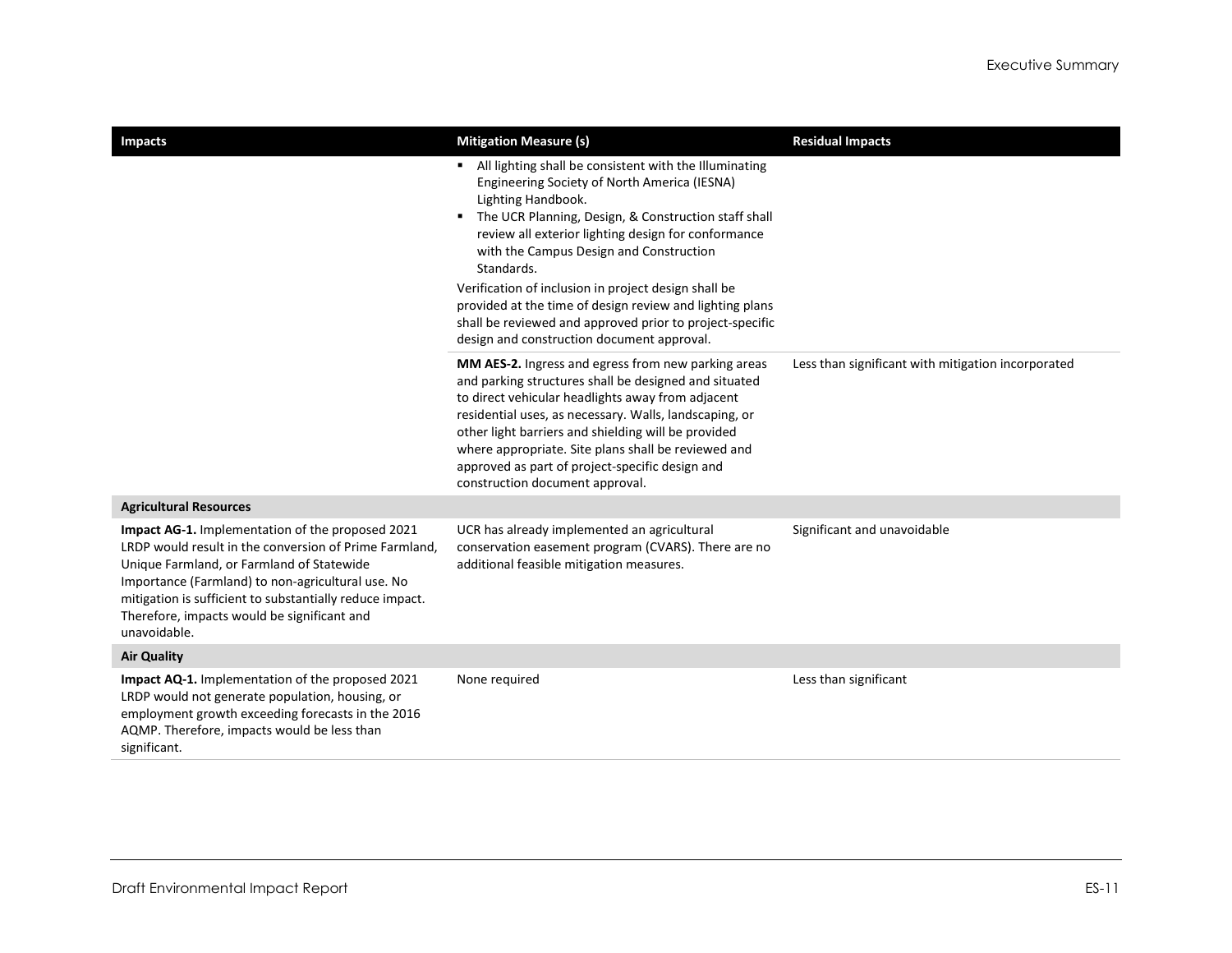| <b>Impacts</b>                                                                                                                                                                                                                                                                                                         | <b>Mitigation Measure (s)</b>                                                                                                                                                                                                                                                                                                                                                                                                                                                                                                                                                                                                                                                                                                                                                                                                                                                                                                                                                                                                                                                                                                                 | <b>Residual Impacts</b>                            |
|------------------------------------------------------------------------------------------------------------------------------------------------------------------------------------------------------------------------------------------------------------------------------------------------------------------------|-----------------------------------------------------------------------------------------------------------------------------------------------------------------------------------------------------------------------------------------------------------------------------------------------------------------------------------------------------------------------------------------------------------------------------------------------------------------------------------------------------------------------------------------------------------------------------------------------------------------------------------------------------------------------------------------------------------------------------------------------------------------------------------------------------------------------------------------------------------------------------------------------------------------------------------------------------------------------------------------------------------------------------------------------------------------------------------------------------------------------------------------------|----------------------------------------------------|
| Impact AQ-2. Construction of the proposed 2021 LRDP<br>would generate ROG and $NOx$ in quantities that exceed<br>SCAQMD significance thresholds. Operation would<br>exceed SCAQMD thresholds for ROG, $NOx$ , and $PM10$ .<br>Following mitigation, this impact would be significant<br>and unavoidable.               | See MM GHG-1                                                                                                                                                                                                                                                                                                                                                                                                                                                                                                                                                                                                                                                                                                                                                                                                                                                                                                                                                                                                                                                                                                                                  | Significant and unavoidable                        |
| <b>Impact AQ-3.</b> Implementation of the proposed 2021<br>LRDP would not expose sensitive receptors to<br>substantial pollutant concentrations from CO hotspots<br>or TACs. impacts would be less than significant. No<br>mitigation would be required.                                                               | None required                                                                                                                                                                                                                                                                                                                                                                                                                                                                                                                                                                                                                                                                                                                                                                                                                                                                                                                                                                                                                                                                                                                                 | Less than significant                              |
| <b>Biological Resources</b>                                                                                                                                                                                                                                                                                            |                                                                                                                                                                                                                                                                                                                                                                                                                                                                                                                                                                                                                                                                                                                                                                                                                                                                                                                                                                                                                                                                                                                                               |                                                    |
| Impact BIO-1. Implementation of the 2021 LRDP would<br>result in direct or indirect impacts to special-status<br>species. Mitigation measures MM BIO-1a through MM<br>BIO-8, including preconstruction surveys, avoidance<br>measures, and project design standards, would reduce<br>impacts to less than significant. | MM BIO-1A Burrowing Owl Preconstruction Survey.<br>Prior to construction activities, preconstruction<br>presence/absence surveys for burrowing owls shall be<br>conducted in the project survey area where suitable<br>habitat is present prior to ground disturbance in new<br>areas. Preconstruction surveys shall be conducted by a<br>qualified biologist no more than 30 days prior to<br>grading or other significant site disturbance. Surveys<br>shall include the development footprint and consider<br>up to a 500-foot buffer of adjacent areas to the extent<br>feasible (e.g. a visual survey of adjacent areas will<br>suffice for off-site areas not accessible). The surveys<br>shall be conducted in accordance with the MSHCP<br>burrowing owl survey guidelines. A burrow shall be<br>considered occupied when there is confirmed use by<br>burrowing owls based on observations made by a<br>qualified biologist. If owls are not found to be<br>occupying habitat in the survey area during the<br>preconstruction survey, the proposed disturbance<br>activities may proceed. Take of active nests shall be<br>avoided. | Less than significant with mitigation incorporated |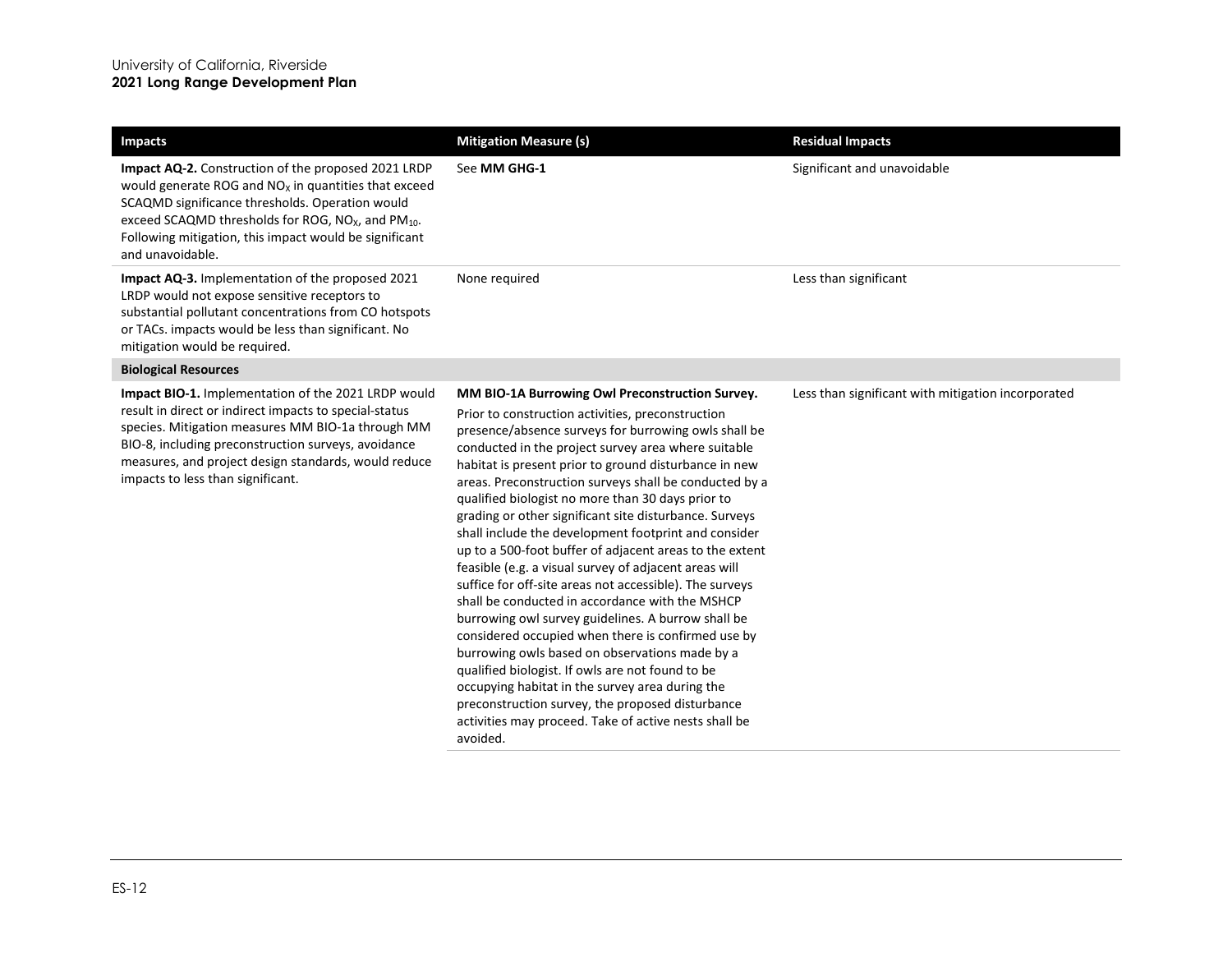| <b>Impacts</b> |  |
|----------------|--|
|                |  |
|                |  |
|                |  |

| <b>Mitigation Measure (s)</b>                                                                                                                                                                                                                                                                                                                                                                                                                                                                                                                                                                                                                                                                                                                                                                                                                                                                                                                 | <b>Residual Impacts</b>                            |
|-----------------------------------------------------------------------------------------------------------------------------------------------------------------------------------------------------------------------------------------------------------------------------------------------------------------------------------------------------------------------------------------------------------------------------------------------------------------------------------------------------------------------------------------------------------------------------------------------------------------------------------------------------------------------------------------------------------------------------------------------------------------------------------------------------------------------------------------------------------------------------------------------------------------------------------------------|----------------------------------------------------|
| MM BIO-1B Burrowing Owl Avoidance Measures.<br>If owls are discovered on and/or within 500 feet of the<br>proposed project site, avoidance measures shall be<br>developed by the qualified biologist in compliance with<br>the MSHCP and in coordination with the CDFW and/or<br>RCA. Such measures will include, but not limited to, the<br>following:                                                                                                                                                                                                                                                                                                                                                                                                                                                                                                                                                                                       | Less than significant with mitigation incorporated |
| Burrowing owls shall not be disturbed on-site<br>٠<br>and/or within a 500-foot buffer or as determined by<br>a biologist between February 1 and August 31 to<br>avoid impacting nesting.<br>Prior to any ground disturbance, all limits of project<br>construction shall be delineated and marked to be<br>clearly visible to personnel on foot and in heavy<br>equipment. All construction-related activities shall<br>occur inside the limits of construction and<br>designated staging areas. Construction staging and<br>equipment storage shall be situated outside of any<br>occupied burrowing owl burrow locations. All<br>construction-related movement shall be restricted<br>to the limits of construction and staging areas.<br>Avoidance measures shall include passive relocation<br>٠<br>by a qualified biologist to remove the owls between<br>September 1 and January 31, which is outside of the<br>typical nesting season. |                                                    |
| MM BIO-2 Nesting Bird Avoidance.                                                                                                                                                                                                                                                                                                                                                                                                                                                                                                                                                                                                                                                                                                                                                                                                                                                                                                              | Less than significant with mitigation incorporated |
| Prior to issuance of grading permits, the following<br>measures shall be implemented:                                                                                                                                                                                                                                                                                                                                                                                                                                                                                                                                                                                                                                                                                                                                                                                                                                                         |                                                    |
| " To avoid disturbance of nesting and special-status<br>bird species protected by the MBTA and California<br>Fish and Game Code, activities related to the<br>project, including but not limited to, vegetation<br>removal, ground disturbance, and construction and<br>demolition shall occur outside of the bird breeding<br>season (February 15 through August 31). If<br>construction must be initiated during the peak<br>nesting season, vegetation removal and/or tree                                                                                                                                                                                                                                                                                                                                                                                                                                                                 |                                                    |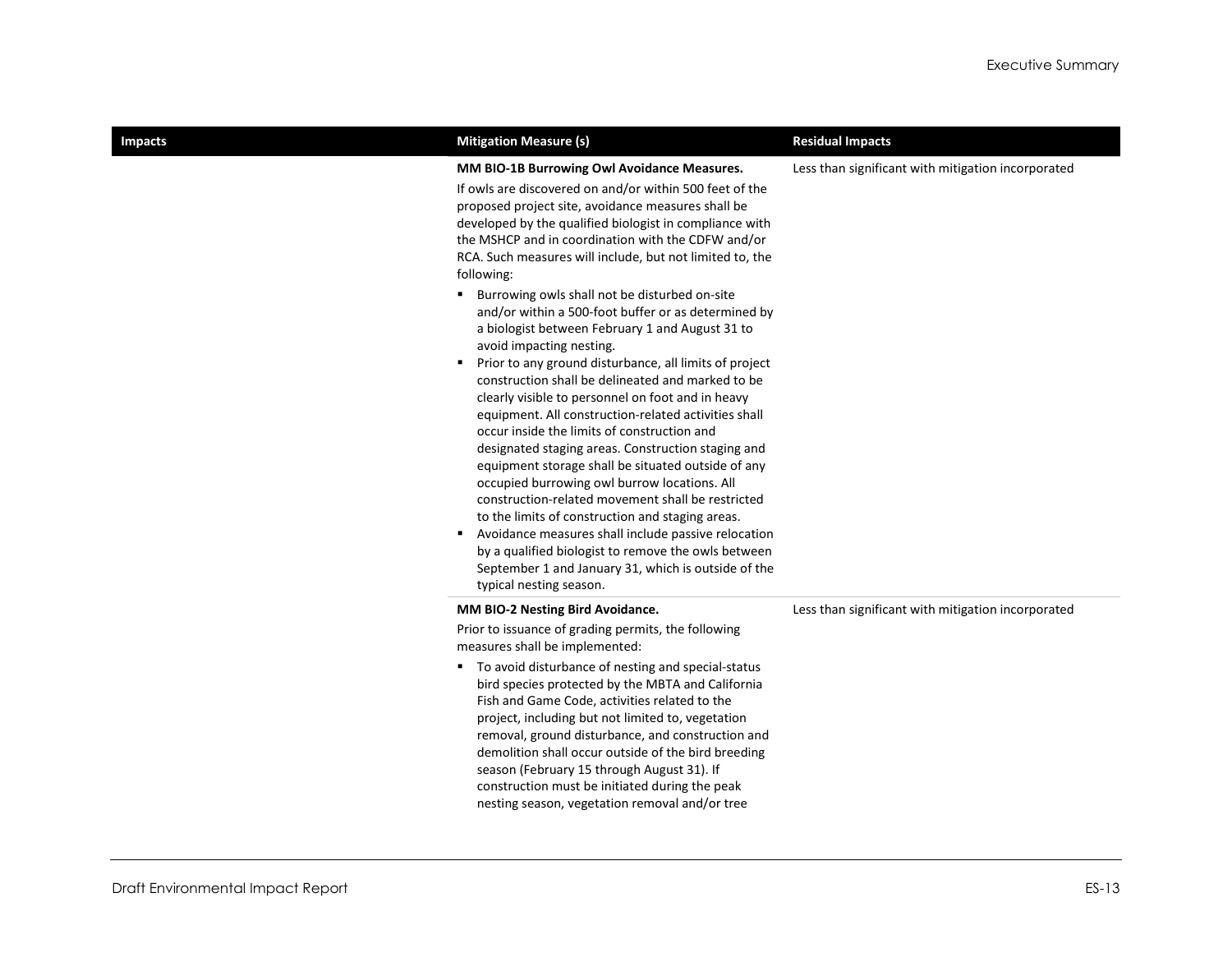| <b>Impacts</b> | <b>Mitigation Measure (s)</b>                                                                                                                                                                                                                                                                                                                                                                                                                                                                                                                                                                                                                                                                                                                                                                                                                                                                                                                                                                                                                                                                                                                                                                                                                                                                                                                                                                                                                                                                                                                                                                                                                                                                                                                                                                                                                                                                                                              | <b>Residual Impacts</b> |
|----------------|--------------------------------------------------------------------------------------------------------------------------------------------------------------------------------------------------------------------------------------------------------------------------------------------------------------------------------------------------------------------------------------------------------------------------------------------------------------------------------------------------------------------------------------------------------------------------------------------------------------------------------------------------------------------------------------------------------------------------------------------------------------------------------------------------------------------------------------------------------------------------------------------------------------------------------------------------------------------------------------------------------------------------------------------------------------------------------------------------------------------------------------------------------------------------------------------------------------------------------------------------------------------------------------------------------------------------------------------------------------------------------------------------------------------------------------------------------------------------------------------------------------------------------------------------------------------------------------------------------------------------------------------------------------------------------------------------------------------------------------------------------------------------------------------------------------------------------------------------------------------------------------------------------------------------------------------|-------------------------|
|                | removal should be planned to occur outside the<br>nesting season (September 1 to February 14), and a<br>preconstruction nesting bird survey shall be<br>conducted no more than 3 days prior to initiation of<br>construction activities. The nesting bird<br>preconstruction survey shall be conducted on foot<br>inside the project site disturbance areas. If an active<br>avian nest is discovered during the preconstruction<br>clearance survey, construction activities shall stay<br>outside of a 50- to 200-foot buffer for common<br>nesting birds around the active nest, as determined<br>by a biologist. For listed and raptor species, this<br>buffer shall be expanded to 500 feet or as<br>determined by a biologist.<br>Inaccessible areas shall be surveyed from afar using<br>٠<br>binoculars to the extent practical. The survey shall<br>be conducted by a qualified biologist familiar with<br>the identification of avian species known to occur in<br>western Riverside County. If nests are found, an<br>appropriate avoidance buffer shall be determined<br>by a qualified biologist and demarcated by a<br>qualified biologist with bright orange construction<br>fencing, flagging, construction lathe, or other means<br>to mark the boundary. Effective buffer distances are<br>highly variable and based on specific project stage,<br>bird species, stage of nesting cycle, work type, and<br>the tolerance of a particular bird pair. The buffer<br>may be up to 500 feet in diameter, depending on<br>the species of nesting bird found and the biologist's<br>observations.<br>If nesting birds are located adjacent to the project<br>٠<br>site with the potential to be affected by<br>construction activity noise above 60 dBA Leg (see<br>Section 4.11, Noise, for definitions and discussion of<br>noise levels), a temporary noise barrier shall be<br>erected consisting of large panels designed |                         |
|                | specifically to be deployed on construction sites for<br>reducing noise levels at sensitive receptors. If 60<br>dBA Leg is exceeded, an acoustician would require                                                                                                                                                                                                                                                                                                                                                                                                                                                                                                                                                                                                                                                                                                                                                                                                                                                                                                                                                                                                                                                                                                                                                                                                                                                                                                                                                                                                                                                                                                                                                                                                                                                                                                                                                                          |                         |
|                |                                                                                                                                                                                                                                                                                                                                                                                                                                                                                                                                                                                                                                                                                                                                                                                                                                                                                                                                                                                                                                                                                                                                                                                                                                                                                                                                                                                                                                                                                                                                                                                                                                                                                                                                                                                                                                                                                                                                            |                         |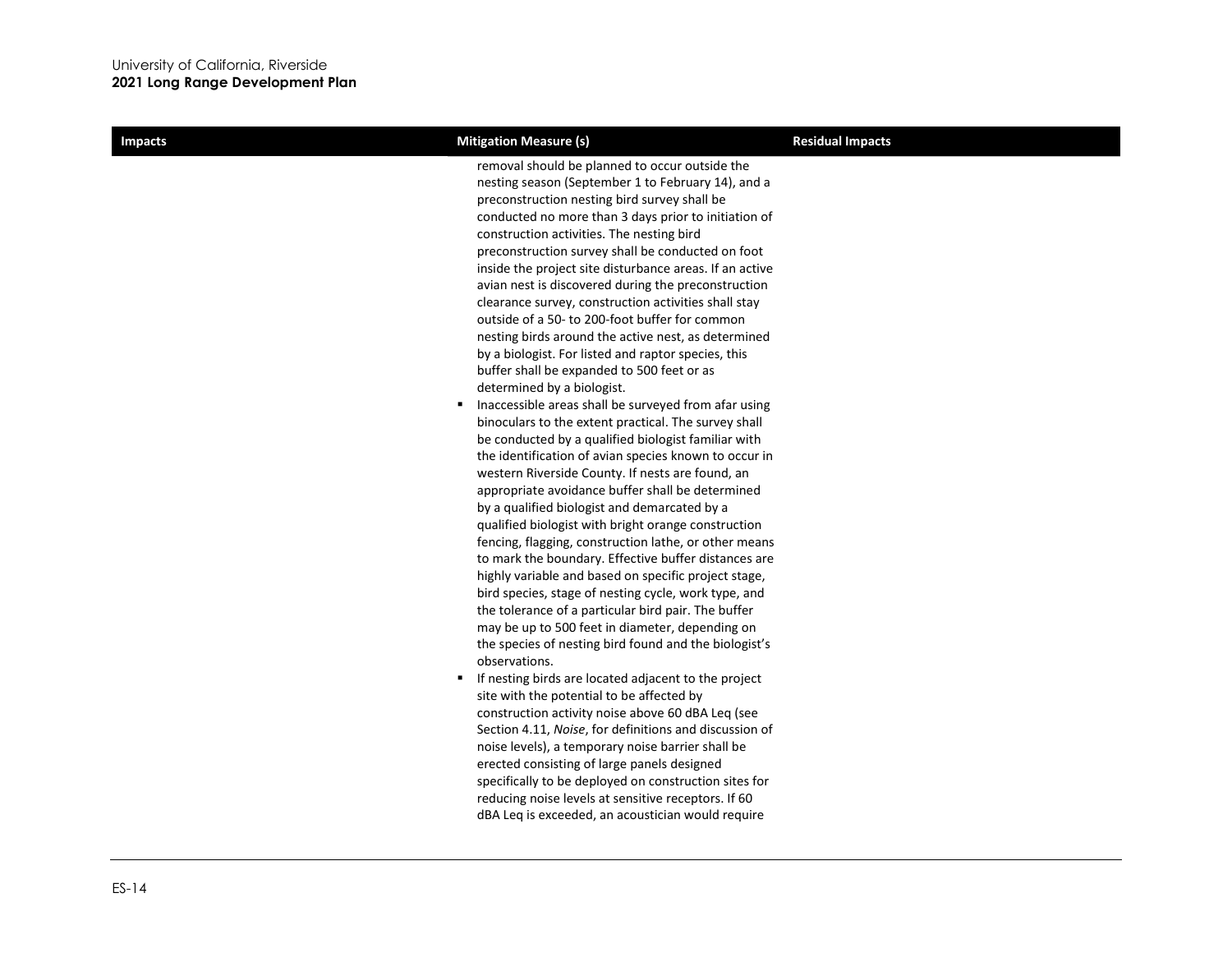| <b>Impacts</b> | <b>Mitigation Measure (s)</b>                                                                                                                                                                                                                                                                                                                                                                                                                                                                                                                                                                                                                                                                                                                                                                                                                                                                                                                                                                                                                                                                           | <b>Residual Impacts</b>                            |
|----------------|---------------------------------------------------------------------------------------------------------------------------------------------------------------------------------------------------------------------------------------------------------------------------------------------------------------------------------------------------------------------------------------------------------------------------------------------------------------------------------------------------------------------------------------------------------------------------------------------------------------------------------------------------------------------------------------------------------------------------------------------------------------------------------------------------------------------------------------------------------------------------------------------------------------------------------------------------------------------------------------------------------------------------------------------------------------------------------------------------------|----------------------------------------------------|
|                | the construction contractor to make operational<br>and barrier changes to reduce noise levels to 60<br>dBA during the breeding season (February 15<br>through August 31). Noise monitoring shall occur<br>during operational changes and installation of<br>barriers to ensure their effectiveness. All<br>construction personnel shall be notified as to the<br>existence of the buffer zone and to avoid entering<br>the buffer zone during the nesting season. No<br>parking, storage of materials, or construction<br>activities shall occur within this buffer until the<br>avian biologist has confirmed that breeding/nesting<br>is completed, and the young have fledged the nest.<br>Encroachment into the buffer shall occur only at the<br>discretion of the qualified biologist, if it is<br>determined such encroachment will not adversely<br>impact the nesting birds.                                                                                                                                                                                                                   |                                                    |
|                | MM BIO-3 Bird Strike Avoidance.                                                                                                                                                                                                                                                                                                                                                                                                                                                                                                                                                                                                                                                                                                                                                                                                                                                                                                                                                                                                                                                                         | Less than significant with mitigation incorporated |
|                | To reduce bird strike mortality and injury of special-<br>status bird species from collisions with clear and<br>reflective sheet glass and plastic, construction of glass-<br>fronted buildings or other structures using exposed<br>glass (e.g., glass-topped walls) shall incorporate<br>measures to minimize the risk of bird strikes. This may<br>include: (1) the use of opaque or uniformly<br>textured/patterned/etched glass, (2) angling of glass<br>downward so that the ground instead of the<br>surrounding habitat or sky is reflected, (3) installation<br>of one-way film that results in opaque or translucent<br>covering when viewed from either side of the glass, (4)<br>installation of a uniformly dense dot pattern created as<br>ceramic frit on both sides of the glass, and/or (5)<br>installation of a striped or grid pattern of clear<br>ultraviolet-reflecting and ultraviolet-absorbing film<br>applied to both sides of the glass. It should be noted<br>that single decals (e.g., falcon silhouettes or large eye<br>patterns) are ineffective and are not recommended |                                                    |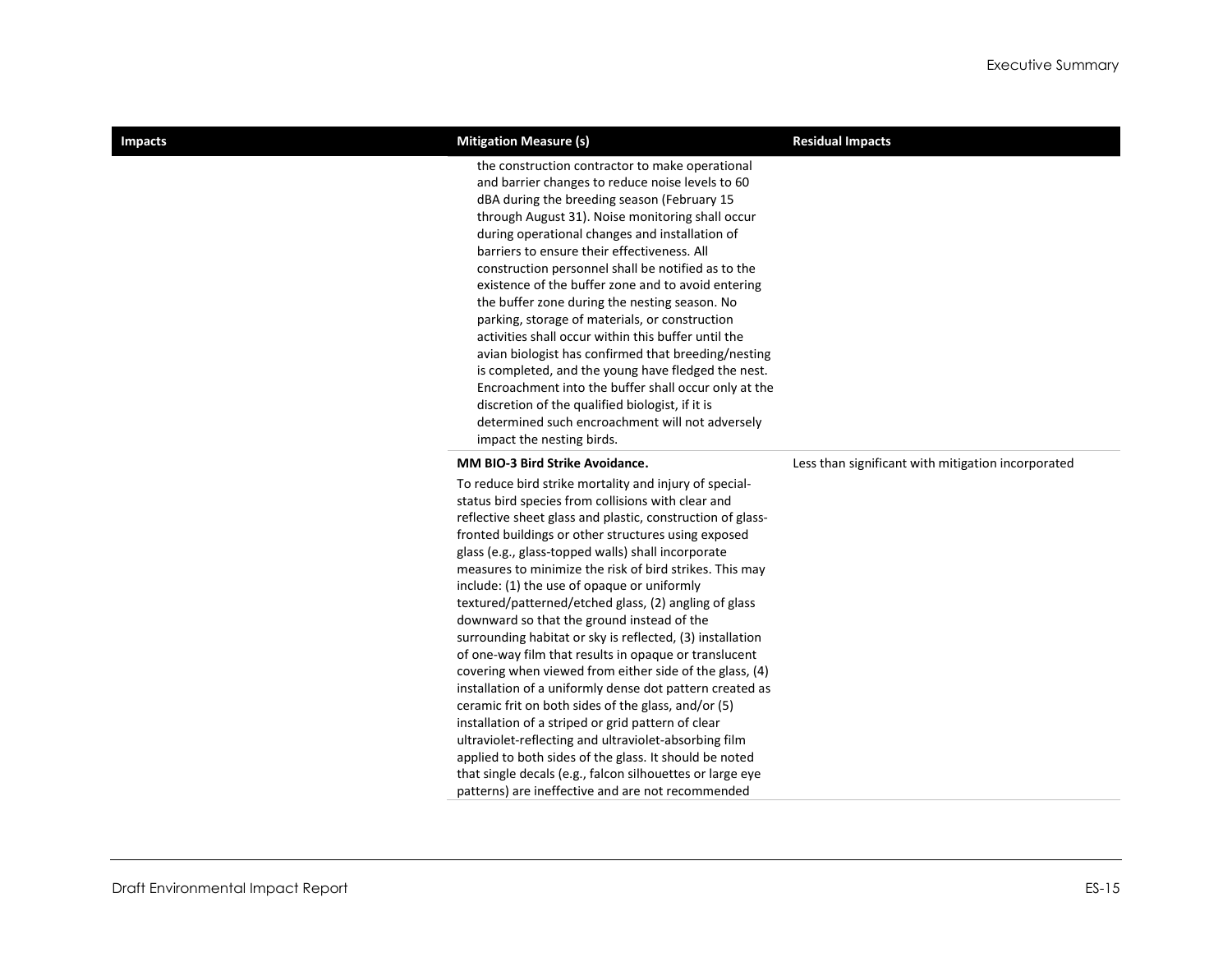| <b>Impacts</b> | <b>Mitigation Measure (s)</b><br>unless the entire glass surface is uniformly covered                                                                                                                                                                                                                                                                                                                                                                                                                                                                                                                                                                                                                                                                                                                                                                                                                                                                                                                                                                                                                                                                                                                                                                                                                                                                                                                                   | <b>Residual Impacts</b>                            |
|----------------|-------------------------------------------------------------------------------------------------------------------------------------------------------------------------------------------------------------------------------------------------------------------------------------------------------------------------------------------------------------------------------------------------------------------------------------------------------------------------------------------------------------------------------------------------------------------------------------------------------------------------------------------------------------------------------------------------------------------------------------------------------------------------------------------------------------------------------------------------------------------------------------------------------------------------------------------------------------------------------------------------------------------------------------------------------------------------------------------------------------------------------------------------------------------------------------------------------------------------------------------------------------------------------------------------------------------------------------------------------------------------------------------------------------------------|----------------------------------------------------|
|                | with the objects or patterns.                                                                                                                                                                                                                                                                                                                                                                                                                                                                                                                                                                                                                                                                                                                                                                                                                                                                                                                                                                                                                                                                                                                                                                                                                                                                                                                                                                                           |                                                    |
|                | MM BIO-4 Bat Preconstruction Survey.                                                                                                                                                                                                                                                                                                                                                                                                                                                                                                                                                                                                                                                                                                                                                                                                                                                                                                                                                                                                                                                                                                                                                                                                                                                                                                                                                                                    | Less than significant with mitigation incorporated |
|                | To avoid disturbance of special-status bat species<br>during maternity season (approximately March-<br>September), a preconstruction roosting bat survey shall<br>be conducted by a qualified bat biologist on potential<br>roost structures identified by the bat biologist and<br>mature vegetation no more than 30 days prior to<br>initiation of construction activities if construction<br>activities must occur during the roosting season. If<br>future projects would impact rocky outcrops, mature<br>vegetation, existing buildings, or other structures that<br>could be used for roosting, a passive acoustic survey<br>shall identify the species using the area for day/night<br>roosting. If special-status roosting bats are present and<br>their roosts would be impacted, a qualified bat biologist<br>should prepare a plan to identify the proper<br>exclusionary methods. Removal of mature trees should<br>be monitored by a qualified bat biologist and occur by<br>pushing down the entire tree (without trimming or limb<br>removal) using heavy equipment and leaving the felled<br>tree on the ground untrimmed and undisturbed for a<br>period of at least 24 hours. To exclude bats from<br>buildings/structures or rocky outcrops, exclusion<br>measures should be installed on crevices by placing<br>one-way exclusionary devices that allow bats to exit but<br>not enter the crevice. |                                                    |
|                | MM BIO-5 Special-Status Species Preconstruction<br>Survey.                                                                                                                                                                                                                                                                                                                                                                                                                                                                                                                                                                                                                                                                                                                                                                                                                                                                                                                                                                                                                                                                                                                                                                                                                                                                                                                                                              | Less than significant with mitigation incorporated |
|                | Focused surveys for special-status plants and wildlife<br>species with potential to occur in or around the project<br>site shall be conducted prior to impacts on areas of<br>suitable habitat for each respective species, including<br>special-status plant species, Riverside fairy shrimp,<br>burrowing owl, coastal California gnatcatcher, and least<br>Bell's vireo. Surveys shall be performed by a qualified                                                                                                                                                                                                                                                                                                                                                                                                                                                                                                                                                                                                                                                                                                                                                                                                                                                                                                                                                                                                   |                                                    |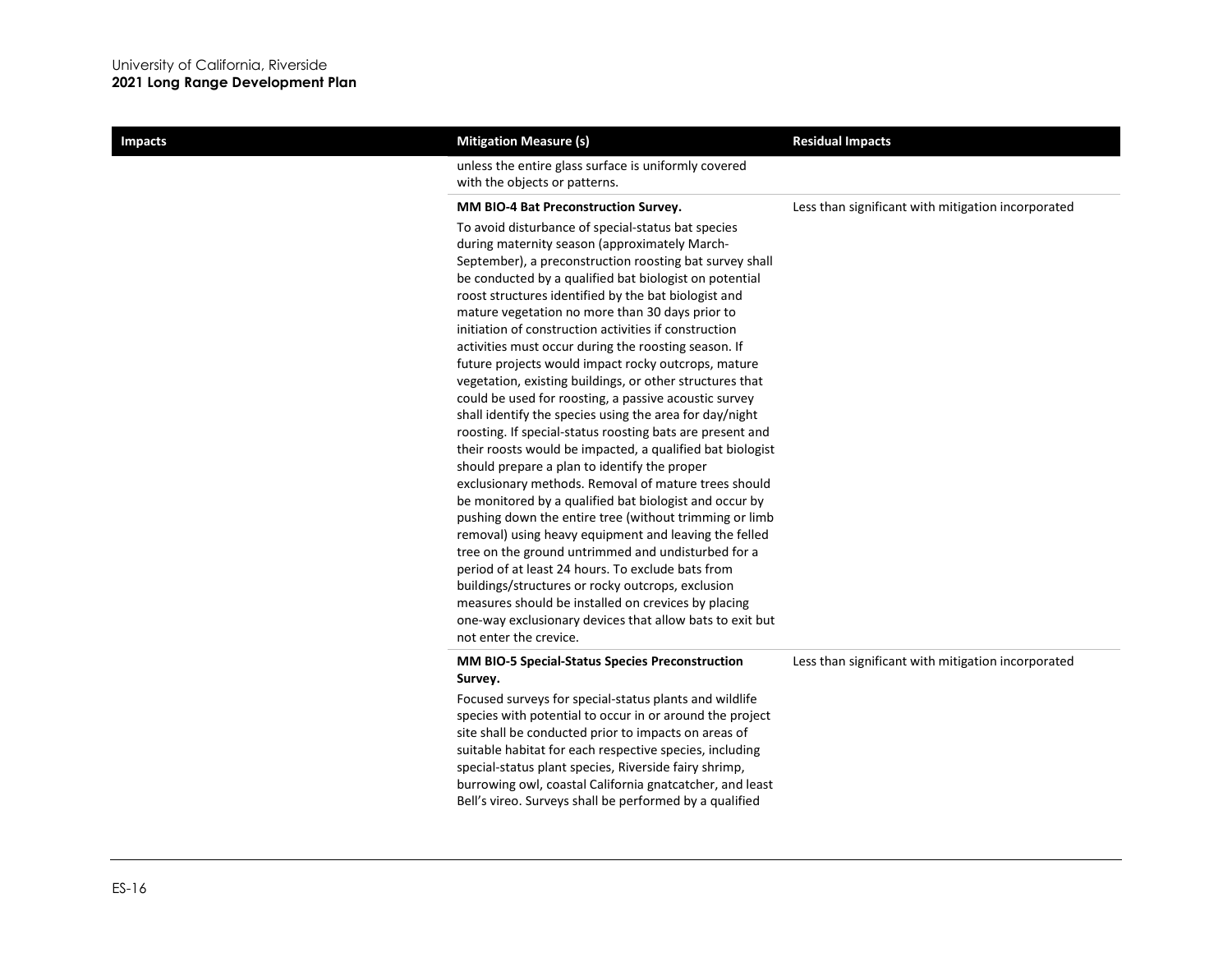| <b>Impacts</b> | <b>Mitigation Measure (s)</b>                                                                                                                                                                                                                                                                                                                                                                                                                                                                                                                                                                                                 | <b>Residual Impacts</b>                            |
|----------------|-------------------------------------------------------------------------------------------------------------------------------------------------------------------------------------------------------------------------------------------------------------------------------------------------------------------------------------------------------------------------------------------------------------------------------------------------------------------------------------------------------------------------------------------------------------------------------------------------------------------------------|----------------------------------------------------|
|                | biologist with the appropriate federal/State permits, if<br>necessary, and follow approved survey protocol, which<br>includes appropriate timing of surveys. If listed species<br>are observed and habitat areas cannot be avoided,<br>then consultation/permitting would be required to<br>obtain take authorization. Appropriate avoidance,<br>minimization, and compensatory mitigation shall be<br>required for each listed species that could be impacted.                                                                                                                                                               |                                                    |
|                | MM BIO-6A Sensitive Communities Indirect Impact<br>Avoidance – Construction.                                                                                                                                                                                                                                                                                                                                                                                                                                                                                                                                                  | Less than significant with mitigation incorporated |
|                | The following measure shall be required for<br>construction activities that are proposed adjacent to<br>the Open Space Reserve or lands supporting sensitive<br>vegetation communities and/or biological resources:                                                                                                                                                                                                                                                                                                                                                                                                           |                                                    |
|                | Prior to commencement of clearing or grading<br>٠.<br>activities, fencing (e.g., silt fencing, orange<br>construction fencing, and/or chain-link fencing as<br>determined by campus planning) shall be installed<br>around the approved limits of disturbance to<br>prevent errant disturbance of sensitive biological<br>resources by construction vehicles or personnel. All<br>movement of construction contractors, including<br>ingress and egress of equipment and personnel,<br>shall be limited to designated construction zones.<br>This fencing shall be removed upon completion of<br>all construction activities. |                                                    |
|                | No temporary storage or stockpiling of construction<br>materials shall be allowed in Open Space Reserve<br>lands, and all staging areas for equipment and<br>materials shall be located at least 50 feet where<br>space permits on the site, or less as determined<br>appropriate by a qualified biologist from the edge of<br>these areas. This prohibition shall not be applied to<br>facilities that are planned to traverse Open Space<br>Reserve lands (e.g., trails and utilities). Staging areas<br>and construction sites in proximity to the Open<br>Space Reserve lands shall be kept free of trash,                |                                                    |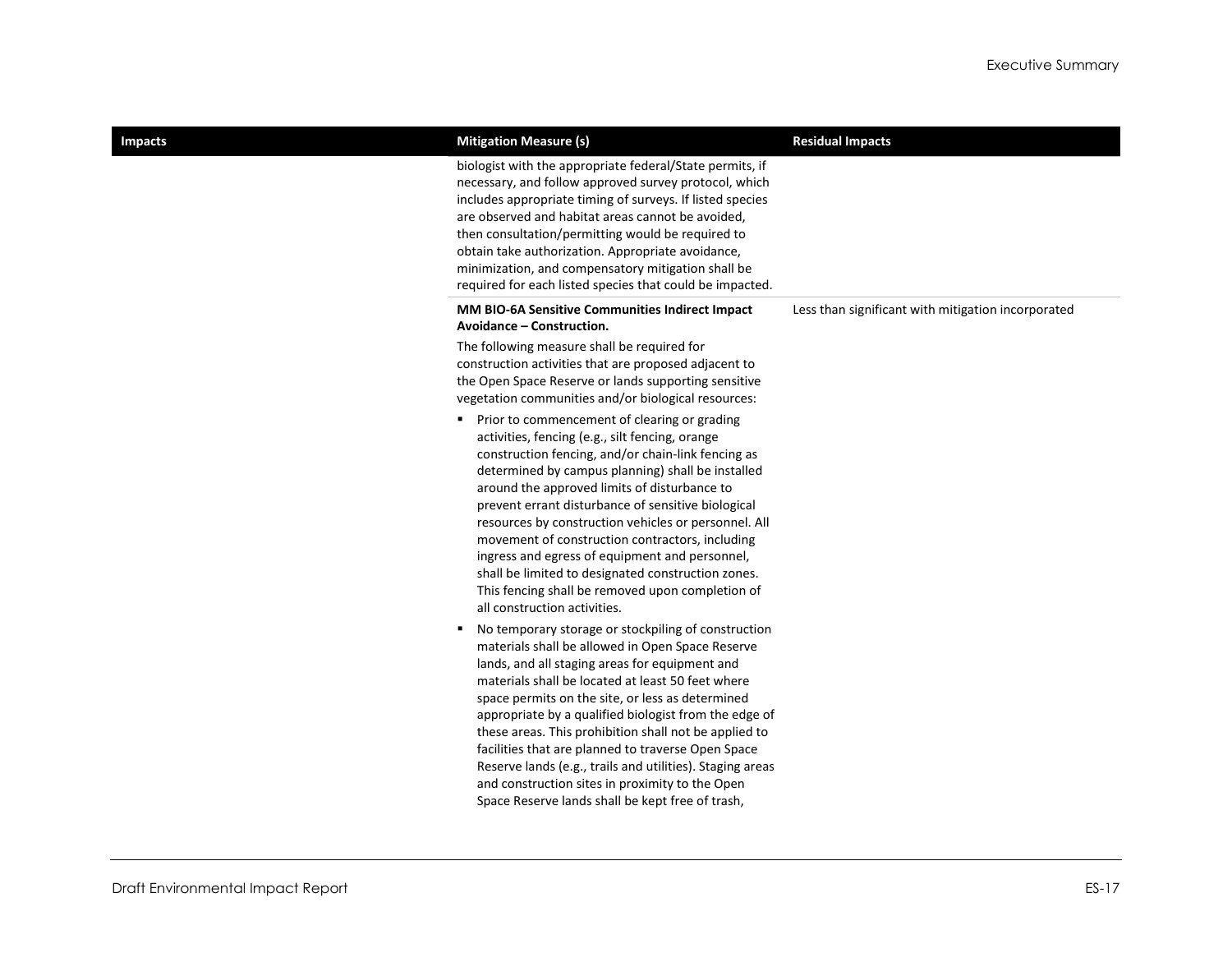| <b>Impacts</b> | <b>Mitigation Measure (s)</b>                                                                                                                                                                                                                                                                                                                                                                                                                      | <b>Residual Impacts</b>                            |
|----------------|----------------------------------------------------------------------------------------------------------------------------------------------------------------------------------------------------------------------------------------------------------------------------------------------------------------------------------------------------------------------------------------------------------------------------------------------------|----------------------------------------------------|
|                | refuse, and other waste; no waste dirt, rubble, or<br>trash shall be deposited in these areas.                                                                                                                                                                                                                                                                                                                                                     |                                                    |
|                | Appropriate setbacks or barriers (e.g., fencing) shall<br>٠<br>be implemented to minimize human activity<br>impacts. Buffer areas shall be vegetated with native<br>species to help screen these indirect effects.                                                                                                                                                                                                                                 |                                                    |
|                | Active construction areas shall be sprayed with<br>٠.<br>water periodically to minimize dust.                                                                                                                                                                                                                                                                                                                                                      |                                                    |
|                | Equipment to extinguish small brush fires (e.g., from<br>٠<br>trucks or other vehicles) shall be present on-site<br>during all phases of project construction activities,<br>along with personnel trained in the use of such<br>equipment. Smoking shall be prohibited in<br>construction areas adjacent to flammable<br>vegetation.<br>Temporary night lighting shall not be used during<br>٠.<br>construction unless determined to be absolutely |                                                    |
|                | necessary (e.g., time sensitive construction<br>activities). If night lighting is necessary, lights shall<br>be directed away from sensitive vegetation<br>communities and lands designated as Open Space<br>Reserve and shielded to minimize temporary<br>lighting of the surrounding habitat.                                                                                                                                                    |                                                    |
|                | MM BIO-6B Sensitive Communities Indirect Impact<br>Avoidance – Operation.                                                                                                                                                                                                                                                                                                                                                                          | Less than significant with mitigation incorporated |
|                | The following measure shall be required for operation<br>activities adjacent to the Open Space Reserve or lands<br>supporting sensitive vegetation communities and/or<br>biological resources:                                                                                                                                                                                                                                                     |                                                    |
|                | Landscaping adjacent to Open Space Reserve lands<br>٠.<br>shall comply with the following requirements to<br>prevent the introduction of invasive species:                                                                                                                                                                                                                                                                                         |                                                    |
|                | Appropriate landscaping shall be selected based<br>$\Box$<br>on the vegetation communities in the portion of<br>the Open Space Reserve adjacent to the project.<br>In areas supporting native (or disturbed native)                                                                                                                                                                                                                                |                                                    |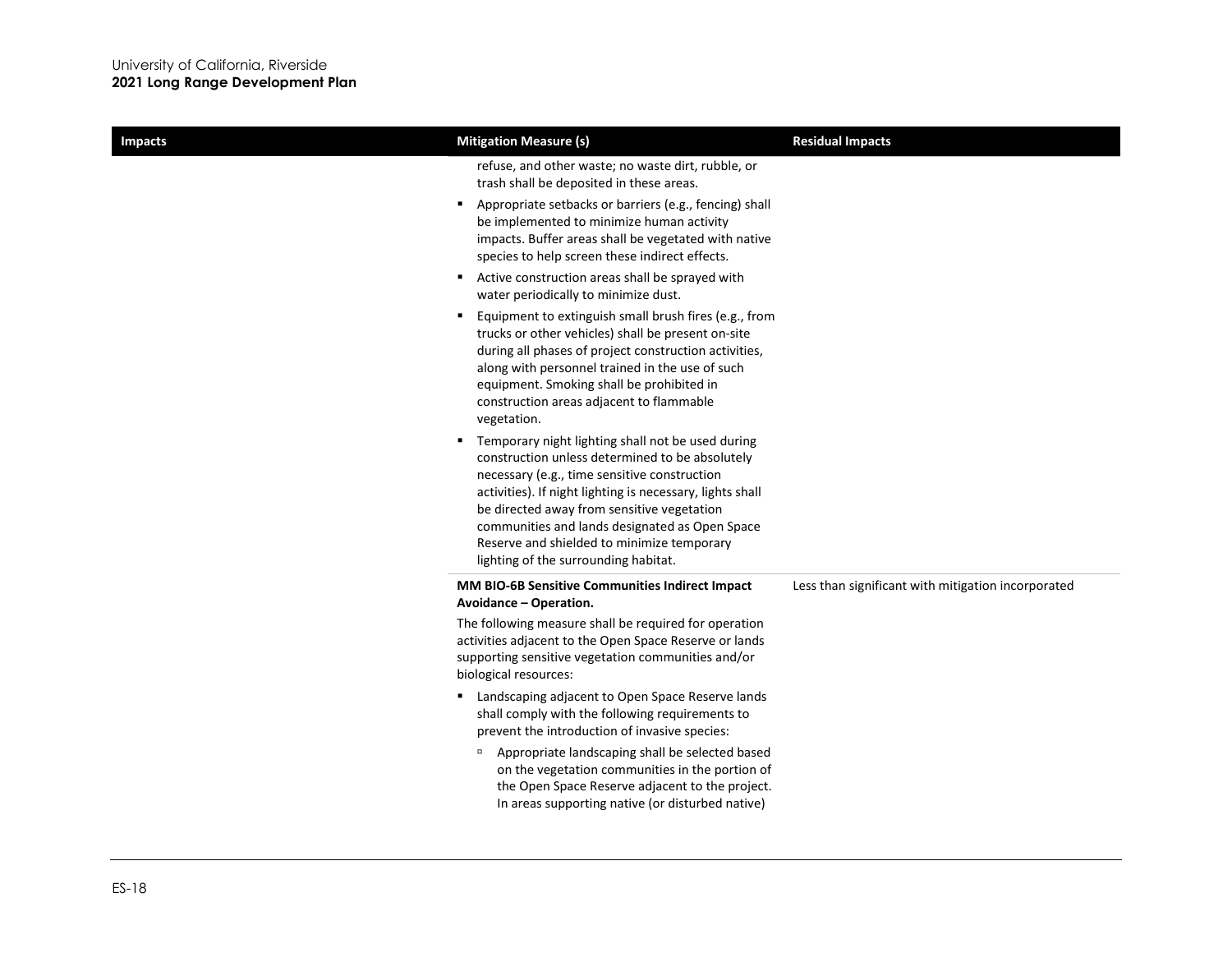| <b>Impacts</b> | <b>Mitigation Measure (s)</b>                                                                                                                                                                                                                                                                                                                                                                                                                                         | <b>Residual Impacts</b> |
|----------------|-----------------------------------------------------------------------------------------------------------------------------------------------------------------------------------------------------------------------------------------------------------------------------------------------------------------------------------------------------------------------------------------------------------------------------------------------------------------------|-------------------------|
|                | vegetation communities, revegetation of<br>impacted slopes shall be with appropriate native<br>plant materials.                                                                                                                                                                                                                                                                                                                                                       |                         |
|                | " Permanent lighting in or adjacent to Open Space<br>Reserve lands shall be selectively placed, shielded,<br>and directed to minimize potential impacts to<br>sensitive species. In addition, lighting from buildings<br>or parking lots/structures abutting Open Space<br>Reserve lands shall be shielded and/or screened by<br>vegetation to the extent feasible.                                                                                                   |                         |
|                | The following best management practices shall be<br>implemented in Open Space Reserve lands and in<br>areas that interface with Open Space Reserve lands<br>to address runoff/water quality impacts from<br>landscaping:                                                                                                                                                                                                                                              |                         |
|                | <sup>D</sup> Integrated Pest Management principles (UC<br>Integrated Pest Management Program) shall be<br>implemented to the extent practicable for<br>chemical pesticides, herbicides, and fertilizers.<br>Examples of such measures may include, but are<br>not limited to, alternative weed/pest control<br>measures (e.g., removal by hand) and proper<br>application techniques (e.g., conformance to<br>manufacturer specifications and legal<br>requirements). |                         |
|                | Irrigation for project landscaping shall be<br>$\Box$<br>minimized and controlled through efforts such<br>as designing irrigation systems to match<br>landscaping water needs, using sensor devices<br>to prevent irrigation during and after<br>precipitation, and using automatic flow<br>reducers/shut-off valves that are triggered by a<br>decrease in water pressure from broken<br>sprinkler heads or pipes.                                                   |                         |
|                | Barriers (e.g., fencing or walls) and/or signage<br>٠<br>directing people away from sensitive vegetation<br>communities and habitat shall be installed on                                                                                                                                                                                                                                                                                                             |                         |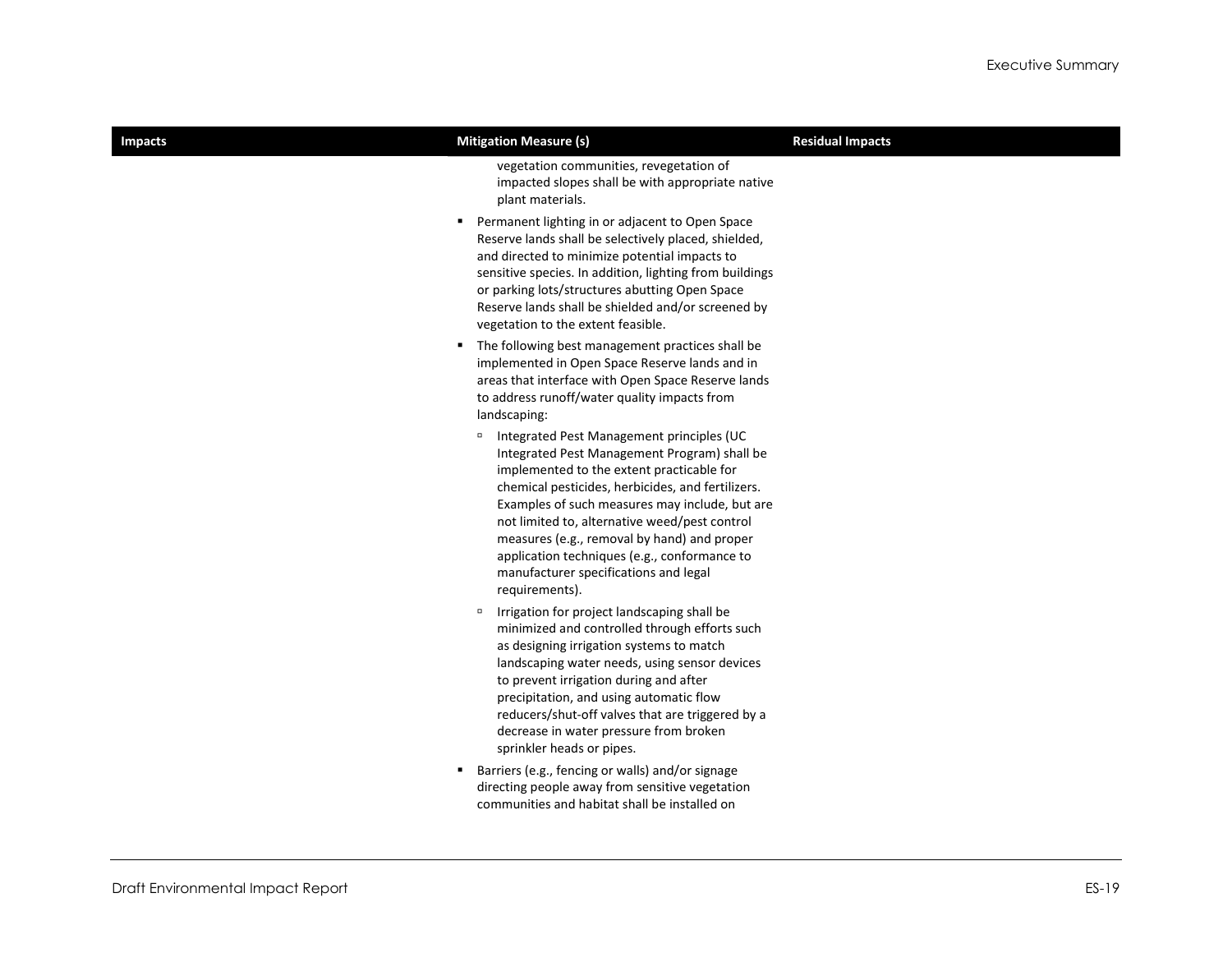×

| <b>Residual Impacts</b>                            |
|----------------------------------------------------|
|                                                    |
|                                                    |
|                                                    |
| Less than significant with mitigation incorporated |
|                                                    |
|                                                    |
|                                                    |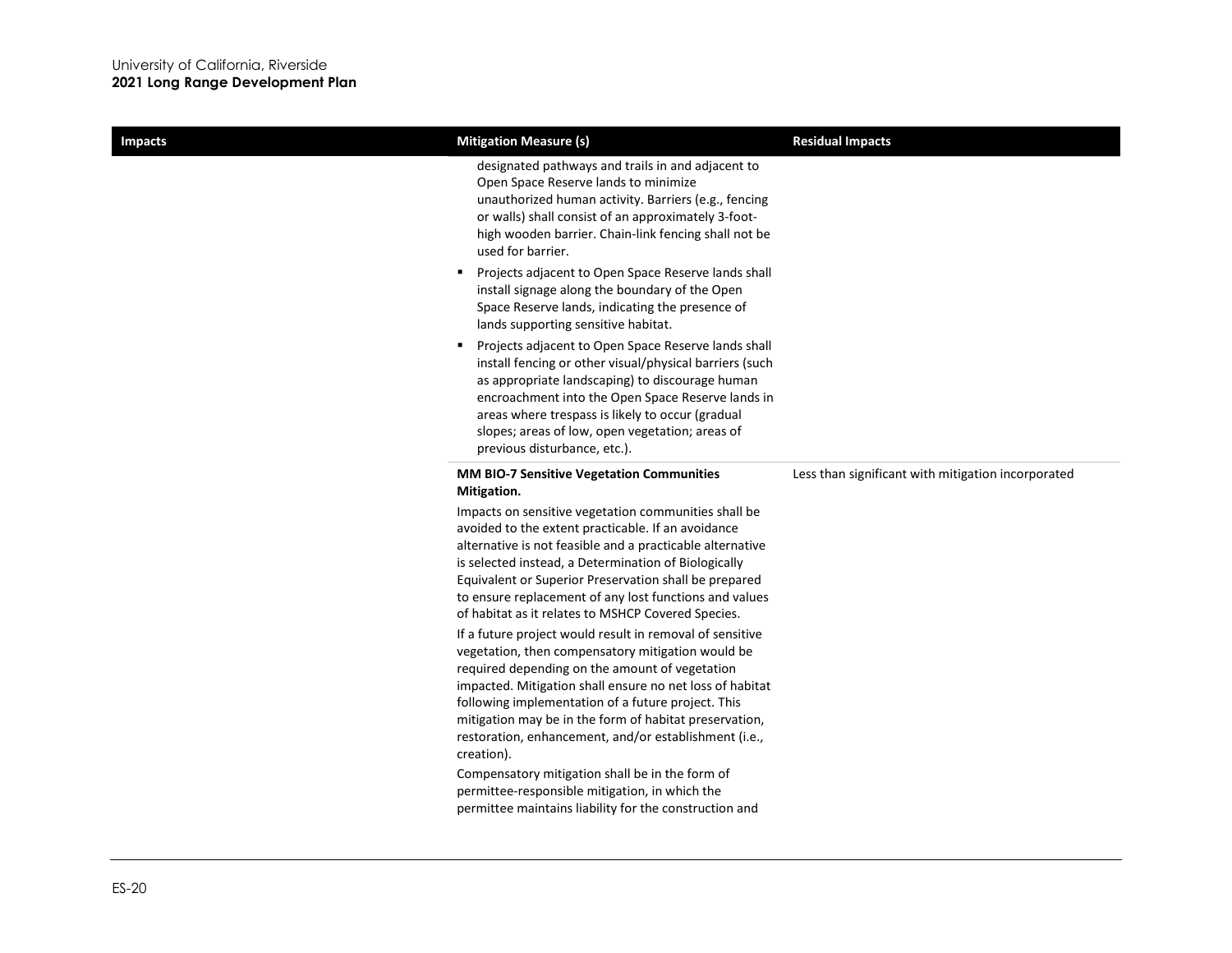| <b>Impacts</b> | <b>Mitigation Measure (s)</b>                                                                                                                                                                                                                                                                                                                                                                                                                                                                     | <b>Residual Impacts</b>                            |
|----------------|---------------------------------------------------------------------------------------------------------------------------------------------------------------------------------------------------------------------------------------------------------------------------------------------------------------------------------------------------------------------------------------------------------------------------------------------------------------------------------------------------|----------------------------------------------------|
|                | long-term success of the mitigation site, or through<br>mitigation banking or an in-lieu fee program, where<br>liability for project success is transferred to a third<br>party (i.e., a mitigation bank or an in-lieu fee sponsor).<br>For permittee responsible mitigation, preparation of a<br>Habitat Mitigation Monitoring Plan may be required.                                                                                                                                             |                                                    |
|                | <b>MM BIO-8 MSHCP Conservation Area Construction</b><br><b>Noise Reduction.</b>                                                                                                                                                                                                                                                                                                                                                                                                                   | Less than significant with mitigation incorporated |
|                | The following measures shall be followed during<br>construction of projects adjacent to MSHCP<br>conservation areas (i.e., Criteria Cell 634):                                                                                                                                                                                                                                                                                                                                                    |                                                    |
|                | Staging Area. Provide staging areas on-site to<br>٠<br>minimize off-site transportation of heavy<br>construction equipment. These areas shall be<br>located to maximize the distance between activity<br>and MSHCP conservation areas. This should reduce<br>noise levels associated with most types of idling<br>construction equipment.<br>Avoid Operating Equipment Simultaneously.<br>٠<br>Whenever possible, ensure that construction<br>activities are scheduled to avoid operating several |                                                    |
|                | pieces of equipment simultaneously, which causes<br>high noise levels.<br>Inspections. The contractor shall inspect<br>٠<br>construction equipment to ensure that such<br>equipment is in proper operating condition and<br>fitted with standard factory silencing features.<br>Construction equipment shall utilize all standard<br>factory silencing features, such as equipment<br>mufflers, enclosures, and barriers.                                                                         |                                                    |
|                | Newest Power Construction Equipment. The newest<br>٠<br>available power construction equipment with<br>standard recommended noise shielding and<br>muffling devices shall be used.<br>Mufflers. During project grading and construction,<br>٠<br>all equipment, fixed or mobile, shall be operated<br>with closed engine doors and shall be equipped                                                                                                                                              |                                                    |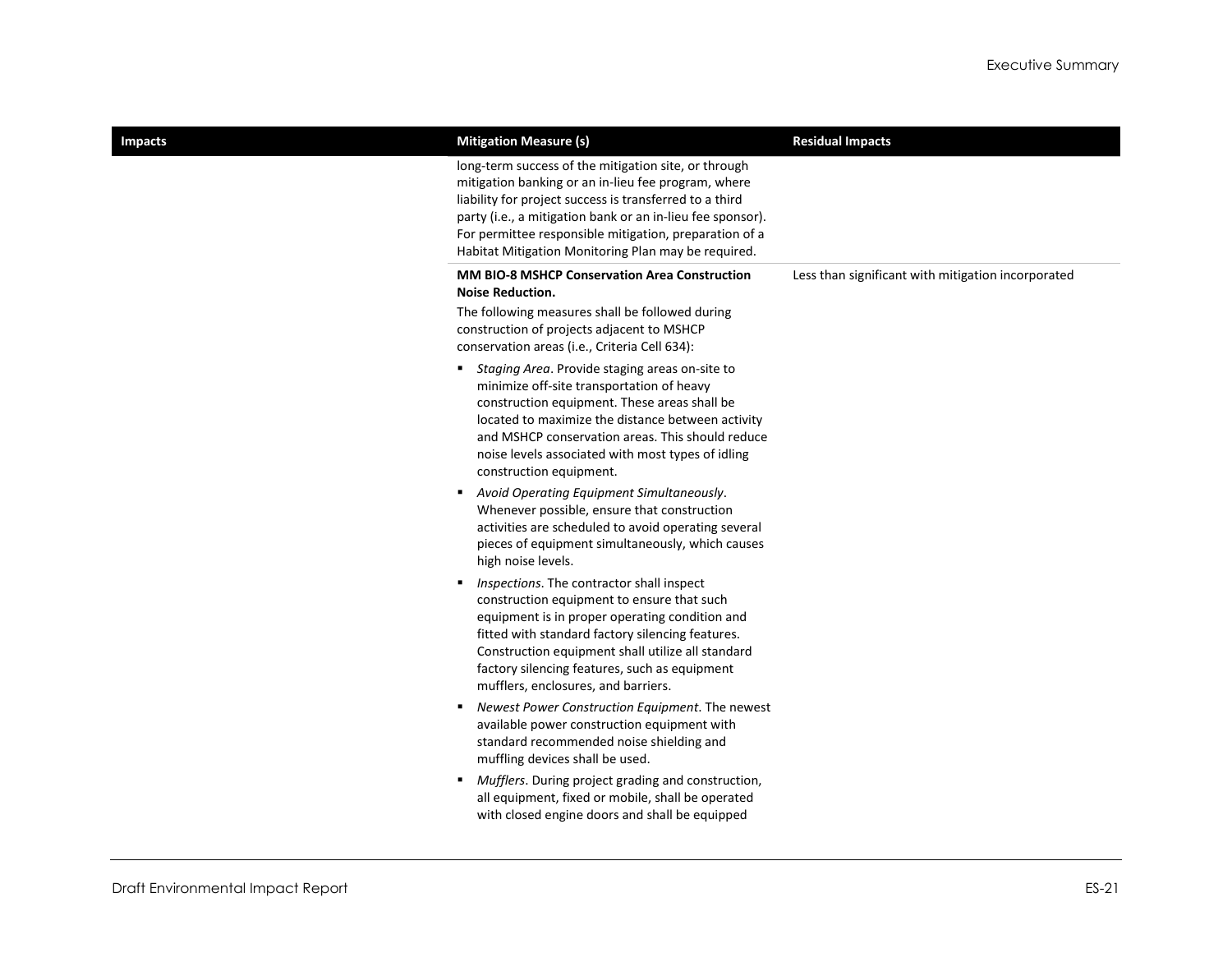| <b>Impacts</b>                                                                                                                                                                                                                                                                                                                                          | <b>Mitigation Measure (s)</b>                                                                                                                                                                                                                                                                                                                                                                                                                                                                                                             | <b>Residual Impacts</b>                            |
|---------------------------------------------------------------------------------------------------------------------------------------------------------------------------------------------------------------------------------------------------------------------------------------------------------------------------------------------------------|-------------------------------------------------------------------------------------------------------------------------------------------------------------------------------------------------------------------------------------------------------------------------------------------------------------------------------------------------------------------------------------------------------------------------------------------------------------------------------------------------------------------------------------------|----------------------------------------------------|
|                                                                                                                                                                                                                                                                                                                                                         | with properly operating and maintained mufflers<br>consistent with manufacturers' standards. Use of<br>manufacturer-certified mufflers associated with<br>construction equipment has been shown to reduce<br>noise levels by 8 to 10 dBA.                                                                                                                                                                                                                                                                                                 |                                                    |
|                                                                                                                                                                                                                                                                                                                                                         | Smart Back-up Alarms. Mobile construction<br>equipment shall have smart back-up alarms that<br>automatically adjust the sound level of the alarm in<br>response to ambient noise levels. Alternatively,<br>back-up alarms should be disabled and replaced<br>with human spotters to ensure safety when mobile<br>construction equipment is moving the reverse<br>direction.                                                                                                                                                               |                                                    |
|                                                                                                                                                                                                                                                                                                                                                         | Idling. All construction vehicles, such as bulldozers<br>and haul trucks, shall be prohibited from idling in<br>excess of 5 minutes, which is consistent with<br>recommended strategies to reduce and/or<br>eliminate diesel idling.                                                                                                                                                                                                                                                                                                      |                                                    |
| Impact BIO-2. Construction and operation of projects<br>developed under the proposed 2021 LRDP would<br>potentially have substantial adverse effects on riparian<br>habitat or other sensitive natural community.<br>Implementation of Mitigation Measures MM BIO-6A,<br>MM BIO-6B, and MM BIO-7 would reduce impacts to<br>less than significant.      | See:<br>MM BIO-6A Sensitive Communities Indirect Impact<br><b>Avoidance – Construction</b>                                                                                                                                                                                                                                                                                                                                                                                                                                                | Less than significant with mitigation incorporated |
|                                                                                                                                                                                                                                                                                                                                                         | MM BIO-6B Sensitive Communities Indirect Impact<br><b>Avoidance - Operation</b>                                                                                                                                                                                                                                                                                                                                                                                                                                                           |                                                    |
|                                                                                                                                                                                                                                                                                                                                                         | <b>MM BIO-7 Sensitive Vegetation Communities</b><br><b>Mitigation</b>                                                                                                                                                                                                                                                                                                                                                                                                                                                                     |                                                    |
| Impact BIO-3. The proposed 2021 LRDP may result in<br>significant adverse effects on State- and federally-<br>protected wetlands. Mitigation Measure MM BIO-9<br>would require a jurisdictional delineation, and<br>consultation and permitting with appropriate State and<br>federal agencies, which would reduce impacts to less<br>than significant. | MM BIO-9 Jurisdictional Delineation of Waters and<br>Wetlands.                                                                                                                                                                                                                                                                                                                                                                                                                                                                            | Less than significant with mitigation incorporated |
|                                                                                                                                                                                                                                                                                                                                                         | During the project planning process, if a project has<br>vegetation mapped as potential wetlands or the project<br>site contains or is located immediately adjacent to a<br>natural drainage course, a qualified biologist shall<br>conduct a jurisdictional delineation. The jurisdictional<br>delineation shall use current regulatory guidance to<br>identify the presence of potential regulated waters and<br>wetlands in the project vicinity. If there is potential for<br>the project to adversely affect wetlands or waters, UCR |                                                    |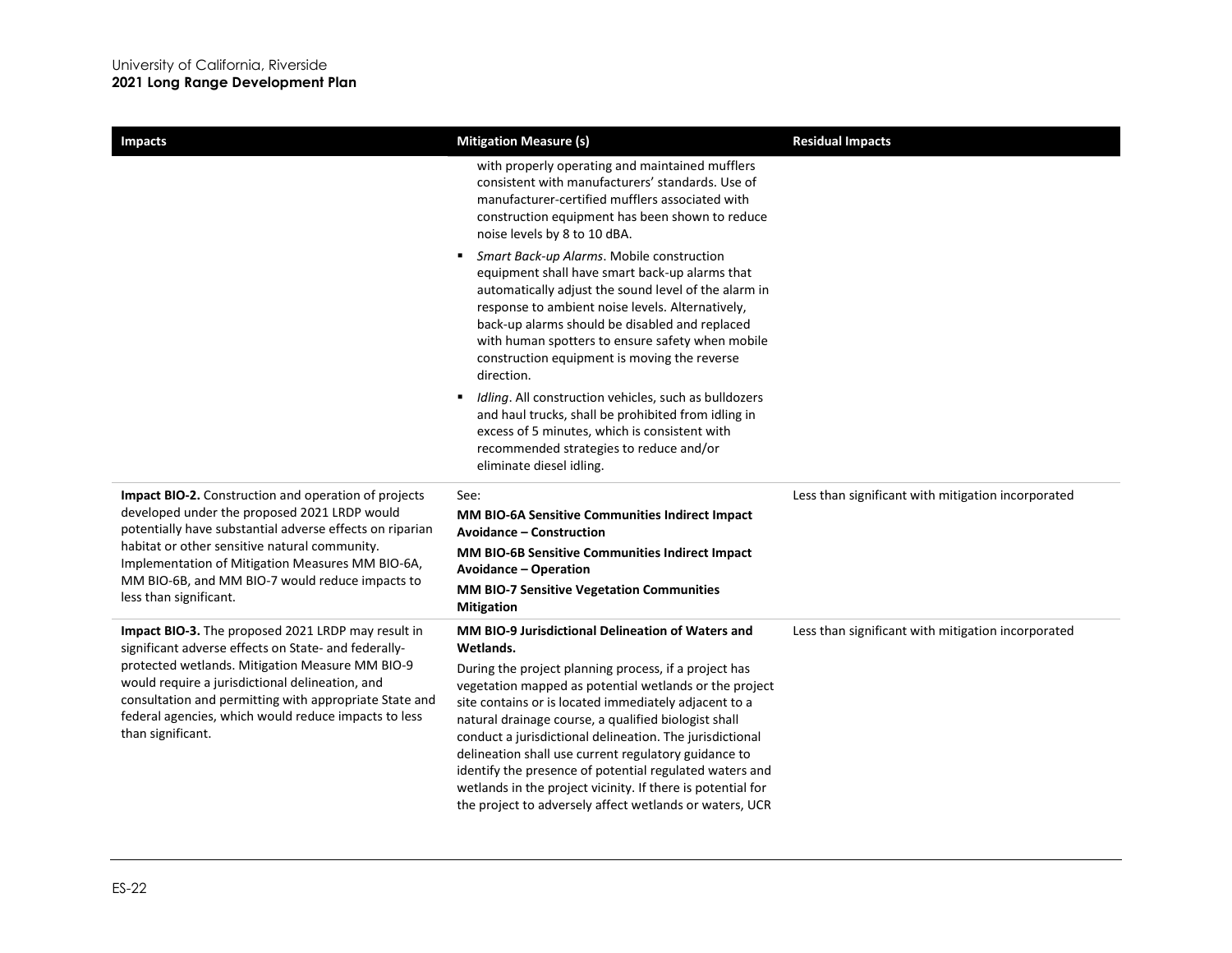| <b>Impacts</b>                                                                                                                                                                                                                    | <b>Mitigation Measure (s)</b>                                                                                                                                                                                                                                                                                                                                                                                                                                      | <b>Residual Impacts</b> |
|-----------------------------------------------------------------------------------------------------------------------------------------------------------------------------------------------------------------------------------|--------------------------------------------------------------------------------------------------------------------------------------------------------------------------------------------------------------------------------------------------------------------------------------------------------------------------------------------------------------------------------------------------------------------------------------------------------------------|-------------------------|
|                                                                                                                                                                                                                                   | shall conduct a pre-application meeting with<br>appropriate agencies (USACE, the RWQCB, and/or the<br>CDFW) prior to submittal of permit applications to<br>discuss existing conditions, to confirm the agency's<br>jurisdiction over water resources in the survey area, to<br>discuss impacts to these resources that would result<br>from the project, and to discuss the regulatory<br>permitting process.<br>Following the pre-application meeting, UCR shall |                         |
|                                                                                                                                                                                                                                   | prepare and process appropriate permits, which may<br>include a Section 404 Permit, a Section 401 Water<br>Quality Certification, a Report of Waste Discharge,<br>and/or a CDFW Section 1602 Notification of Lake or<br>Streambed Alteration. If there is potential for the<br>project to adversely affect wetlands or waters, impacts                                                                                                                             |                         |
|                                                                                                                                                                                                                                   | shall be avoided and minimized during the project<br>design process, to the extent practicable, and<br>unavoidable impacts shall be mitigated as discussed<br>with each regulatory agency on a project-by-project<br>basis and pursuant to applicable wetland permit<br>conditions.                                                                                                                                                                                |                         |
|                                                                                                                                                                                                                                   | Compensatory mitigation may include restoration (i.e.,<br>re-establishment or rehabilitation), establishment (i.e.,<br>creation), enhancement, and/or preservation of<br>jurisdictional resources. Compensatory mitigation may<br>occur through permittee-responsible mitigation,<br>payment to an in-lieu fee program, or purchase of                                                                                                                             |                         |
|                                                                                                                                                                                                                                   | compensatory mitigation credits from an approved<br>mitigation bank. Mitigation ratios (i.e., the amount of<br>mitigation acreage compared to the amount of<br>impacted habitat) shall be negotiated with each<br>regulatory agency on a project-by-project basis.                                                                                                                                                                                                 |                         |
| Impact BIO-4. The proposed 2021 LRDP would not<br>locate substantial development near MSHCP<br>conservation areas with potential for wildlife<br>movement or native nursery sites, and impacts would<br>be less than significant. | None required                                                                                                                                                                                                                                                                                                                                                                                                                                                      | Less than significant   |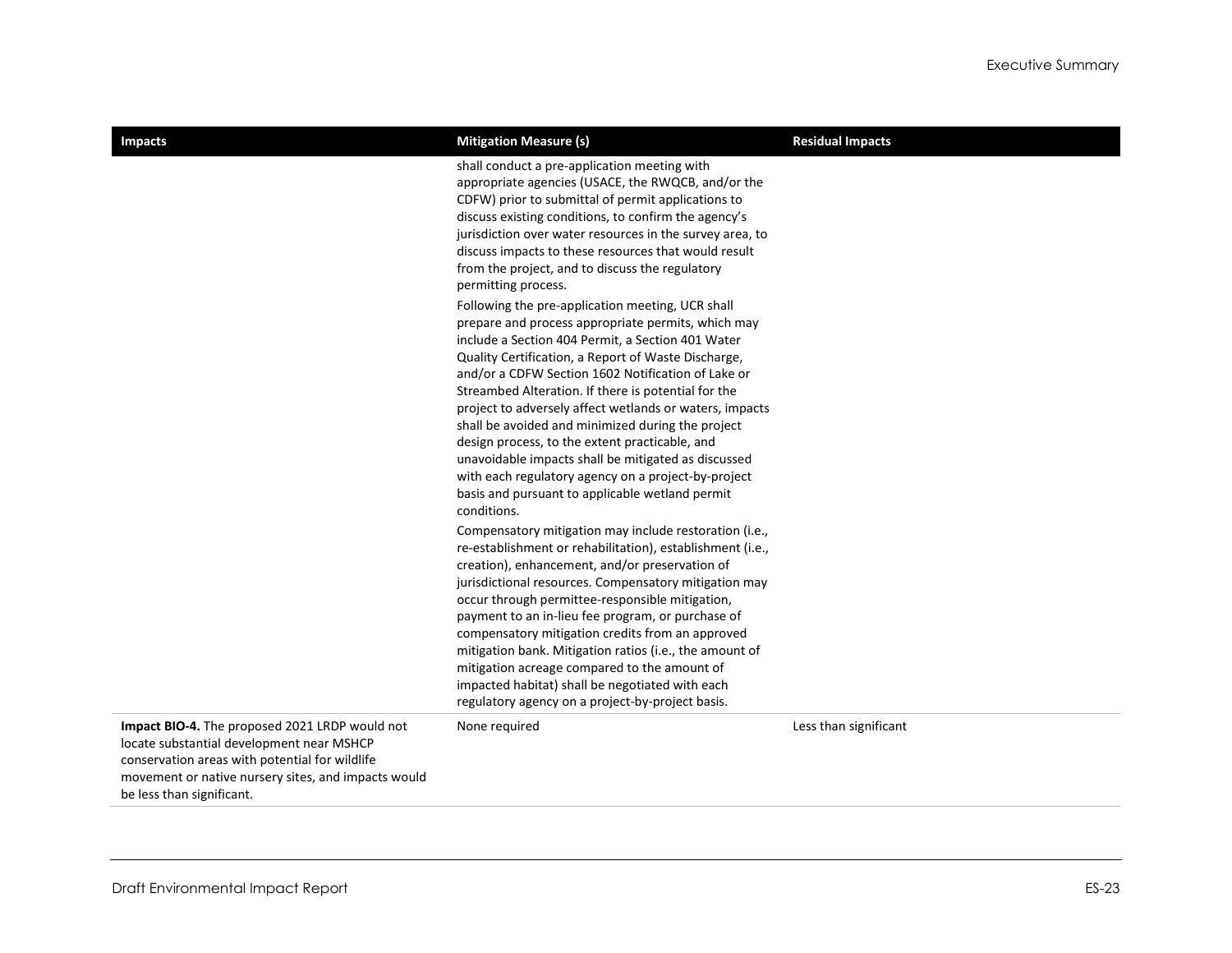### **Cultural Resources**

**Impact CUL-1.** The proposed 2021 LRDP would adversely affect historical resources through the full and partial demolition of historical resources, renovation/rehabilitation of historical resources, and new construction adjacent to historical resources. This impact would be significant and unavoidable. Following mitigation, impacts would still be significant and unavoidable.

### **Impacts Mitigation Measure (s) Mitigation Measure (s) Residual Impacts Residual Impacts**

### **MM CUL-1 Protection of Historical Resources.**

For purposes of MM CUL-1, "major exterior alterations" indicates a significant alteration/change to the exterior character-defining features or setting of a building or structure. Such projects might include, but not be limited to, additions, partial or complete demolition, relocation, window frame replacement different from existing, modifications to wall sheathing materials, changes to the roof shape, pitch, eaves, and other features, installment of wheelchair access ramps, and/or changes to the overall design configuration and composition of the building and the spatial relationships that define it. Major exterior alterations would require consultation to determine if these alterations noted above constitutes a major exterior alteration requiring further review from an architectural historian or whether the proposed alterations would qualify as a minor exterior alteration. For purposes of MM CUL-1, "minor exterior alterations" indicates a minor alteration/change to the exterior of a building or structure and its setting that would not be likely to significantly alter its appearance. Such projects might include, but not be limited to, repainting, in-kind landscaping or hardscaping replacement, window pane

replacement, reversible installation of HVAC units that does not obstruct or destroy character-defining features, installation of fencing, signage, or artwork that does not obstruct or destroy character-defining features. Minor exterior alterations are exempt from further review from an architectural historian. During project-specific environmental review of development under the proposed 2021 LRDP, UCR shall define the project's area of effect for historic buildings

and structures as early as possible. UCR shall implement the following procedures:

### Significant and unavoidable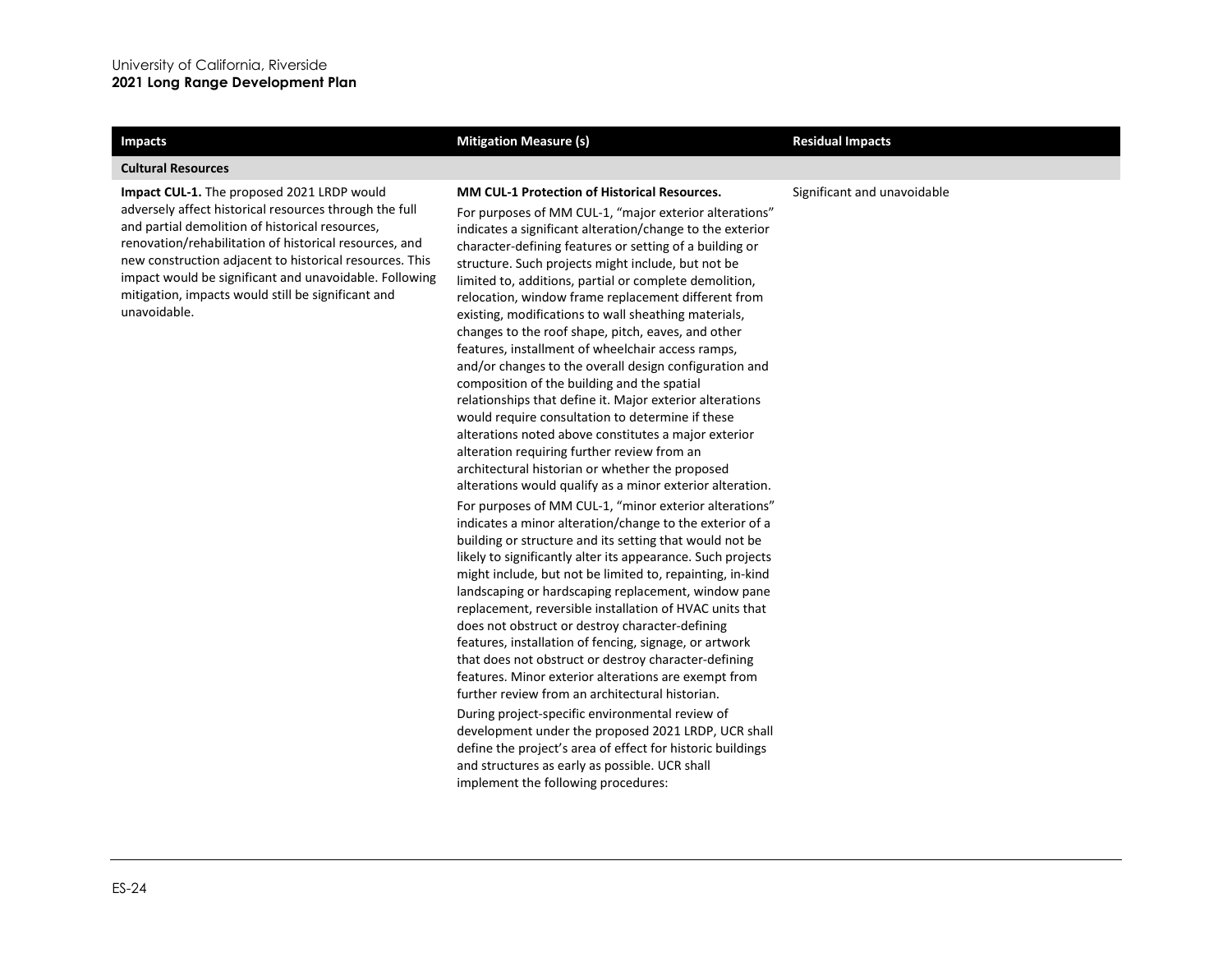| <b>Impacts</b> | <b>Mitigation Measure (s)</b>                                                                                                                                                                                                                                                                                                                                                                                                                                                                                                                                                                                                                                                                                                                                                                                                                                                                                                                                                                                                                                                                                                                         | <b>Residual Impacts</b> |
|----------------|-------------------------------------------------------------------------------------------------------------------------------------------------------------------------------------------------------------------------------------------------------------------------------------------------------------------------------------------------------------------------------------------------------------------------------------------------------------------------------------------------------------------------------------------------------------------------------------------------------------------------------------------------------------------------------------------------------------------------------------------------------------------------------------------------------------------------------------------------------------------------------------------------------------------------------------------------------------------------------------------------------------------------------------------------------------------------------------------------------------------------------------------------------|-------------------------|
|                | " Conduct project-specific surveys for buildings or<br>structures (e.g., proposed for demolition, major<br>exterior alterations, additions) that are 50 years of<br>age or older that have (1) not been subject to an<br>evaluation within the past 5 years, or (2) were not<br>previously evaluated in the UCR Historic Resources<br>Survey Report.<br><sup>D</sup> UCR shall retain a qualified architectural<br>historian to record the property at professional<br>standards and assess its significance under CEQA<br>Guidelines Section 15064.4. The evaluation<br>process shall include the historic context<br>framework included in the UCR Historic<br>Resources Survey Report as well as the<br>development of additional background research<br>as needed in order to assess the significance of<br>the building, structure, district, or cultural<br>landscape in the history of the UC system, the<br>campus, and the region. For historic buildings,<br>structures or features that do not meet the<br>CEQA criteria as a historical resource, no further<br>mitigation is required, and the impact would be<br>less than significant. |                         |
|                | The assessment of the potential historical<br>$\Box$<br>resource and its character-defining features<br>shall be documented on the appropriate<br>California Department of Parks and Recreation<br>(DPR) 523 forms by a qualified architectural<br>historian meeting the Secretary of the Interior's<br>Professional Qualifications Standards (as<br>codified in 36 CFR Part 61).                                                                                                                                                                                                                                                                                                                                                                                                                                                                                                                                                                                                                                                                                                                                                                     |                         |
|                | " For projects affecting any eligible historic buildings<br>identified in the UCR Historic Resources Survey<br>Report or determined to be eligible during the<br>project-specific surveys, for a building or structure<br>that qualifies for listing on the NRHP and/or CRHR,<br>UCR shall implement the following procedures:                                                                                                                                                                                                                                                                                                                                                                                                                                                                                                                                                                                                                                                                                                                                                                                                                        |                         |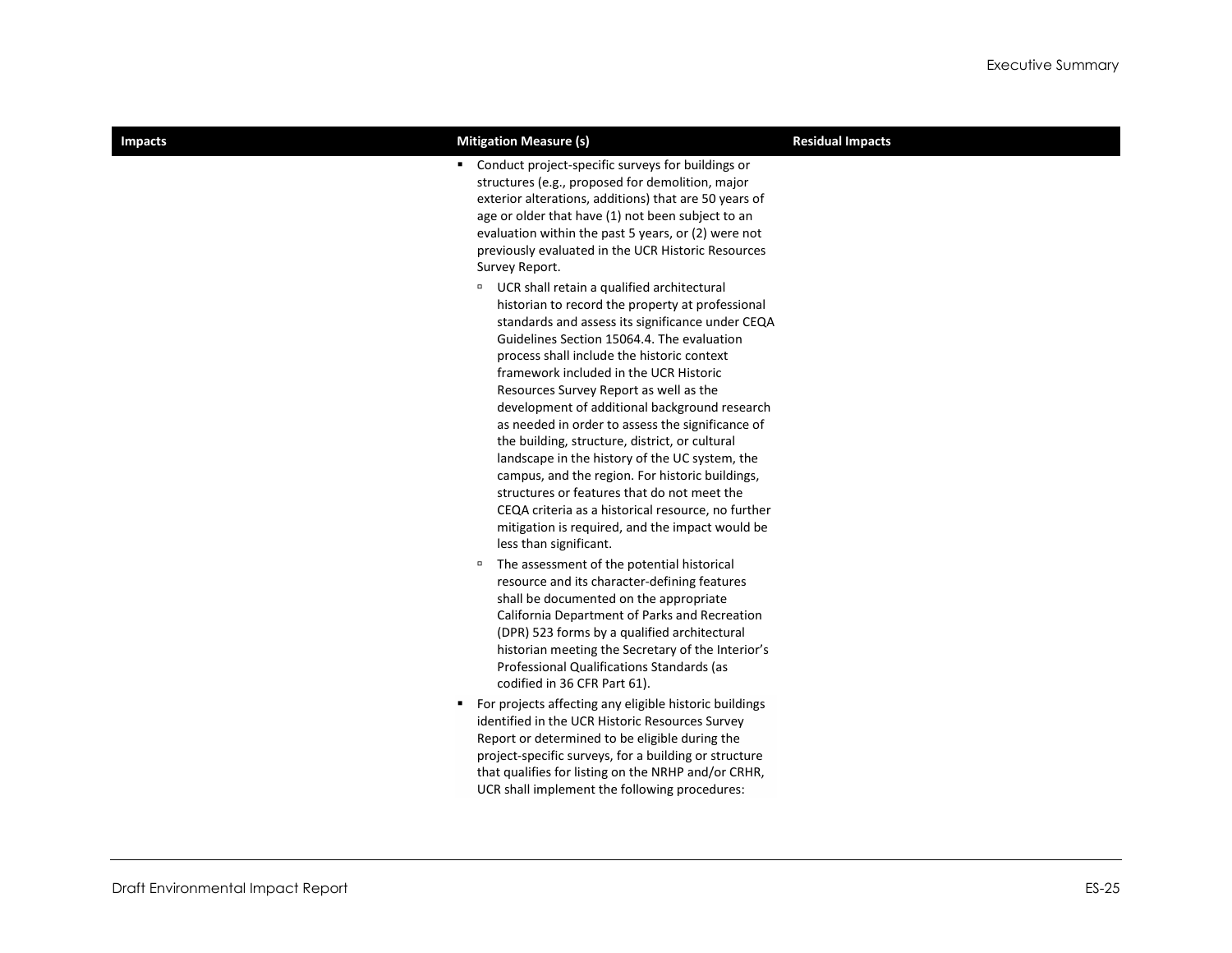| <b>Impacts</b> | <b>Mitigation Measure (s)</b>                                                                                                                                                                                                                                                                                                                                                                                                                                                                                                                                                                                                                                                                                                                                                                                                                                                                                                                                                                                                                                                                                                                                                                                                                                                                                                                                                                                                                                                                                                                                                                                                                                                                         | <b>Residual Impacts</b> |
|----------------|-------------------------------------------------------------------------------------------------------------------------------------------------------------------------------------------------------------------------------------------------------------------------------------------------------------------------------------------------------------------------------------------------------------------------------------------------------------------------------------------------------------------------------------------------------------------------------------------------------------------------------------------------------------------------------------------------------------------------------------------------------------------------------------------------------------------------------------------------------------------------------------------------------------------------------------------------------------------------------------------------------------------------------------------------------------------------------------------------------------------------------------------------------------------------------------------------------------------------------------------------------------------------------------------------------------------------------------------------------------------------------------------------------------------------------------------------------------------------------------------------------------------------------------------------------------------------------------------------------------------------------------------------------------------------------------------------------|-------------------------|
|                | For major exterior repairs (different from that of<br>$\Box$<br>existing), alterations, or building additions of<br>buildings that are eligible historic resources, UCR<br>shall retain a qualified architectural historian<br>meeting the Secretary of the Interior's<br>Professional Qualifications Standards (as<br>codified in 36 CFR Part 61) to conduct Character-<br>Defining Features and Impacts Screening in<br>coordination with the design team to consider<br>project design features and/or measures that<br>would enable the project to avoid direct or<br>indirect impacts to the building or structure.<br>Conclusion of the screening consultation process<br>shall be documented in a memorandum,<br>including a statement of compliance with the<br>Secretary's Standards. The purpose of the<br>memorandum shall document<br>avoidance/reduction of significant adverse<br>impacts to historical resources, where feasible,<br>through (1) identifying and documenting<br>character-defining features, noncontributing<br>elements/additions, and (2) providing historic<br>preservation project review and preliminary<br>impacts analysis screening to UCR as early as<br>possible in the design process. The<br>memorandum shall review preliminary and/or<br>conceptual project objectives early in the design<br>process and describe various project options<br>capable of reducing and/or avoiding significant<br>adverse direct or indirect impacts through<br>compliance with the Secretary's Standards<br>and/or application of the State Historic Building<br>Code or any subsequent design guidelines<br>prepared by UCR for the treatment of historic<br>resources. |                         |
|                | If major modifications, renovations, or relocation of a<br>determined historic resource is proposed and the<br>project is unable to comply with the Secretary's                                                                                                                                                                                                                                                                                                                                                                                                                                                                                                                                                                                                                                                                                                                                                                                                                                                                                                                                                                                                                                                                                                                                                                                                                                                                                                                                                                                                                                                                                                                                       |                         |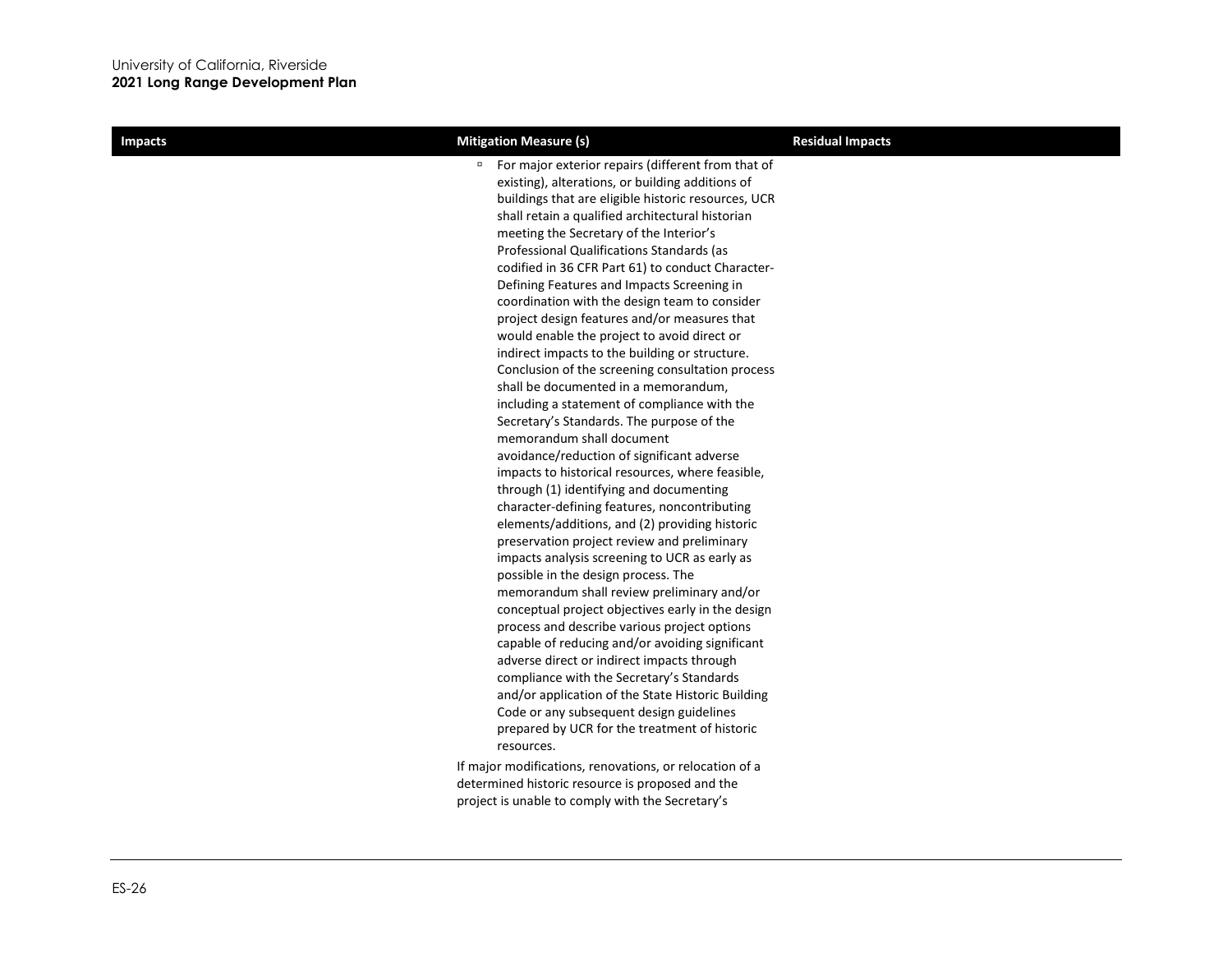| <b>Impacts</b> | <b>Mitigation Measure (s)</b>                                                                                                                                                                                                                                                                                                                                                                                                                                                                                                                                                                                                                                                                                                                                                    | <b>Residual Impacts</b> |
|----------------|----------------------------------------------------------------------------------------------------------------------------------------------------------------------------------------------------------------------------------------------------------------------------------------------------------------------------------------------------------------------------------------------------------------------------------------------------------------------------------------------------------------------------------------------------------------------------------------------------------------------------------------------------------------------------------------------------------------------------------------------------------------------------------|-------------------------|
|                | Standards or when a historic resource is to be<br>demolished, then UCR shall ensure that documentation<br>shall be carried out by a qualified architectural<br>historian, as follows:                                                                                                                                                                                                                                                                                                                                                                                                                                                                                                                                                                                            |                         |
|                | ■ UCR shall commission the preparation of HABS-like<br>documentation of the building, structure, district,<br>feature, and its associated landscaping and setting<br>prior to construction activities. The HABS-like<br>package will document in photographs and<br>descriptive and historic narrative the historical<br>resources slated for modification/demolition.<br>Documentation prepared for the package will draw<br>upon primary- and secondary-source research and<br>available studies previously prepared for the<br>project.                                                                                                                                                                                                                                       |                         |
|                | • The specifications for the HABS-like package follow:<br><sup>□</sup> Photographs: Photographic documentation will<br>focus on the historical resources/features slated<br>for demolition, with overview and context<br>photographs for the campus and adjacent<br>setting. Photographs will be taken of the<br>building using a professional-quality single lens<br>reflex (SLR) digital camera with a minimum<br>resolution of 10 megapixels. Photographs will<br>include context views, elevations/exteriors,<br>architectural details, overall interiors, and<br>interior details (if warranted). Digital<br>photographs will be provided in electronic<br>format.<br>$\Box$<br>Descriptive and Historic Narrative: The<br>architectural historian will prepare descriptive |                         |
|                | and historic narrative of the historical<br>resources/features slated for demolition.<br>Physical descriptions will detail each resource,<br>elevation by elevation, with accompanying<br>photographs, and information on how the<br>resource fits within the broader campus during<br>its period of significance. The historic narrative                                                                                                                                                                                                                                                                                                                                                                                                                                        |                         |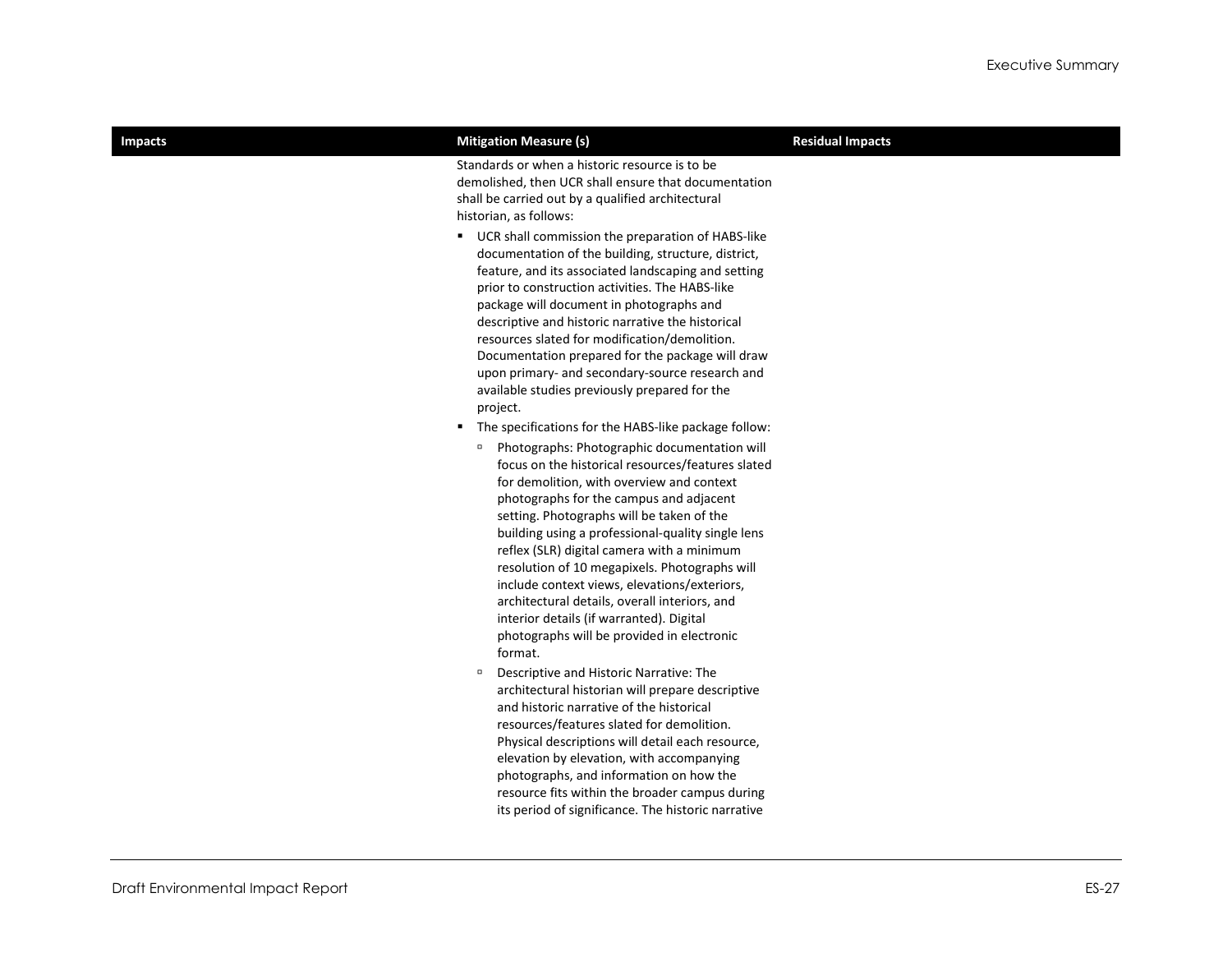| <b>Impacts</b> | <b>Mitigation Measure (s)</b>                                                                                                                                                                                                                                                                                                                                                                                                                                                                                                                                                                                       | <b>Residual Impacts</b> |
|----------------|---------------------------------------------------------------------------------------------------------------------------------------------------------------------------------------------------------------------------------------------------------------------------------------------------------------------------------------------------------------------------------------------------------------------------------------------------------------------------------------------------------------------------------------------------------------------------------------------------------------------|-------------------------|
|                | will include available information on the campus<br>design, history, architect/contractor/designer as<br>appropriate, area history, and historic context.<br>In addition, the narrative will include a<br>methodology section specifying the name of<br>researcher, date of research, and<br>sources/archives visited, as well as a<br>bibliography. Within the written history,<br>statements shall be footnoted as to their<br>sources, where appropriate.                                                                                                                                                        |                         |
|                | Historic Documentation Package Submittal: The<br>$\Box$<br>electronic package will be assembled by the<br>architectural historian and submitted to UCR for<br>review and comment.                                                                                                                                                                                                                                                                                                                                                                                                                                   |                         |
|                | A copy of the HABS-like package shall be offered to<br>the Special Collections and University Archives at<br>the Tomás Rivera Library and the California<br>Historical Resources Information System. The<br>record shall be accompanied by a report containing<br>site-specific history and appropriate contextual<br>information. This information shall be gathered<br>through site-specific and comparative archival<br>research, and oral history collection as appropriate.<br>" If preservation and reuse at the site are not feasible,<br>the historical building shall be documented as<br>described above. |                         |
|                | For new infill construction within the Mid-Century<br>Modern Core Historic District that does not involve<br>building demolition:                                                                                                                                                                                                                                                                                                                                                                                                                                                                                   |                         |
|                | Infill projects outside of the Mid-Century Modern<br>Core Historic District would not need review by an<br>architectural historian.                                                                                                                                                                                                                                                                                                                                                                                                                                                                                 |                         |
|                | Infill projects within the Mid-Century Modern Core<br>٠.<br>Historic District will require review by an<br>architectural historian for elements such as form,<br>massing, and scale, to ensure visual compatibility<br>with the historic district, and the review shall be<br>conducted in compliance with the Secretary of the                                                                                                                                                                                                                                                                                     |                         |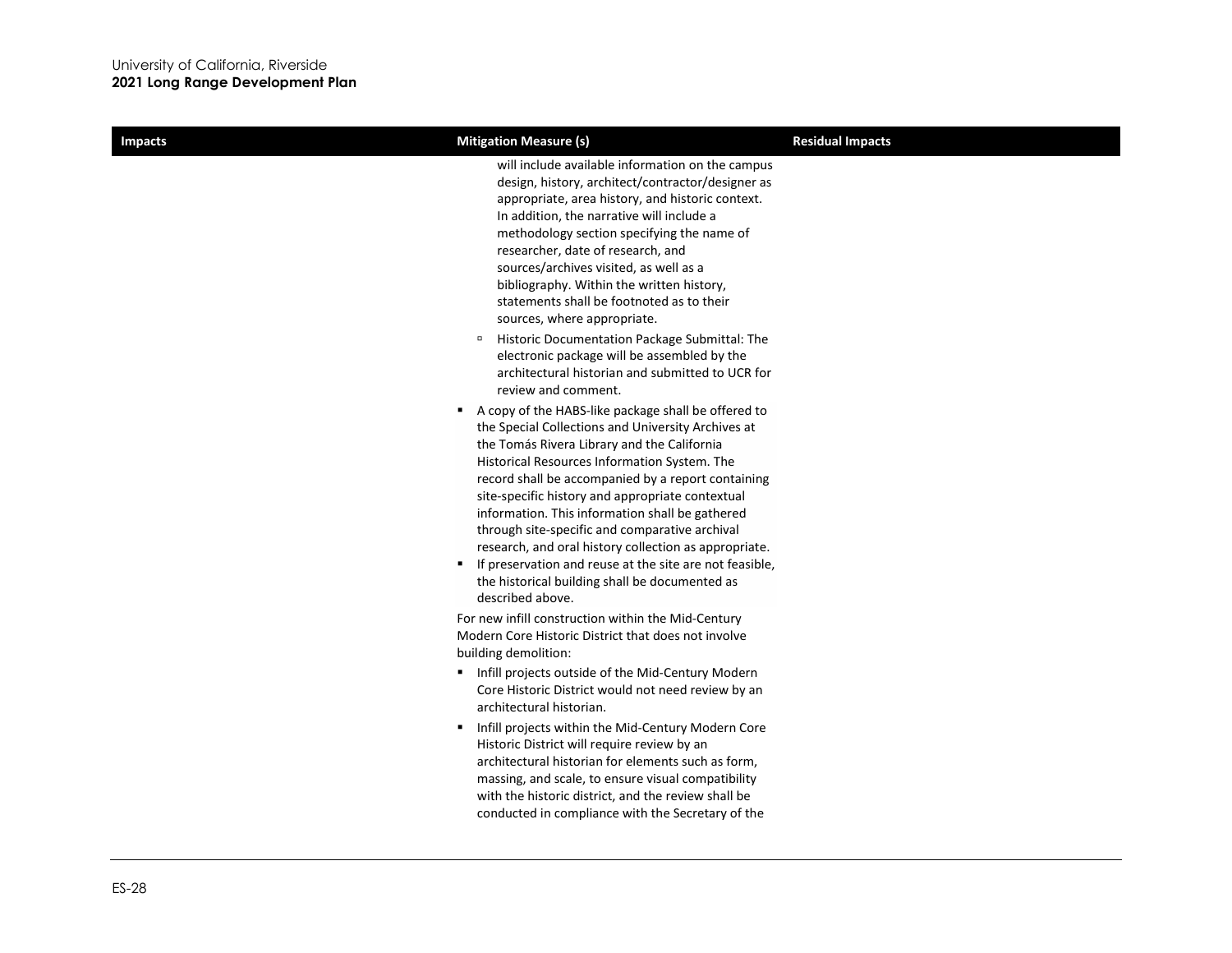| <b>Impacts</b>                                                                                                                                                                                                                                                                                 | <b>Mitigation Measure (s)</b>                                                                                                                                                                                                                                                                                                                                                                                                                                                                                                                                                                                                                                                                                                                                                                                                                                                                                                                                                                                                                                                                                                                                                                                                                                                                                                                                                                                                                                                                                                                                                                                                                                                                                                                                                                                                | <b>Residual Impacts</b>                            |
|------------------------------------------------------------------------------------------------------------------------------------------------------------------------------------------------------------------------------------------------------------------------------------------------|------------------------------------------------------------------------------------------------------------------------------------------------------------------------------------------------------------------------------------------------------------------------------------------------------------------------------------------------------------------------------------------------------------------------------------------------------------------------------------------------------------------------------------------------------------------------------------------------------------------------------------------------------------------------------------------------------------------------------------------------------------------------------------------------------------------------------------------------------------------------------------------------------------------------------------------------------------------------------------------------------------------------------------------------------------------------------------------------------------------------------------------------------------------------------------------------------------------------------------------------------------------------------------------------------------------------------------------------------------------------------------------------------------------------------------------------------------------------------------------------------------------------------------------------------------------------------------------------------------------------------------------------------------------------------------------------------------------------------------------------------------------------------------------------------------------------------|----------------------------------------------------|
|                                                                                                                                                                                                                                                                                                | Interior's Standards for the Treatment of Historic<br>Properties with Guidelines for Preserving,<br>Rehabilitating, Restoring, and Reconstructing<br>Historic Buildings (Weeks and Grimmer 1995).                                                                                                                                                                                                                                                                                                                                                                                                                                                                                                                                                                                                                                                                                                                                                                                                                                                                                                                                                                                                                                                                                                                                                                                                                                                                                                                                                                                                                                                                                                                                                                                                                            |                                                    |
| <b>Impact CUL-2.</b> Implementation of the proposed 2021<br>LRDP has the potential to cause a significant impact on<br>archaeological resources, including those that qualify as<br>historical resources. This impact would be less than<br>significant with the implementation of mitigation. | MM CUL-2 Tribal Cultural Resources/Archaeological<br>Monitoring.<br>Prior to commencement of ground disturbing activities<br>into an area with a medium or high potential to<br>encounter undisturbed native soils including Holocene<br>alluvium soils, as determined by UCR, UCR shall hire a<br>qualified archaeological monitor meeting the Secretary<br>of the Interior's Professional Qualification Standards for<br>archaeology (National Park Service 1983) to identify<br>archaeological resources and cultural resources of<br>potential Native American origin. Where development<br>occurs in the southeastern quadrant of campus, and in<br>areas containing Val Verde Pluton geologic features<br>considered highly sensitive to prehistoric archaeological<br>resources, UCR shall hire a qualified archaeologist and a<br>Native American monitor to reduce impacts to<br>potential archaeological and/or tribal cultural<br>resources. The monitor(s) shall be on-site during any<br>construction activities that involve ground disturbance.<br>The on-site monitoring shall end when project-related<br>ground disturbing activities are completed, or, in<br>consultation with the lead agency and tribes as<br>appropriate and based on observed conditions,<br>monitoring may be reduced or eliminated prior to<br>completion of ground-disturbing activities, when the<br>monitor(s) has indicated that the project site has a low<br>potential to encounter tribal cultural resources<br>(TCR)/archaeological resources. Consolidated<br>monitoring efforts (e.g., archaeological<br>monitoring/tribal cultural/paleontological monitoring)<br>may occur if the individual monitor meets the<br>applicable qualifications, except for development in the<br>southeastern quadrant as detailed above. | Less than significant with mitigation incorporated |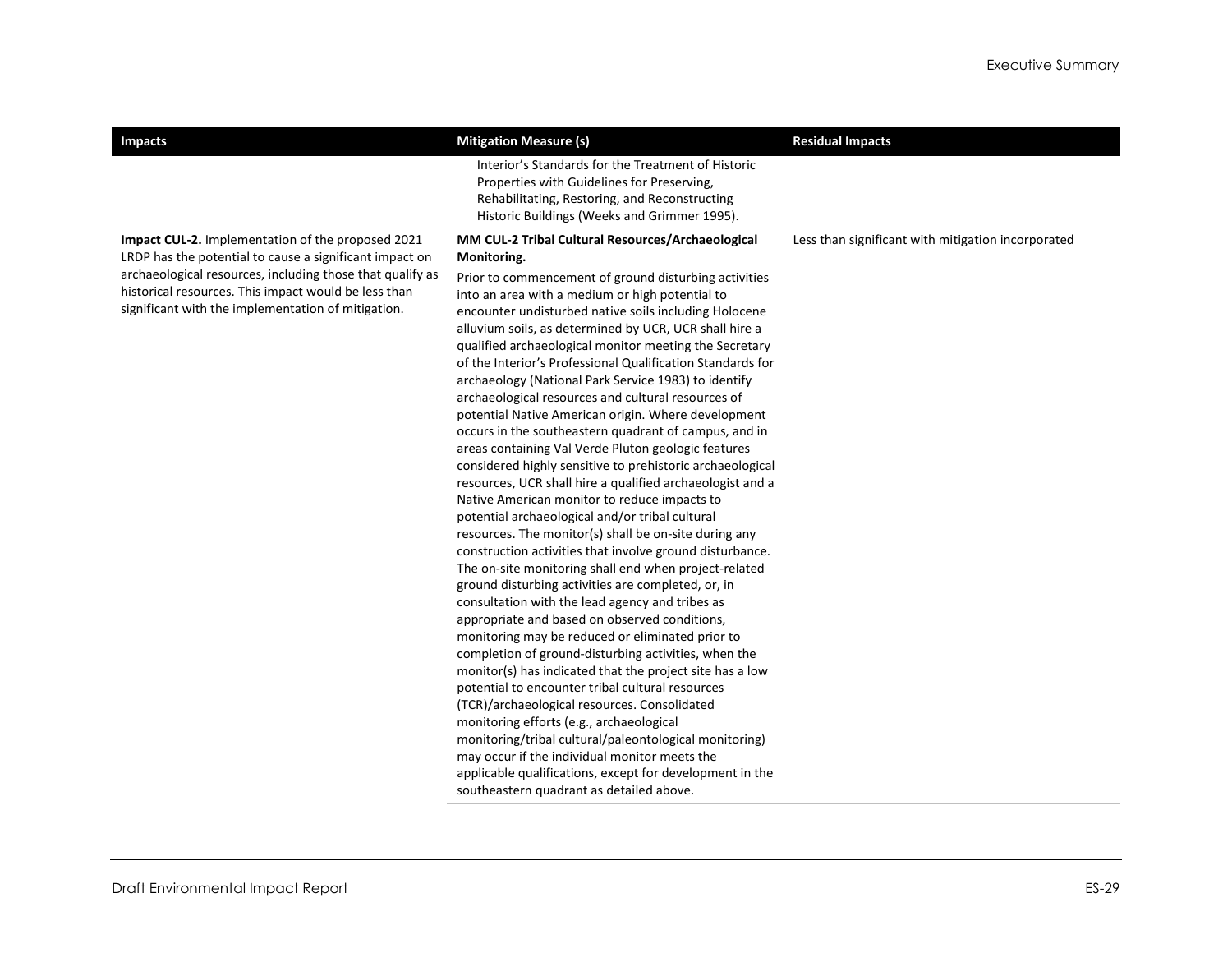| <b>Impacts</b> | <b>Mitigation Measure (s)</b>                                                                                                                                                                                                                                                                                                                                                                                                                                                                                                                                                                                                                                                                                                                                                                                                                                                                                                                                                                                                                                                                                                                                                                                                                                                                                                                                                                                    | <b>Residual Impacts</b>                            |
|----------------|------------------------------------------------------------------------------------------------------------------------------------------------------------------------------------------------------------------------------------------------------------------------------------------------------------------------------------------------------------------------------------------------------------------------------------------------------------------------------------------------------------------------------------------------------------------------------------------------------------------------------------------------------------------------------------------------------------------------------------------------------------------------------------------------------------------------------------------------------------------------------------------------------------------------------------------------------------------------------------------------------------------------------------------------------------------------------------------------------------------------------------------------------------------------------------------------------------------------------------------------------------------------------------------------------------------------------------------------------------------------------------------------------------------|----------------------------------------------------|
|                | MM CUL-3 Construction Worker Training.<br>For projects requiring TCR/archaeological monitoring,<br>the monitor shall provide preconstruction training for<br>all earthmoving construction personnel prior to the<br>start of any ground disturbing activities, regarding how<br>to recognize the types of TCRs and/or archaeological<br>resources that may be encountered and to instruct<br>personnel about actions to be taken in the event of a<br>discovery. UCR Planning, Design & Construction Project<br>Manager/contractor shall retain documentation<br>showing when training of personnel was completed.                                                                                                                                                                                                                                                                                                                                                                                                                                                                                                                                                                                                                                                                                                                                                                                               | Less than significant with mitigation incorporated |
|                | MM CUL-4 Unanticipated Discovery of Tribal Cultural<br>Resources/Archaeological Resources.                                                                                                                                                                                                                                                                                                                                                                                                                                                                                                                                                                                                                                                                                                                                                                                                                                                                                                                                                                                                                                                                                                                                                                                                                                                                                                                       | Less than significant with mitigation incorporated |
|                | If previously undiscovered TCRs and/or archaeological<br>resources are identified during construction, all ground<br>disturbing activities within 100 feet of the resource<br>shall halt, UCR Planning, Design & Construction staff<br>shall be notified, and the find shall be evaluated by a<br>qualified archaeologist meeting the Secretary of the<br>Interior standards to determine whether it is a unique<br>archaeological resource, as defined by CEQA. If the<br>discovery appears to be Native American in origin, a<br>tribal representative will be contacted within 24 hours<br>of discovery to determine whether it is a TCR, as<br>defined by CEQA. If the find is neither a unique<br>archaeological resource nor a TCR, work may resume. If<br>the find is determined to be a unique archaeological<br>resource or TCR, the archaeologist and the tribal<br>representative, as appropriate, shall make<br>recommendations to UCR Planning, Design &<br>Construction staff on the measures that will be<br>implemented, including, but not limited to,<br>preservation in place, excavation, relocation, and<br>further evaluation of the discoveries pursuant to CEQA.<br>Preservation in place (i.e., avoidance) is the preferred<br>method of mitigation for impacts to<br>TCRs/archaeological resources. If UCR determines that<br>preservation in place is not feasible, the archaeologist |                                                    |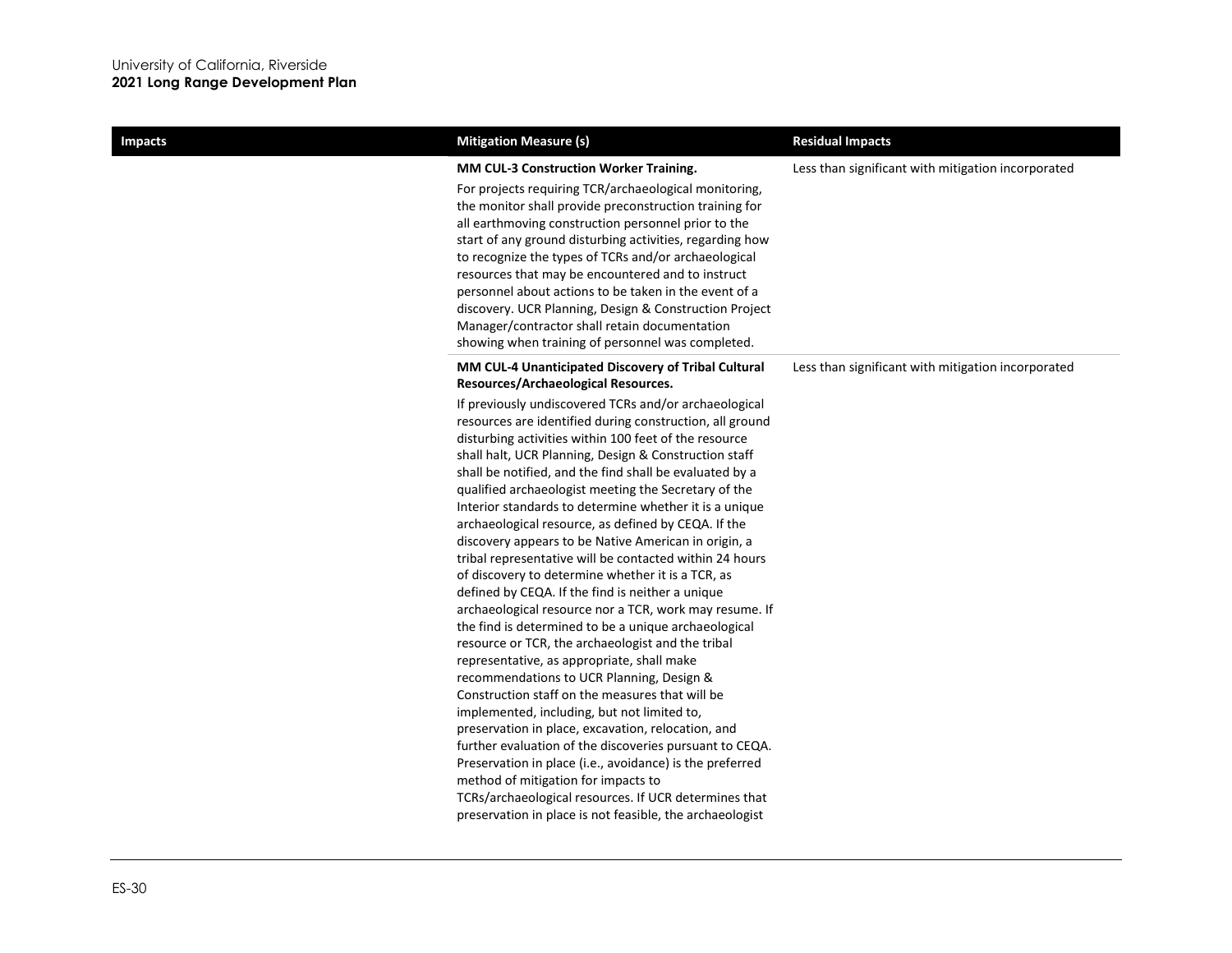| <b>Impacts</b>                                                                                                                                                                                                                                                                                                                                                                                                                                                                                                       | <b>Mitigation Measure (s)</b>                                                                                                                                                                                                                                                                                                                                                                                    | <b>Residual Impacts</b>                            |
|----------------------------------------------------------------------------------------------------------------------------------------------------------------------------------------------------------------------------------------------------------------------------------------------------------------------------------------------------------------------------------------------------------------------------------------------------------------------------------------------------------------------|------------------------------------------------------------------------------------------------------------------------------------------------------------------------------------------------------------------------------------------------------------------------------------------------------------------------------------------------------------------------------------------------------------------|----------------------------------------------------|
|                                                                                                                                                                                                                                                                                                                                                                                                                                                                                                                      | shall design and implement a treatment plan, prepare a<br>report, and salvage the material, as appropriate. Any<br>important artifacts recovered during monitoring shall<br>be cleaned, catalogued, and analyzed, with the results<br>presented in a report of findings that meets<br>professional standards. Work on-site may commence<br>upon completion of any fieldwork components of the<br>treatment plan. |                                                    |
| Impact CUL-3. Ground disturbance associated with<br>development facilitated by the proposed 2021 LRDP<br>has a low potential to disturb or damage known or<br>unknown human remains. This impact would be less<br>than significant with adherence to existing regulations.                                                                                                                                                                                                                                           | None required                                                                                                                                                                                                                                                                                                                                                                                                    | Less than significant                              |
| <b>Energy</b>                                                                                                                                                                                                                                                                                                                                                                                                                                                                                                        |                                                                                                                                                                                                                                                                                                                                                                                                                  |                                                    |
| Impact E-1. The proposed 2021 LRDP would consume<br>electricity, natural gas, and fuel during construction and<br>operation that would exceed the UCR 2018 per capita<br>energy use and annualized regional 2018 per capita<br>energy use threshold. Impacts would be less than<br>significant with the implementation of mitigation.                                                                                                                                                                                | See MM GHG-1 Implement On-Campus GHG Emissions<br><b>Reduction Measures (Measures EN-3 and EN-5)</b>                                                                                                                                                                                                                                                                                                             | Less than significant with mitigation incorporated |
| <b>Impact E-2.</b> The construction and operation of new and<br>renovated buildings under the proposed 2021 LRDP are<br>required to comply with applicable State and UC energy<br>policies and regulations. Accordingly, the 2021 LRDP<br>would comply with CBC Title 24, SB 100, and the UC<br>Sustainable Practices Policy and would not conflict with<br>or obstruct applicable plans related to renewable<br>energy and energy efficiency. Impacts would be less<br>than significant. No mitigation is required. | None required                                                                                                                                                                                                                                                                                                                                                                                                    | Less than significant                              |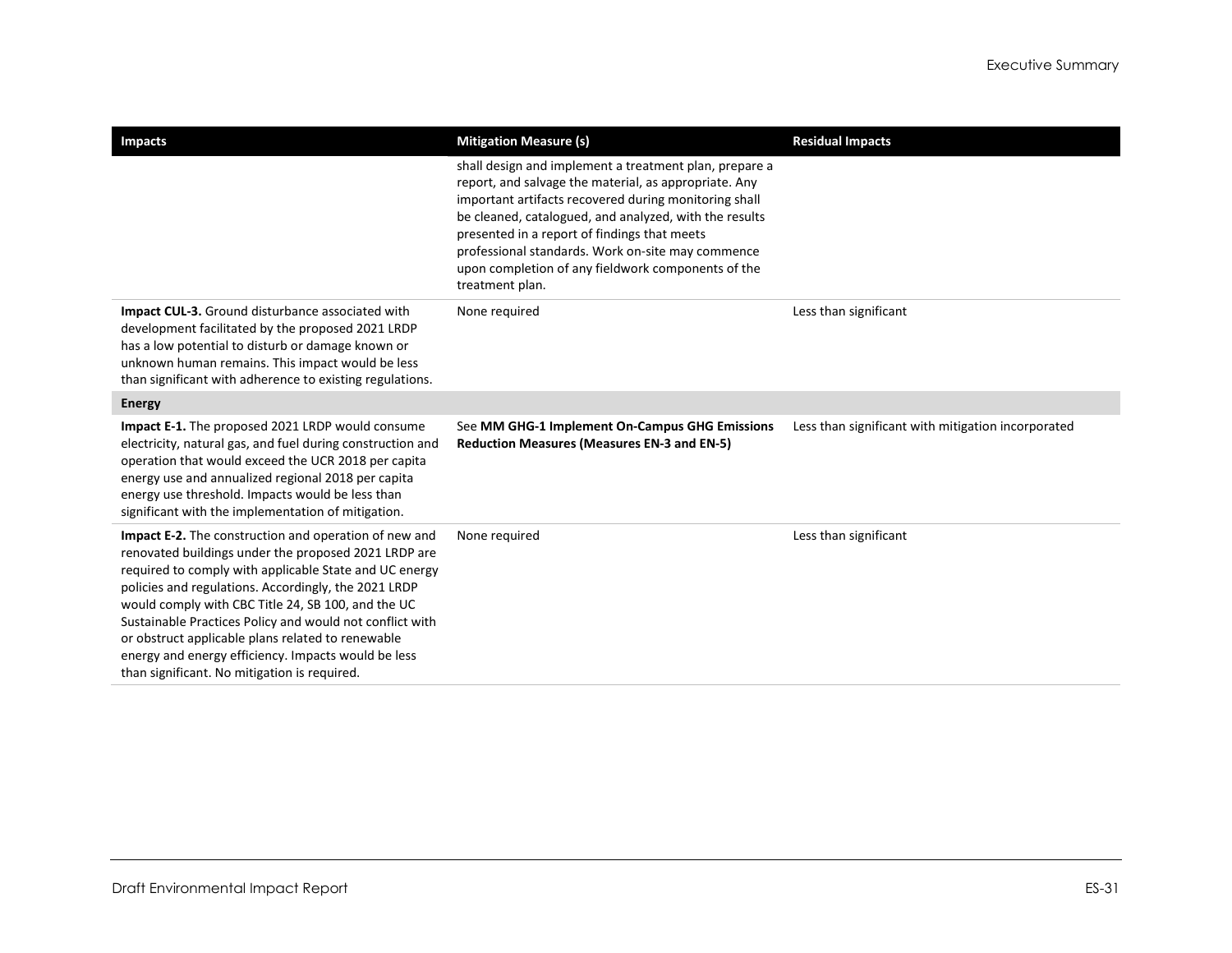| <b>Impacts</b>                                                                                                                                                                                                                                                                                                                                                                                                                                                                                                                                                                        | <b>Mitigation Measure (s)</b>                                                                                                                                                                                                                                                                                                                                                                                                                                                                                                                                                                                                                                                                                                                                        | <b>Residual Impacts</b>                            |
|---------------------------------------------------------------------------------------------------------------------------------------------------------------------------------------------------------------------------------------------------------------------------------------------------------------------------------------------------------------------------------------------------------------------------------------------------------------------------------------------------------------------------------------------------------------------------------------|----------------------------------------------------------------------------------------------------------------------------------------------------------------------------------------------------------------------------------------------------------------------------------------------------------------------------------------------------------------------------------------------------------------------------------------------------------------------------------------------------------------------------------------------------------------------------------------------------------------------------------------------------------------------------------------------------------------------------------------------------------------------|----------------------------------------------------|
| <b>Geology and Soils</b>                                                                                                                                                                                                                                                                                                                                                                                                                                                                                                                                                              |                                                                                                                                                                                                                                                                                                                                                                                                                                                                                                                                                                                                                                                                                                                                                                      |                                                    |
| Impact GEO-1. The campus is not located in an Alquist-<br>Priolo Fault Zone and no fault lines traverse directly<br>under the campus. However, there is potential for both<br>earthquakes and ground shaking in the campus area, as<br>well as associated ground failure and landslides.<br>Projects under the proposed 2021 LRDP would be<br>required to comply with CBC building requirements as<br>well as the UC Seismic safety policy and UC Facilities<br>Manual Seismic Program Guidelines. Impacts would be<br>less than significant. No mitigation measures are<br>required. | None required                                                                                                                                                                                                                                                                                                                                                                                                                                                                                                                                                                                                                                                                                                                                                        | Less than significant                              |
| Impact GEO-2. UCR is underlain by soils with low<br>potential for liquefaction or other soil-related hazards.<br>Furthermore, the older alluvium and bedrock that<br>underlies large portions of the campus are non-<br>liquefiable regardless of groundwater depth. Projects<br>developed under the proposed 2021 LRDP would be<br>required to comply with CBC building requirements as<br>well as the UC Seismic safety policy. Impacts would be<br>less than significant. No mitigation measures are<br>required.                                                                  | None required                                                                                                                                                                                                                                                                                                                                                                                                                                                                                                                                                                                                                                                                                                                                                        | Less than significant                              |
| Impact GEO-3. Reasonably foreseeable development<br>under the 2021 LRDP could cause a substantial adverse<br>change in or disturb known or unknown paleontological<br>resources as defined in CEQA Guidelines Section<br>15064.5. However, Mitigation Measures MM GEO-1<br>and MM GEO-2 would minimize potential impacts<br>during excavation activities. Impacts to paleontological<br>resources would be less than significant with mitigation<br>incorporated.                                                                                                                     | MM GEO-1 Inadvertent Discovery of Paleontological<br>Resources.<br>If any paleontological resources are encountered<br>during ground-disturbing activities, the contractor shall<br>ensure that activities in the immediate area of the find<br>are halted and that UCR is informed. UCR shall retain a<br>qualified paleontologist to evaluate the discovery and<br>recommend appropriate treatment options pursuant to<br>guidelines developed by the Society of Vertebrate<br>Paleontology, including development and<br>implementation of a paleontological resource impact<br>mitigation program by a qualified paleontologist for<br>treatment of the particular resource, if applicable.<br>These measures may include, but not limited to, the<br>following: | Less than significant with mitigation incorporated |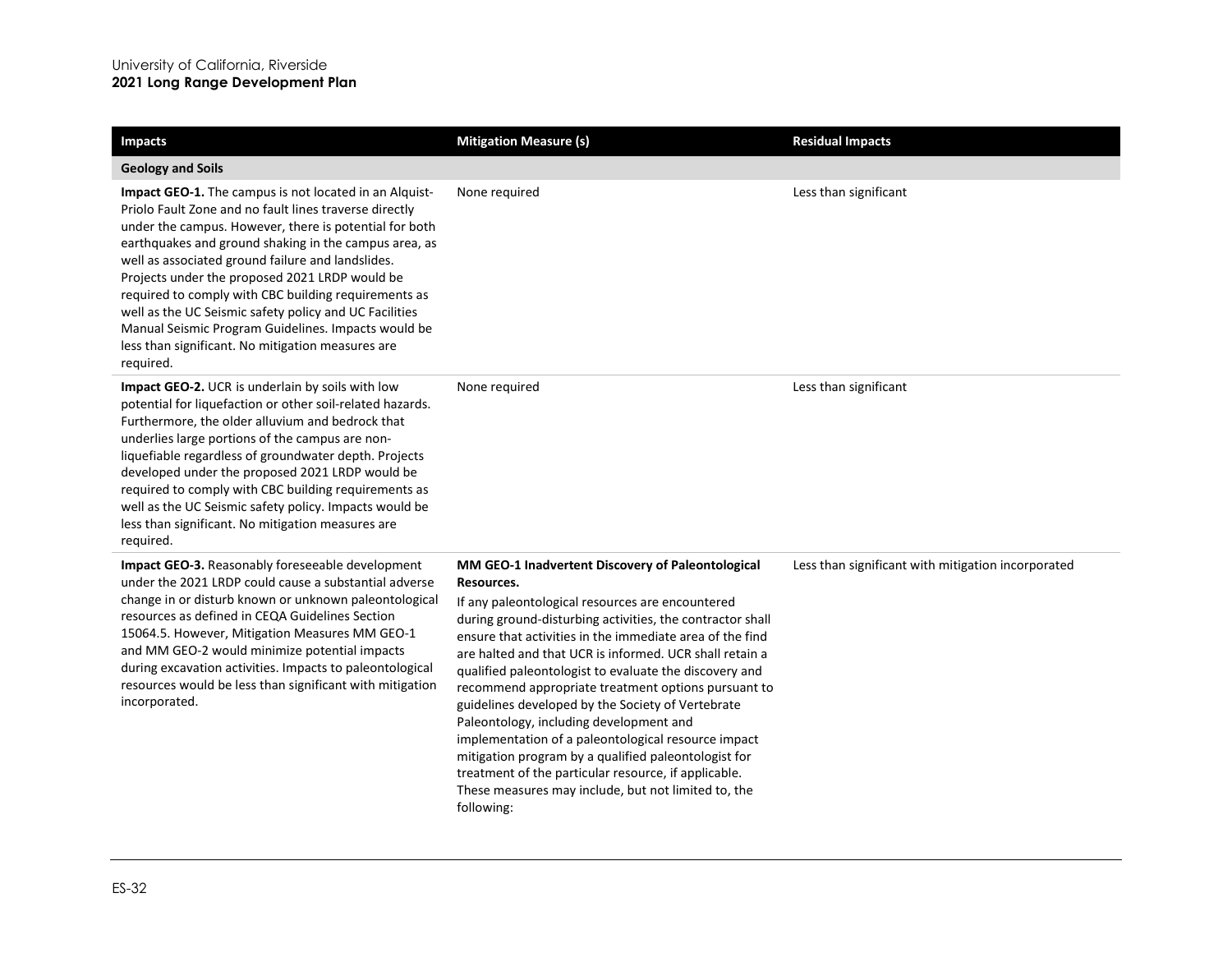| <b>Impacts</b> | <b>Mitigation Measure (s)</b>                                                                                                                                                                                                                                                                                                                                                                                                                                                                                                                                                                                                                                                                                                                                                                                                                                                                                                                                                                                                                                                      | <b>Residual Impacts</b>                            |
|----------------|------------------------------------------------------------------------------------------------------------------------------------------------------------------------------------------------------------------------------------------------------------------------------------------------------------------------------------------------------------------------------------------------------------------------------------------------------------------------------------------------------------------------------------------------------------------------------------------------------------------------------------------------------------------------------------------------------------------------------------------------------------------------------------------------------------------------------------------------------------------------------------------------------------------------------------------------------------------------------------------------------------------------------------------------------------------------------------|----------------------------------------------------|
|                | Salvage of unearthed fossil remains and/or traces<br>٠<br>(e.g., tracks, trails, burrows)<br>Washing of screen to recover small specimens<br>٠<br>Preparation of salvaged fossils to a point of being<br>٠<br>ready for curation (e.g., removal of enclosing<br>matrix, stabilization and repair of specimens, and<br>construction of reinforced support cradles)<br>Identification, cataloging, curation, and provisions<br>٠<br>for repository storage of prepared fossil specimens                                                                                                                                                                                                                                                                                                                                                                                                                                                                                                                                                                                              |                                                    |
|                | MM GEO-2 Paleontological Resources Monitoring.<br>UCR shall implement the following measures if projects<br>are proposing earth-moving activities exceeding 5 feet<br>below previously undisturbed alluvial-fan soils within<br>"high paleontological sensitivity" (i.e., Qof and Qvof):                                                                                                                                                                                                                                                                                                                                                                                                                                                                                                                                                                                                                                                                                                                                                                                           | Less than significant with mitigation incorporated |
|                | Retain a qualified professional paleontologist to<br>٠<br>prepare and implement a Paleontological Resources<br>Impact Mitigation Plan for the project. A qualified<br>paleontologist is an individual who meets the<br>education and professional experience standards as<br>established by the SVP (2010), which recommends<br>the paleontologist shall have at least a master's<br>degree or equivalent work experience in<br>paleontology, shall have knowledge of the local<br>paleontology, and shall be familiar with<br>paleontological procedures and techniques. The<br>Paleontological Resources Impact Mitigation Plan<br>shall describe mitigation recommendations in<br>detail, including paleontological monitoring<br>procedures; communication protocols to be<br>followed in the event that an unanticipated fossil<br>discovery is made during project development; and<br>preparation, curation, and reporting requirements.<br>Consolidated monitoring efforts (e.g.,<br>archaeological monitoring/tribal<br>cultural/paleontological monitoring) may occur if |                                                    |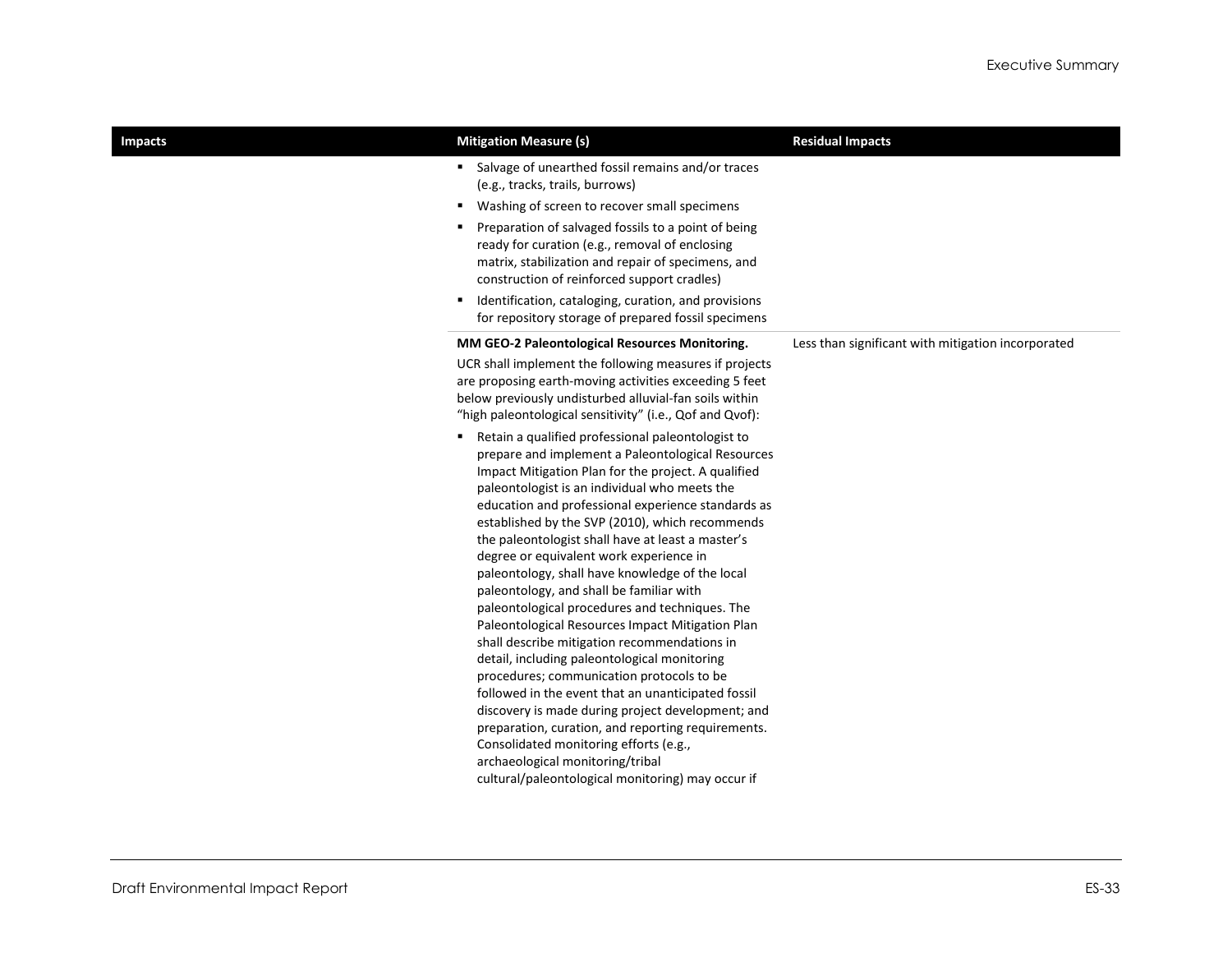| <b>Impacts</b>                                                                                                                                                                                                                                                | <b>Mitigation Measure (s)</b>                                                                                                                                                                                                                                                                                                                                                                                                                                                                                                                                                                                                                                                                                                                                                                                                                                                                                                                                                                       | <b>Residual Impacts</b>                            |
|---------------------------------------------------------------------------------------------------------------------------------------------------------------------------------------------------------------------------------------------------------------|-----------------------------------------------------------------------------------------------------------------------------------------------------------------------------------------------------------------------------------------------------------------------------------------------------------------------------------------------------------------------------------------------------------------------------------------------------------------------------------------------------------------------------------------------------------------------------------------------------------------------------------------------------------------------------------------------------------------------------------------------------------------------------------------------------------------------------------------------------------------------------------------------------------------------------------------------------------------------------------------------------|----------------------------------------------------|
|                                                                                                                                                                                                                                                               | the individual monitor has the applicable<br>qualifications.                                                                                                                                                                                                                                                                                                                                                                                                                                                                                                                                                                                                                                                                                                                                                                                                                                                                                                                                        |                                                    |
|                                                                                                                                                                                                                                                               | Prior to the commencement of ground disturbing<br>٠<br>activities, the qualified paleontologist or their<br>designee, shall conduct training for grading and<br>excavation personnel regarding the appearance of<br>fossils and the procedures for notifying<br>paleontological staff if unanticipated fossils are<br>discovered by construction staff. The<br>Paleontological Worker Environmental Awareness<br>Program shall be fulfilled at the time of a pre-<br>construction meeting. In the event a fossil is<br>discovered by construction personnel anywhere in<br>the project area, all work in the immediate vicinity<br>of the find shall cease and a qualified paleontologist<br>shall be contacted to evaluate the find before re-<br>starting work in the area. If it is determined that the<br>fossil(s) is (are) scientifically significant, the qualified<br>paleontologist shall complete the mitigation<br>outlined below to mitigate impacts to significant<br>fossil resources |                                                    |
|                                                                                                                                                                                                                                                               | If paleontological resources are encountered during<br>ground-disturbing activities, MM GEO-1 shall apply.                                                                                                                                                                                                                                                                                                                                                                                                                                                                                                                                                                                                                                                                                                                                                                                                                                                                                          |                                                    |
| <b>Greenhouse Gas Emissions</b>                                                                                                                                                                                                                               |                                                                                                                                                                                                                                                                                                                                                                                                                                                                                                                                                                                                                                                                                                                                                                                                                                                                                                                                                                                                     |                                                    |
| Impact GHG-1. The proposed 2021 LRDP would<br>generate GHG emissions, either directly or indirectly,<br>that would have a significant impact on the<br>environment. Impacts would be less than significant<br>with the implementation of mitigation measures. | MM GHG-1 Implement On-Campus GHG Emissions<br><b>Reduction Measures.</b><br>UCR shall implement the following GHG emissions<br>reduction measures by scope emissions category:<br>Scope 1 (Stationary Fuel Combustion, Refrigerant Use,<br><b>Fleet Fossil Fuel Combustion)</b><br>Energy (EN)<br>• Measure EN1: In order to meet 100 percent<br>electrification of all new campus buildings and<br>structures, UCR shall prioritize construction of all-<br>electric building design for new campus buildings                                                                                                                                                                                                                                                                                                                                                                                                                                                                                      | Less than significant with mitigation incorporated |
|                                                                                                                                                                                                                                                               | and structures and discourage the construction and<br>connection of new fossil fuel combustion                                                                                                                                                                                                                                                                                                                                                                                                                                                                                                                                                                                                                                                                                                                                                                                                                                                                                                      |                                                    |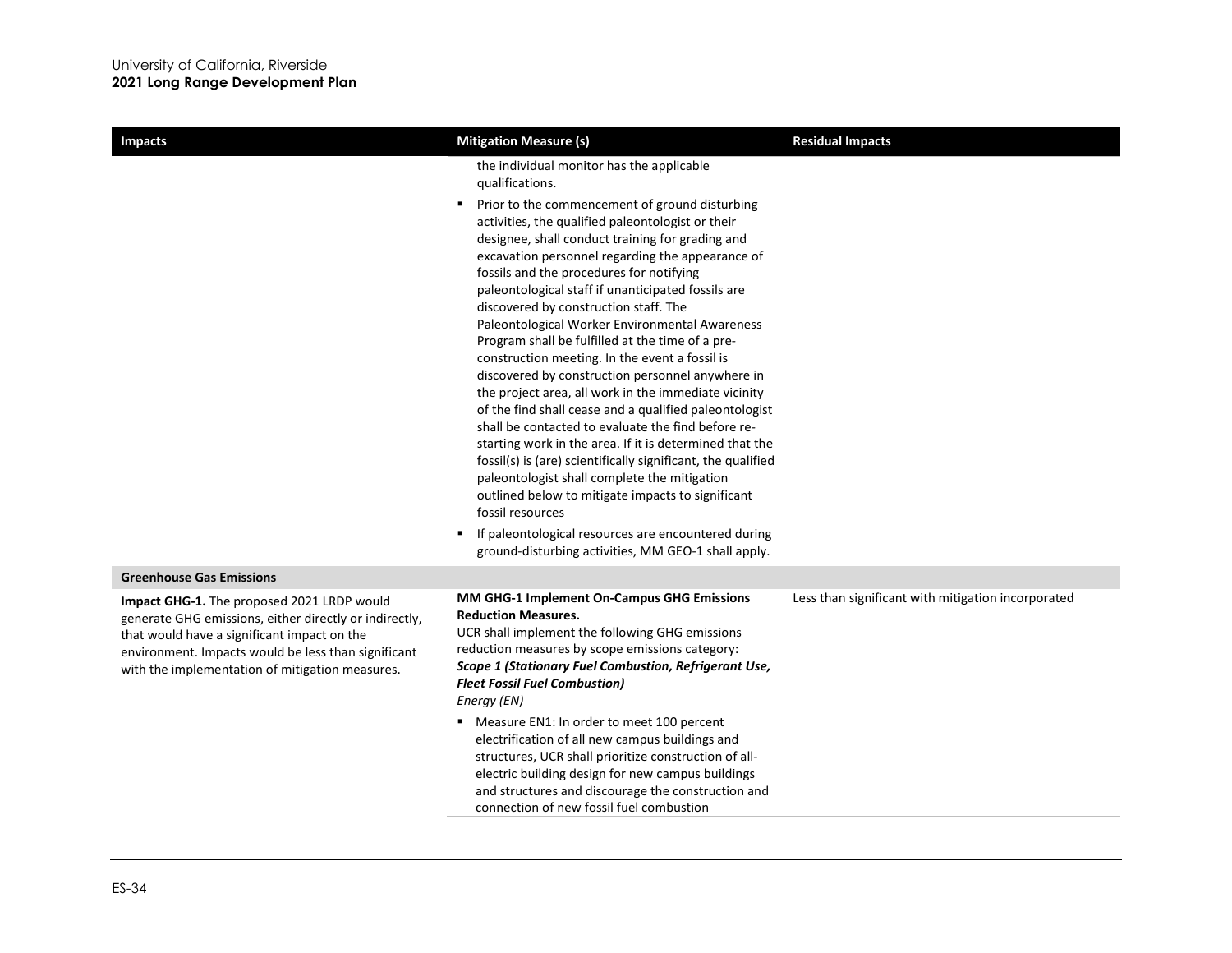| <b>Impacts</b> | <b>Mitigation Measure (s)</b>                                                                                                                                                                                                                                                                                                                                                                                                                                                                                                                                                                                                                                          | <b>Residual Impacts</b> |
|----------------|------------------------------------------------------------------------------------------------------------------------------------------------------------------------------------------------------------------------------------------------------------------------------------------------------------------------------------------------------------------------------------------------------------------------------------------------------------------------------------------------------------------------------------------------------------------------------------------------------------------------------------------------------------------------|-------------------------|
|                | infrastructure on campus. In addition, UCR shall<br>focus on energy optimization through the Central<br>Plant control systems by automating manual<br>processes and initiating an engineering study<br>focused on transitioning away from natural gas use<br>at the Central Plant.<br>Measure EN2: In order to address on-campus<br>natural gas combustion, starting in 2025 and<br>continuing through 2035, UCR shall purchase biogas<br>for at least 40 percent of the total on-campus<br>natural gas usage.                                                                                                                                                         |                         |
|                | Global Warming Potential (GWP)                                                                                                                                                                                                                                                                                                                                                                                                                                                                                                                                                                                                                                         |                         |
|                | ■ Measure GWP1: In order to reduce emissions from<br>refrigerants used on campus, UCR shall phase out of<br>high global warming potential chemical refrigerants<br>on campus to achieve 100 percent relative carbon<br>neutrality by 2045. This may include the<br>replacement of chemical refrigerants with lower<br>global warming potential in the interim of full phase<br>out while an alternative technology is determined.<br>Furthermore, UCR shall prohibit the use of<br>equipment in new buildings or construction projects<br>that do not utilize low global warming potential or<br>Significant New Alternatives Policy Program<br>accepted refrigerants. |                         |
|                | Fuel (FL)                                                                                                                                                                                                                                                                                                                                                                                                                                                                                                                                                                                                                                                              |                         |
|                | " Measure FL1: In order to decarbonize the campus<br>vehicle fleet, UCR shall reduce emissions from the<br>campus vehicle fleet by 25 percent by 2025, by 50<br>percent by 2030, and by 75 percent by 2035<br>through replacement of fleet vehicles with electric<br>vehicles or low-emission alternative vehicles.                                                                                                                                                                                                                                                                                                                                                    |                         |
|                | <b>Scope 2 (Electricity Consumption and Generation)</b><br>Energy (EN)                                                                                                                                                                                                                                                                                                                                                                                                                                                                                                                                                                                                 |                         |
|                | " Measure EN3: UCR shall work to obtain 100 percent                                                                                                                                                                                                                                                                                                                                                                                                                                                                                                                                                                                                                    |                         |
|                | clean-sourced electricity through either Riverside                                                                                                                                                                                                                                                                                                                                                                                                                                                                                                                                                                                                                     |                         |
|                | Public Utilities (RPU) and/or through the installation                                                                                                                                                                                                                                                                                                                                                                                                                                                                                                                                                                                                                 |                         |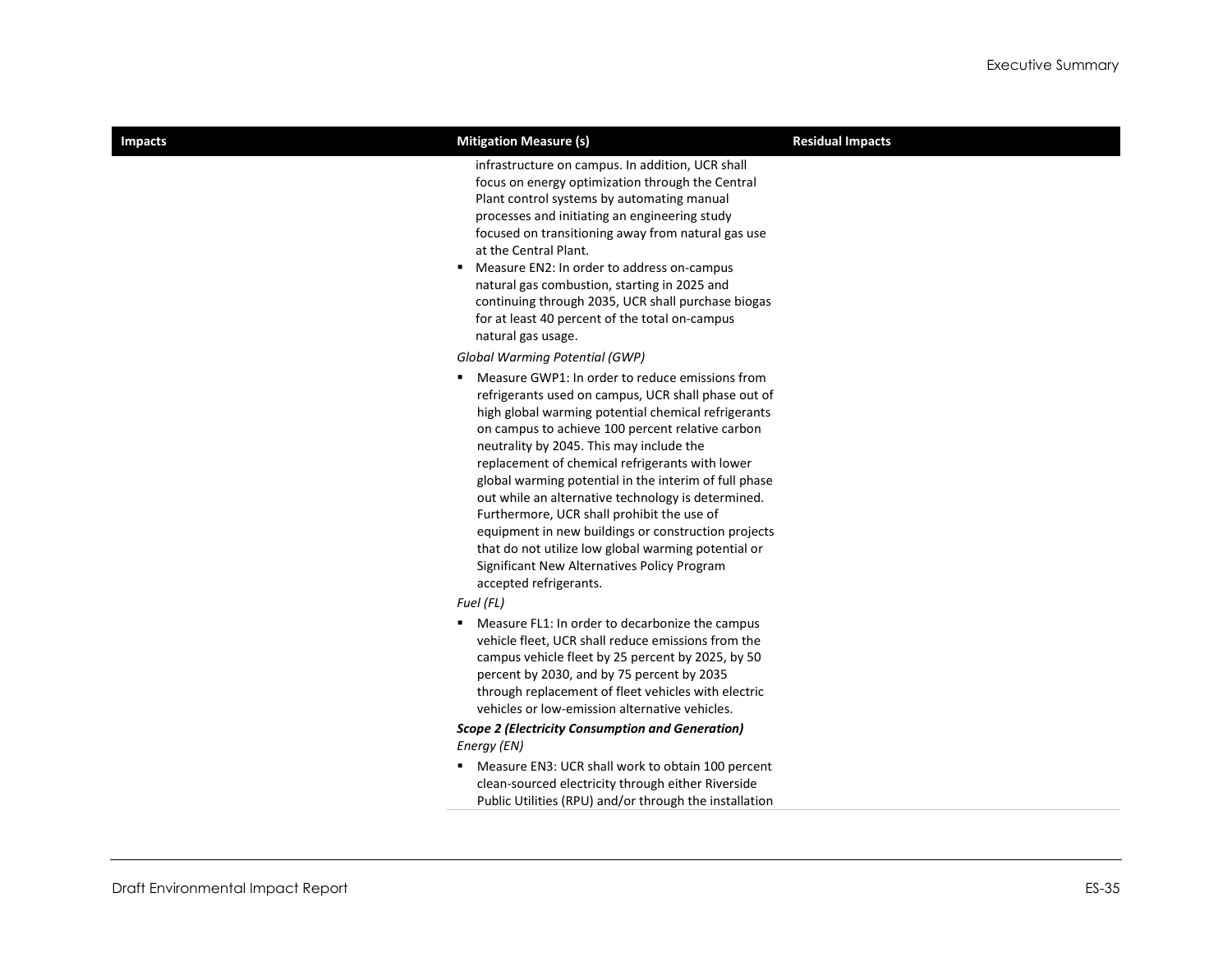<span id="page-35-0"></span>

| <b>Impacts</b> | <b>Mitigation Measure (s)</b>                                                                                                                                                                                                                                                                                                                                                                                                                                                                                                                                                                                                                                                                                                                                                                                                                                                                                                                                                                                                                                                                                                                                                                                                                                                                                                                                                                                                                                                                                                                                          | <b>Residual Impacts</b> |
|----------------|------------------------------------------------------------------------------------------------------------------------------------------------------------------------------------------------------------------------------------------------------------------------------------------------------------------------------------------------------------------------------------------------------------------------------------------------------------------------------------------------------------------------------------------------------------------------------------------------------------------------------------------------------------------------------------------------------------------------------------------------------------------------------------------------------------------------------------------------------------------------------------------------------------------------------------------------------------------------------------------------------------------------------------------------------------------------------------------------------------------------------------------------------------------------------------------------------------------------------------------------------------------------------------------------------------------------------------------------------------------------------------------------------------------------------------------------------------------------------------------------------------------------------------------------------------------------|-------------------------|
|                | of on-site clean-sourced electricity sources for all<br>new buildings by 2025. In addition, UCR shall<br>establish annual budgets that include funding to<br>purchase 100 percent clean-sourced energy.<br>Furthermore, all newly constructed building<br>projects, other than wet lab research laboratories,<br>shall be designed, constructed, and commissioned<br>to outperform the California Building Code (Title 24<br>portion of the California Code of Regulations)<br>energy efficiency standards by at least 20 percent.<br>Finally, UCR shall incorporate solar PV as feasibly<br>possible for newly constructed and majorly-<br>renovated buildings with the maximum system size,<br>highest solar panel efficiency, and greatest system<br>performance. <sup>3</sup><br>" Measure EN4: In order to obtain electricity from<br>100 percent renewable source(s) for all existing<br>buildings by 2045, UCR shall renegotiate its<br>contractual agreement with RPU to establish a<br>schedule and specific goals for obtaining 100<br>percent renewable electricity for the campus. In<br>addition, UCR shall conduct an evaluation of<br>existing buildings for structural suitability in terms<br>of accommodating a solar photovoltaic system<br>capacity with highest energy generation yield and<br>for installing energy storage technology on campus<br>and then installing such systems on identified<br>buildings and facilities.<br>" Measure EN5 (Parts A, B, C): In order to prioritize<br>energy efficiency and green building initiatives for |                         |
|                |                                                                                                                                                                                                                                                                                                                                                                                                                                                                                                                                                                                                                                                                                                                                                                                                                                                                                                                                                                                                                                                                                                                                                                                                                                                                                                                                                                                                                                                                                                                                                                        |                         |
|                | building/facility upgrades and new construction as<br>well as reduced energy use, UCR shall identify aging                                                                                                                                                                                                                                                                                                                                                                                                                                                                                                                                                                                                                                                                                                                                                                                                                                                                                                                                                                                                                                                                                                                                                                                                                                                                                                                                                                                                                                                             |                         |
|                | equipment throughout the campus such as<br>equipment associated with the Central Plant,                                                                                                                                                                                                                                                                                                                                                                                                                                                                                                                                                                                                                                                                                                                                                                                                                                                                                                                                                                                                                                                                                                                                                                                                                                                                                                                                                                                                                                                                                |                         |
|                | electrical distribution system, and building HVAC<br>systems and develop a strategy and schedule to                                                                                                                                                                                                                                                                                                                                                                                                                                                                                                                                                                                                                                                                                                                                                                                                                                                                                                                                                                                                                                                                                                                                                                                                                                                                                                                                                                                                                                                                    |                         |
|                | upgrade such equipment with high-energy                                                                                                                                                                                                                                                                                                                                                                                                                                                                                                                                                                                                                                                                                                                                                                                                                                                                                                                                                                                                                                                                                                                                                                                                                                                                                                                                                                                                                                                                                                                                |                         |

<sup>&</sup>lt;sup>3</sup> The EIR GHG modeling efforts assume that clean energy is in line with California-defined renewable sources.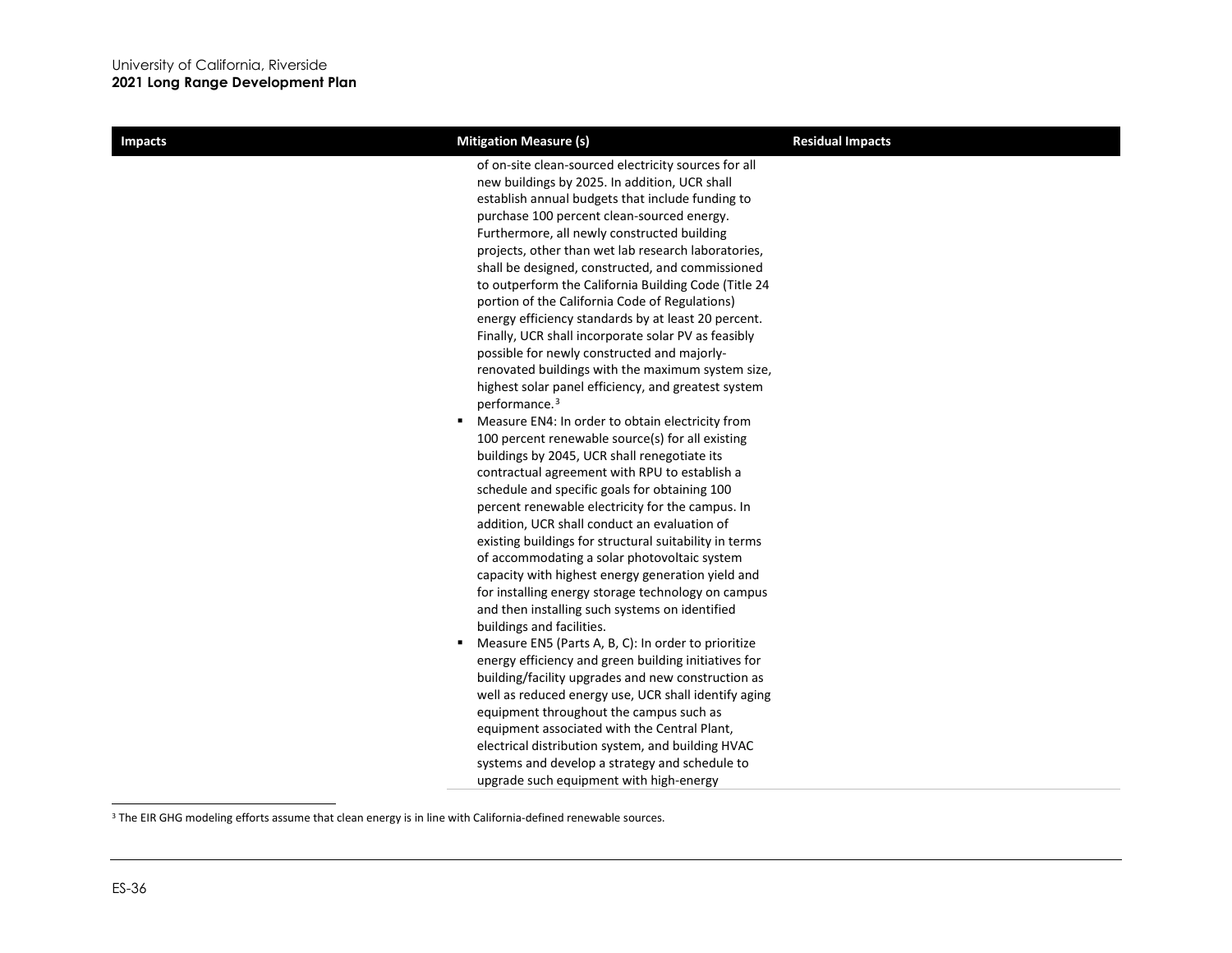| ı<br>н<br>1<br>ш<br>í<br>г |
|----------------------------|
|----------------------------|

### **Improvided Impacts Mitigation Measure (s) Residual Impacts**

efficiency systems and optimize HVAC systems through heat zoning, high-efficiency filters, and shut-down times expansion. The strategy shall include an evaluation and cost analysis related to upgrading/retrofitting equipment versus retirement of equipment if no longer needed with future initiatives (i.e., Central Plant boiler retirement). The schedule and upgrade strategy must meet a 2 percent energy efficiency improvement annually through 2035. In addition, UCR shall require new buildings to incorporate occupancy sensors and controls such that lighting of shared spaces is on occupancy sensors, building temperature set points are widened and aligned with occupancy schedules, and ventilation systems are converted from constant volume to variable so ventilation rates are occupancy-based. Furthermore, UCR shall develop a plan to identify existing buildings and projects that could undergo upgrades to the control systems and establish a schedule for upgrade incorporation. Finally, UCR shall develop a tracking program to monitor and share campus energy efficiency activities and progress towards increased energy efficiency.

### *Scope 3 (Waste Generation, Business Air Travel, Onsite Transportation, Water Consumption, Carbon Sequestration, and Construction) Waste Generation (WG)*

- Measure WG1: UCR shall implement and enforce SB 1383 organics and recycling requirements to specifically reduce landfilled organics waste to 75 percent by 2025.
- Measure WG2: UCR shall reduce campus waste sent to landfills 90 percent by 2025 and 100 percent by 2035. In addition, UCR shall reduce waste generation at campus events 25 percent by 2025 and 50 percent by 2035, with goals of being zero waste and plastic free events. Furthermore, UCR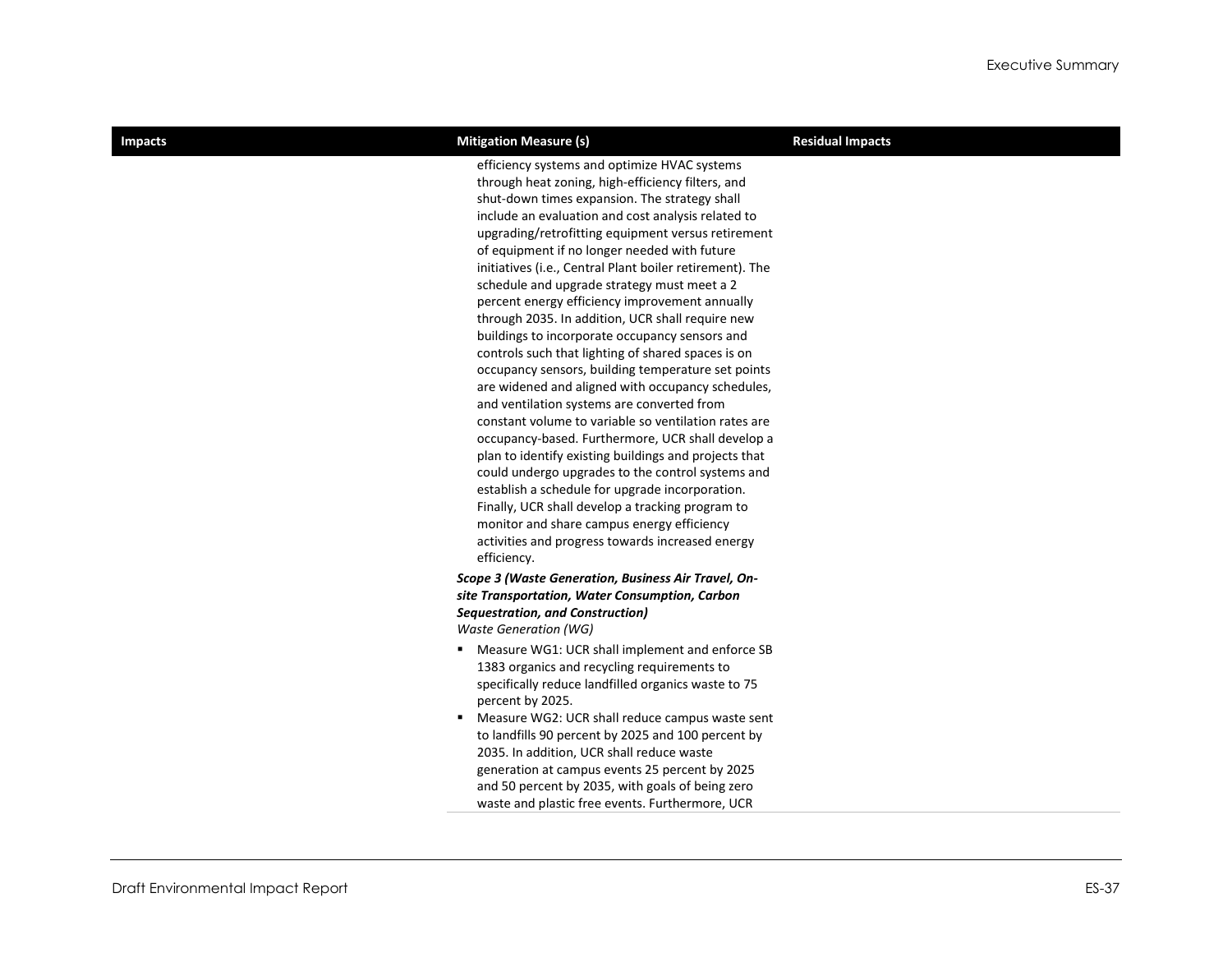| <b>Impacts</b> | <b>Mitigation Measure (s)</b>                                                                                                                                                                                                                                                                                                                                                                                                                                                                                | <b>Residual Impacts</b> |
|----------------|--------------------------------------------------------------------------------------------------------------------------------------------------------------------------------------------------------------------------------------------------------------------------------------------------------------------------------------------------------------------------------------------------------------------------------------------------------------------------------------------------------------|-------------------------|
|                | shall establish purchasing and procurement policies<br>and guidelines prioritizing vendors that limit<br>packaging waste and purchase reusable and<br>compostable goods.<br>Transportation (TR)<br>Measure TR1: In order to reduce GHG Emissions                                                                                                                                                                                                                                                             |                         |
|                | related to business air travel, UCR shall provide<br>incentives to faculty for emission-reducing<br>behaviors and utilizing travel options that are less<br>carbon intensive, promote the use of virtual<br>meetings, and encourage alternative forms of travel<br>other than air travel.                                                                                                                                                                                                                    |                         |
|                | Measure TR2: UCR shall update the Transportation<br>Demand Management (TDM) program for the<br>campus to decrease single occupancy vehicle VMT 5<br>percent by 2025 and 20 percent by 2035. In<br>addition, UCR shall evaluate trends of current<br>programs to expand on existing programs and<br>establish new initiatives that utilize proven<br>successful strategies.                                                                                                                                   |                         |
|                | Measure TR3: UCR shall develop and implement a<br>٠<br>Campus Active Transportation Plan to shift 2<br>percent of baseline (2018) passenger vehicle VMT to<br>active transportation by 2025 and 8 percent by<br>2035. In addition, UCR shall update the Campus<br>Bicycle and Pedestrian Network Map every five<br>years, including routes from off campus to on<br>campus.<br>Measure TR4: UCR shall reduce GHG emissions<br>associated with campus commuting 10 percent by<br>2025 and 25 percent by 2035. |                         |
|                | <b>Water Consumption (WC)</b>                                                                                                                                                                                                                                                                                                                                                                                                                                                                                |                         |
|                | Measure WC1: UCR shall reduce per-capita water<br>consumption 20 percent by 2025 and 35 percent by<br>2035 compared to academic year 2018/2019 per<br>capita consumption.                                                                                                                                                                                                                                                                                                                                    |                         |
|                |                                                                                                                                                                                                                                                                                                                                                                                                                                                                                                              |                         |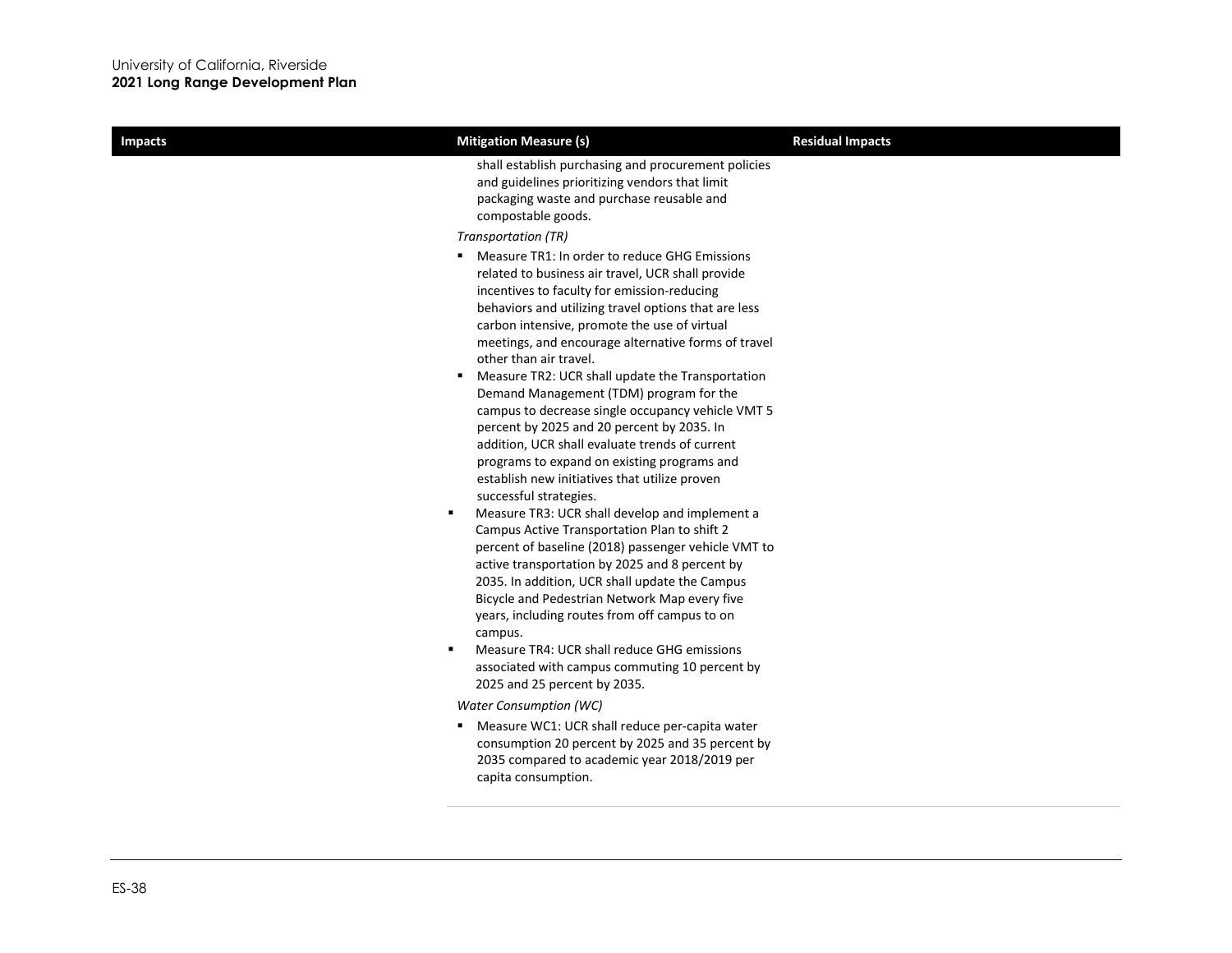| <b>Impacts</b> | <b>Mitigation Measure (s)</b>                                                                                                                                                                                                                                                                                                                                                                                                                                                                                                                                                                                                                                                                                                                                                                                                                                                | <b>Residual Impacts</b> |
|----------------|------------------------------------------------------------------------------------------------------------------------------------------------------------------------------------------------------------------------------------------------------------------------------------------------------------------------------------------------------------------------------------------------------------------------------------------------------------------------------------------------------------------------------------------------------------------------------------------------------------------------------------------------------------------------------------------------------------------------------------------------------------------------------------------------------------------------------------------------------------------------------|-------------------------|
|                | Carbon Sequestration (CS)                                                                                                                                                                                                                                                                                                                                                                                                                                                                                                                                                                                                                                                                                                                                                                                                                                                    |                         |
|                | " Measure CS1: UCR shall increase carbon<br>sequestration through increasing tree planting and<br>green space 5 percent by 2025 and 15 percent by<br>2035.                                                                                                                                                                                                                                                                                                                                                                                                                                                                                                                                                                                                                                                                                                                   |                         |
|                | Construction (CR)                                                                                                                                                                                                                                                                                                                                                                                                                                                                                                                                                                                                                                                                                                                                                                                                                                                            |                         |
|                | " Measure CR1: UCR shall reduce construction-<br>related GHG emissions on campus 10 percent by<br>2025 and 25 percent by 2035 through emission<br>reduction controls and/or electric equipment<br>requirements in line with contract obligations.<br>Specifically, UCR shall require off-road diesel-<br>powered construction equipment greater than 50<br>horsepower to meet the Tier 4 emission standards<br>as well as construction equipment to be outfitted<br>with BACT devices certified by CARB and emissions<br>control devices that are no less than what could be<br>achieved by a Level 3 diesel emissions control<br>strategy for a similar-sized engine. In addition, UCR<br>shall develop zero waste procurement guidelines<br>and processes for campus construction projects and<br>integrate into purchasing RFP language as part of<br>campus procurement. |                         |
|                | The UCR Office of Sustainability, Facilities Services,<br>Environmental Health & Safety (EH&S), Transportation<br>and Parking Services (TAPS), and/or Planning, Design &<br>Construction (PD&C) shall annually monitor, track, and<br>verify implementation of these GHG emissions<br>reduction measures.                                                                                                                                                                                                                                                                                                                                                                                                                                                                                                                                                                    |                         |
|                | <b>MM GHG-2 Purchase Carbon Offsets to Achieve GHG</b>                                                                                                                                                                                                                                                                                                                                                                                                                                                                                                                                                                                                                                                                                                                                                                                                                       |                         |
|                | <b>Emissions Reduction Balance.</b>                                                                                                                                                                                                                                                                                                                                                                                                                                                                                                                                                                                                                                                                                                                                                                                                                                          |                         |
|                | In order to achieve the necessary GHG emissions<br>reduction balance after implementation of Mitigation<br>Measure MM GHG-1 and in order to meet the UC Policy<br>on Sustainable Practices and State targets, UCR shall                                                                                                                                                                                                                                                                                                                                                                                                                                                                                                                                                                                                                                                      |                         |
|                | annually track and purchase carbon offsets for the                                                                                                                                                                                                                                                                                                                                                                                                                                                                                                                                                                                                                                                                                                                                                                                                                           |                         |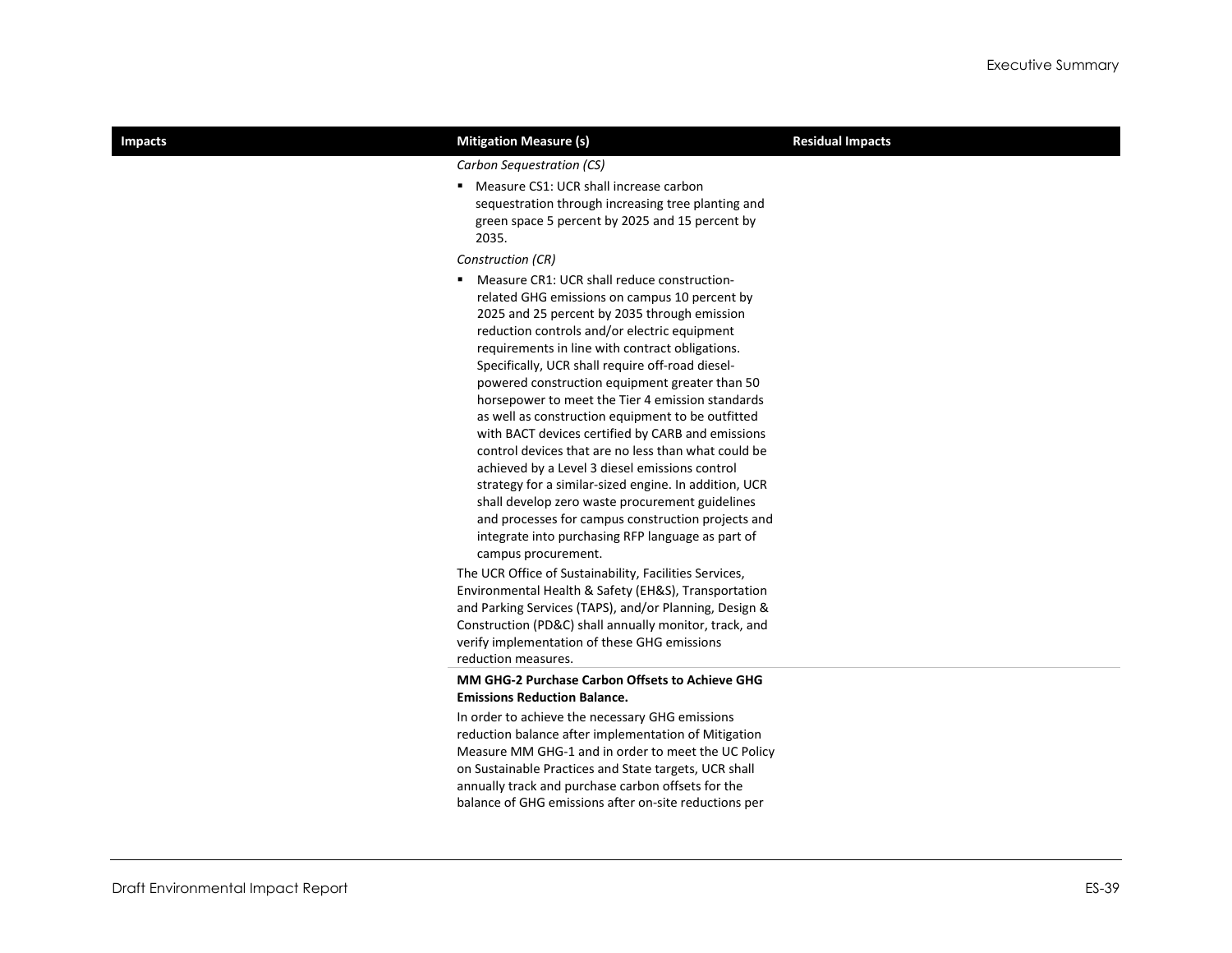| <b>Impacts</b> | <b>Mitigation Measure (s)</b>                                                                                                                                                                                                                                                                                                                                                                                                                                                                                                                                                                                                                                                                                                                                                                                                                                                                             | <b>Residual Impacts</b> |
|----------------|-----------------------------------------------------------------------------------------------------------------------------------------------------------------------------------------------------------------------------------------------------------------------------------------------------------------------------------------------------------------------------------------------------------------------------------------------------------------------------------------------------------------------------------------------------------------------------------------------------------------------------------------------------------------------------------------------------------------------------------------------------------------------------------------------------------------------------------------------------------------------------------------------------------|-------------------------|
|                | Mitigation Measure MM GHG-1 that still meet or<br>exceed the UCR emissions targets by year.<br>UCR shall sequester funds for carbon offset purchases<br>into a restricted account such that any/all uses shall<br>directly reduce carbon emissions and address UCR<br>goals. Prior to the purchase of carbon offsets, UCR shall<br>research and purchase carbon offsets that are real,<br>permanent, quantifiable, verifiable, enforceable,<br>supported by substantial evidence, and additional to<br>any GHG emission reduction otherwise required by law<br>or regulation and any other GHG emission reduction<br>that otherwise would occur under Mitigation Measure<br>MM GHG-1.                                                                                                                                                                                                                     |                         |
|                | If any changes occur with regard to implementation of<br>on-campus GHG reduction measures as part of<br>Mitigation Measure MM GHG-1, UCR shall adjust the<br>purchase of carbon offsets accordingly and keep<br>respective accounting records. UCR Office of<br>Sustainability, Facilities Services, EH&S, and PD&C shall<br>annually monitor, track, and verify purchase of the<br>required carbon offsets.                                                                                                                                                                                                                                                                                                                                                                                                                                                                                              |                         |
|                | As part of this mitigation measure, UCR shall make the<br>following separate, though overlapping, GHG emission<br>reduction commitment including maintaining<br>compliance with carbon offset accreditation<br>requirements under the CARB Cap-and-Trade Program.<br>Any carbon credits obtained for the purpose of<br>compliance with CARB's Cap-and-Trade Program shall<br>be purchased from an accredited carbon credit market.<br>Based on the current program as of 2021, such offset<br>credits (or California Carbon Offsets) shall be registered<br>with, and retired by an Offset Project Registry, as<br>defined in 17 California Code of Regulations Section<br>95802(a), that is approved by CARB, such as, but not<br>limited to, Climate Action Reserve (CAR), American<br>Carbon Registry, and Verra (formerly Verified Carbon<br>Standard), that is recognized by The Climate Registry, a |                         |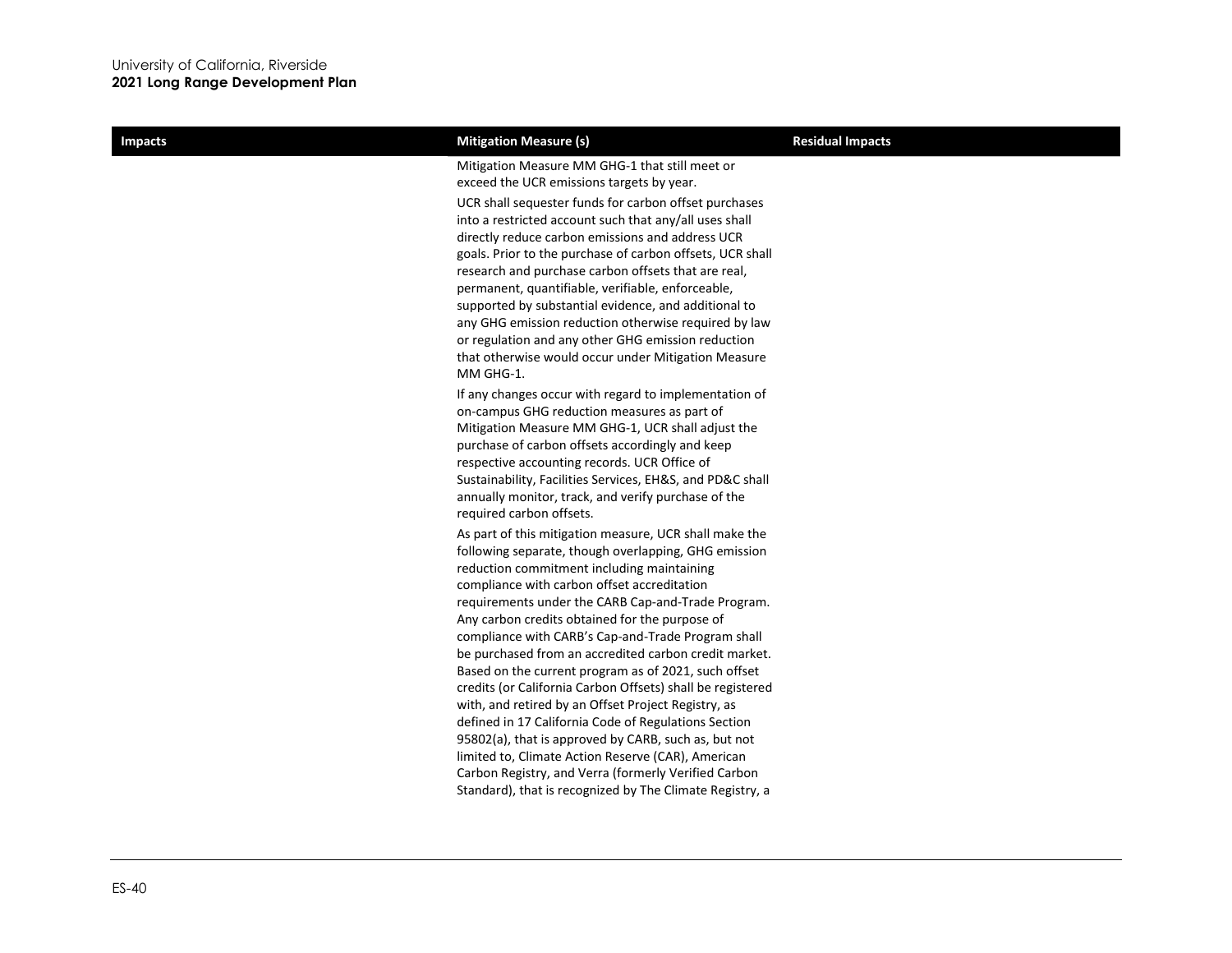| <b>Impacts</b>                                                                                                                                                                                                                                                                                                                                                                                                                                                                                                                                                                                                                                                                                                                                                                                      | <b>Mitigation Measure (s)</b>                                                                                                                                                                                                                                                                                                                                                                                                                                                                                                                                                                                                                                                                                                                                                                                                                        | <b>Residual Impacts</b>                            |
|-----------------------------------------------------------------------------------------------------------------------------------------------------------------------------------------------------------------------------------------------------------------------------------------------------------------------------------------------------------------------------------------------------------------------------------------------------------------------------------------------------------------------------------------------------------------------------------------------------------------------------------------------------------------------------------------------------------------------------------------------------------------------------------------------------|------------------------------------------------------------------------------------------------------------------------------------------------------------------------------------------------------------------------------------------------------------------------------------------------------------------------------------------------------------------------------------------------------------------------------------------------------------------------------------------------------------------------------------------------------------------------------------------------------------------------------------------------------------------------------------------------------------------------------------------------------------------------------------------------------------------------------------------------------|----------------------------------------------------|
|                                                                                                                                                                                                                                                                                                                                                                                                                                                                                                                                                                                                                                                                                                                                                                                                     | non-profit organization governed by U.S. states and<br>Canadian provinces and territories.                                                                                                                                                                                                                                                                                                                                                                                                                                                                                                                                                                                                                                                                                                                                                           |                                                    |
| Impact GHG-2. The proposed 2021 LRDP GHG<br>emissions during construction and operation are<br>projected to exceed the State and UC-derived GHG<br>emission thresholds. Therefore, the proposed 2021<br>LRDP would conflict with the goals of an applicable<br>plan, policy or regulation adopted for the purpose of<br>reducing the emissions of greenhouse gases. However,<br>this impact would be less than significant with the<br>implementation of mitigation measures.                                                                                                                                                                                                                                                                                                                       | See:<br>MM GHG-1 Implement On-Campus GHG Emissions<br><b>Reduction Measures</b><br><b>GHG-2 Purchase Carbon Offsets to Achieve GHG</b><br><b>Emissions Reduction Balance</b>                                                                                                                                                                                                                                                                                                                                                                                                                                                                                                                                                                                                                                                                         | Less than significant with mitigation incorporated |
| <b>Hazards and Hazardous Materials</b>                                                                                                                                                                                                                                                                                                                                                                                                                                                                                                                                                                                                                                                                                                                                                              |                                                                                                                                                                                                                                                                                                                                                                                                                                                                                                                                                                                                                                                                                                                                                                                                                                                      |                                                    |
| Impact HAZ-1. The proposed 2021 LRDP could result in<br>an increased use, transport, or disposal of hazardous<br>materials during facility operations, which would be<br>subject to federal, State, County, and UCR policies<br>designed to minimize risk of endangerment to the<br>campus population, the public, and the environment.<br>Therefore, the routine use, transport, or disposal of<br>hazardous materials would not create a significant<br>hazard to the public or the environment and impacts<br>would be less than significant.                                                                                                                                                                                                                                                    | None required                                                                                                                                                                                                                                                                                                                                                                                                                                                                                                                                                                                                                                                                                                                                                                                                                                        | Less than significant                              |
| Impact HAZ-2. Operation of facilities and materials<br>would be subject to federal, State, County, and UCR<br>policies designed to minimize upset and accident<br>conditions and would result in less than significant<br>impacts related to significant hazards to the public or<br>the environment. Facility construction and renovation<br>under the proposed 2021 LRDP could disturb or emit<br>hazardous material from impacted soil, soil vapor, or<br>groundwater, which could emit hazardous emissions or<br>handle hazardous or acutely hazardous materials,<br>substances, or waste during reasonably foreseeable<br>upset and accident conditions. Impacts would be less<br>than significant with the implementation of mitigation<br>and mandatory compliance with existing regulations | MM HAZ 1 Property Assessment - Phase I and II ESAs.<br>During the pre-planning stage of campus projects on<br>previously developed sites or on agricultural lands<br>(current or historic), and in coordination with EH&S,<br>UCR shall obtain documentation from EH&S or prepare<br>a Phase I Environmental Site Assessment (ESA)<br>assessing the land use history of the proposed project<br>site and identify potential hazardous materials<br>concerns, including, but not limited to, fuel tanks,<br>chemical storage, presence of elemental mercury,<br>elevator pistons and associated hydraulic oil reservoirs<br>and piping, heating-oil USTs, or agricultural uses. If the<br>Phase I ESAs, or similar documentation, identify<br>recognized environmental conditions or potential<br>concern areas, a Phase II ESA would be conducted in | Less than significant with mitigation incorporated |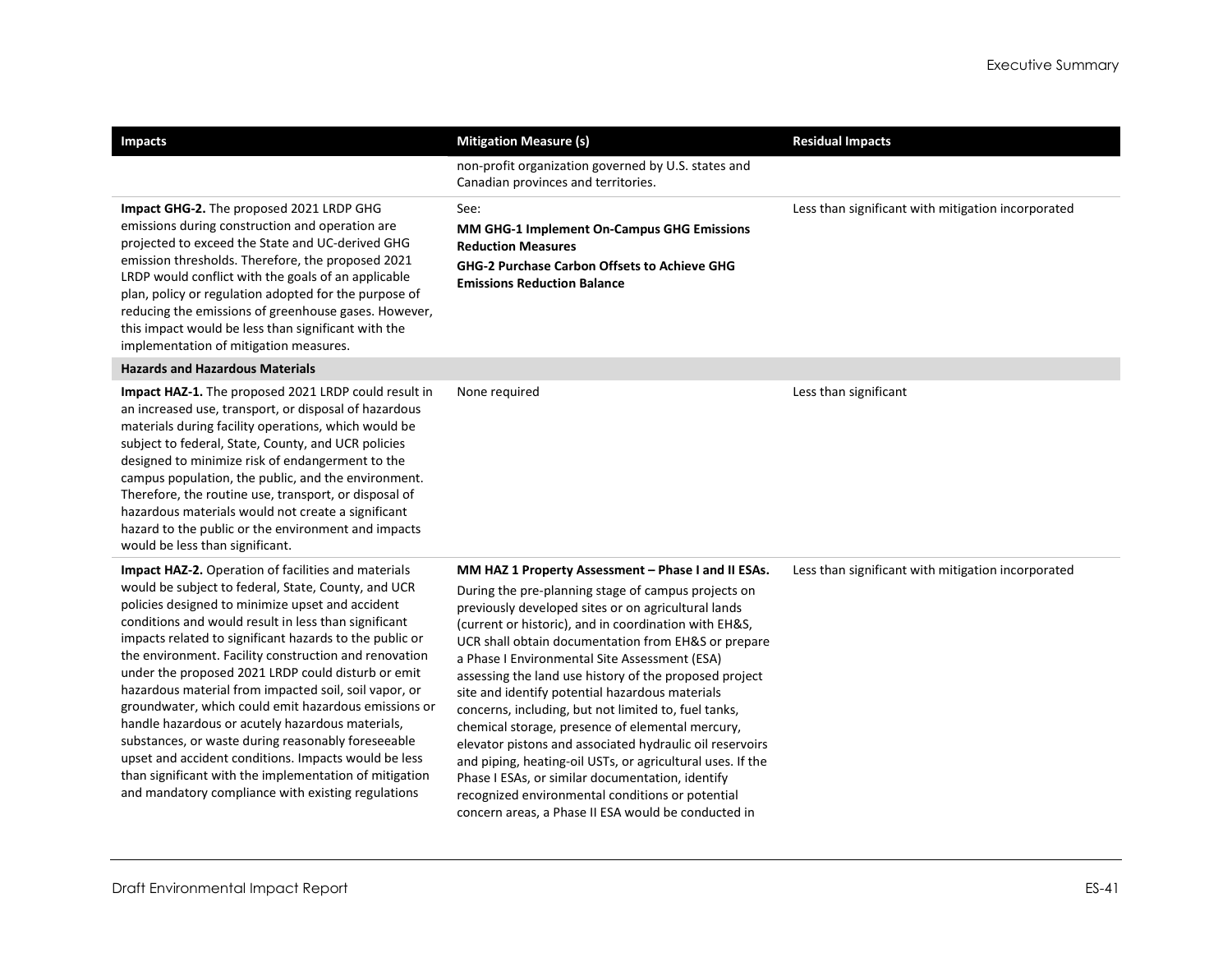| <b>Impacts</b>                                                                       | <b>Mitigation Measure (s)</b>                                                                                                                                                                                                                                                                                                                                                                                                                                                                                                                                                                                                                                                                                                                                                                                                                                                                                       | <b>Residual Impacts</b>                            |
|--------------------------------------------------------------------------------------|---------------------------------------------------------------------------------------------------------------------------------------------------------------------------------------------------------------------------------------------------------------------------------------------------------------------------------------------------------------------------------------------------------------------------------------------------------------------------------------------------------------------------------------------------------------------------------------------------------------------------------------------------------------------------------------------------------------------------------------------------------------------------------------------------------------------------------------------------------------------------------------------------------------------|----------------------------------------------------|
| pertaining to the identification, handling, and disposing<br>of hazardous materials. | coordination with EH&S to determine whether the soil,<br>groundwater, and/or soil vapor has been impacted at<br>concentrations exceeding regulatory screening levels<br>for residential or commercial/industrial type land uses<br>(as applicable). If the Phase II ESA concludes that the<br>site is or may be impacted and could affect the planned<br>development, assessment, remediation, or corrective<br>action (e.g., removal of contaminated soil, in-situ<br>treatment, capping, engineering controls) would be<br>conducted prior to or during construction under the<br>oversight of federal, State, and/or local agencies (e.g.,<br>US EPA, DTSC, RWQCB, RFD, RCDEH) and in full<br>compliance with current and applicable federal and<br>State laws and regulations. Additionally, Voluntary<br>Cleanup Agreements may be used for parcels where<br>remediation or long-term monitoring is necessary. |                                                    |
|                                                                                      | MM HAZ-2 Regulatory Agency UST Involvement.                                                                                                                                                                                                                                                                                                                                                                                                                                                                                                                                                                                                                                                                                                                                                                                                                                                                         | Less than significant with mitigation incorporated |
|                                                                                      | Because the UCR campus includes abandoned in-place<br>USTs and the potential for other unidentified hazardous<br>material features to be present, UCR shall notify the<br>RCDEH and RFD if the following situations occur:                                                                                                                                                                                                                                                                                                                                                                                                                                                                                                                                                                                                                                                                                          |                                                    |
|                                                                                      | " Soil disturbance, grading, or excavation are planned<br>for areas where current USTs are present or former<br>USTs were present, including:                                                                                                                                                                                                                                                                                                                                                                                                                                                                                                                                                                                                                                                                                                                                                                       |                                                    |
|                                                                                      | <sup>D</sup> One 6,000-gallon UST operated by Fleet Services<br>located east of the Fleet Services office                                                                                                                                                                                                                                                                                                                                                                                                                                                                                                                                                                                                                                                                                                                                                                                                           |                                                    |
|                                                                                      | One 6,000-gallon diesel, one 1,500-gallon<br>$\Box$<br>gasoline, and one 300-gallon former USTs at the<br>Ag Ops facility at 1060 Martin Luther King<br><b>Boulevard</b>                                                                                                                                                                                                                                                                                                                                                                                                                                                                                                                                                                                                                                                                                                                                            |                                                    |
|                                                                                      | Four 6,000-gallon gasoline and one 550-gallon<br>$\Box$<br>waste oil former USTs at the former Atlantic<br>Richfield Oil Company service station at 1160<br>University Avenue                                                                                                                                                                                                                                                                                                                                                                                                                                                                                                                                                                                                                                                                                                                                       |                                                    |
|                                                                                      | Five 20,000-gallon former diesel USTs at UCR<br>$\Box$<br>Parking Lot #6                                                                                                                                                                                                                                                                                                                                                                                                                                                                                                                                                                                                                                                                                                                                                                                                                                            |                                                    |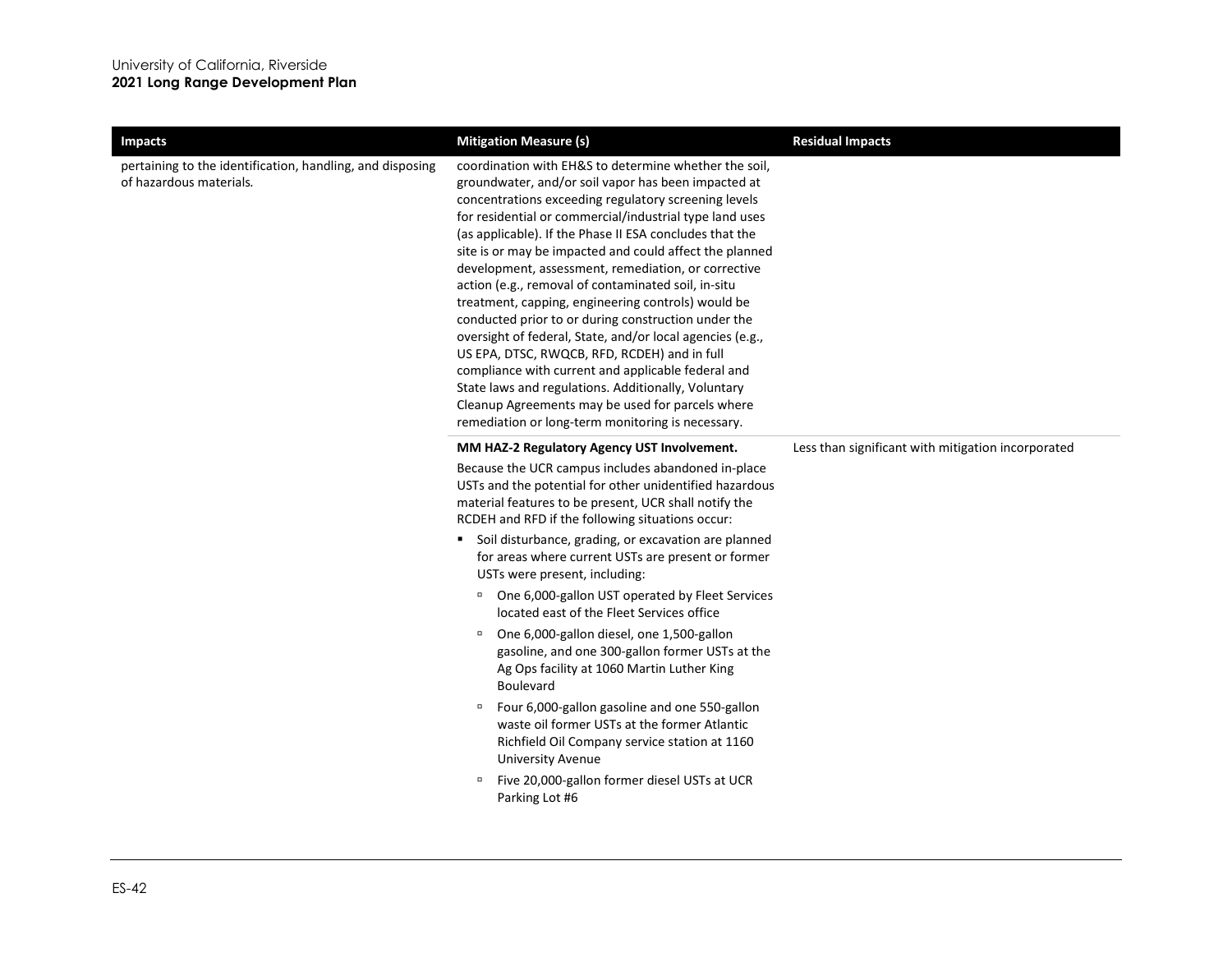| <b>Impacts</b> | <b>Mitigation Measure (s)</b>                                                                                                                                                                                                                                                   | <b>Residual Impacts</b> |
|----------------|---------------------------------------------------------------------------------------------------------------------------------------------------------------------------------------------------------------------------------------------------------------------------------|-------------------------|
|                | Two 7,000-gallon gasoline, one 3,000-gallon<br>$\Box$<br>gasoline, and one 550 waste oil former USTs at<br>the former Chevron service station at 1011<br><b>University Avenue</b>                                                                                               |                         |
|                | Four former 10,000-gallon #6 heating-oil USTs at<br>$\Box$<br>3401 Watkins Drive - Abandoned in place in<br>October 1998                                                                                                                                                        |                         |
|                | One 10,000-gallon gasoline, one 6,000-gallon<br>$\Box$<br>gasoline, and one 500-waste oil former USTs at<br>the UCR Fleet Service facility at 3401 Watkins<br>Drive                                                                                                             |                         |
|                | UCR Fleet Services - RCDEH Permitted UST -<br>$\Box$<br>3401 Watkins Drive                                                                                                                                                                                                      |                         |
|                | UCR Steam Plant - RCDEH Closed Leaking UST -<br>$\Box$<br>3401 Watkins Drive                                                                                                                                                                                                    |                         |
|                | Agricultural research support operations areas<br>$\Box$<br>on the West Campus (e.g., fuel storage and<br>dispensing, maintenance oils, and hazardous<br>waste)                                                                                                                 |                         |
|                | Corporation Yard located north of West Linden<br>$\Box$<br>Street on the East Campus                                                                                                                                                                                            |                         |
|                | UST, previously located at the Grounds<br>$\Box$<br>Maintenance Facility along East Campus Drive                                                                                                                                                                                |                         |
|                | 3.25-acre site on the UCR campus at 1060<br>$\Box$<br>Martin Luther King Boulevard, listed as a DTSC<br>Certified Operations and Maintenance Land Use<br>Restrictions site as of December 15, 2010                                                                              |                         |
|                | 1060 Martin Luther King Boulevard, a site listed<br>$\Box$<br>as a closed Riverside County LOP case for three<br>leaking USTs                                                                                                                                                   |                         |
|                | Identification of additional underground storage<br>٠<br>tanks and associated piping, or other underground<br>features such as railroad spurs or ties, elevator<br>pistons, stained or odorous soils, unknown piping,<br>cisterns, wells, waste/burn pits, etc., if encountered |                         |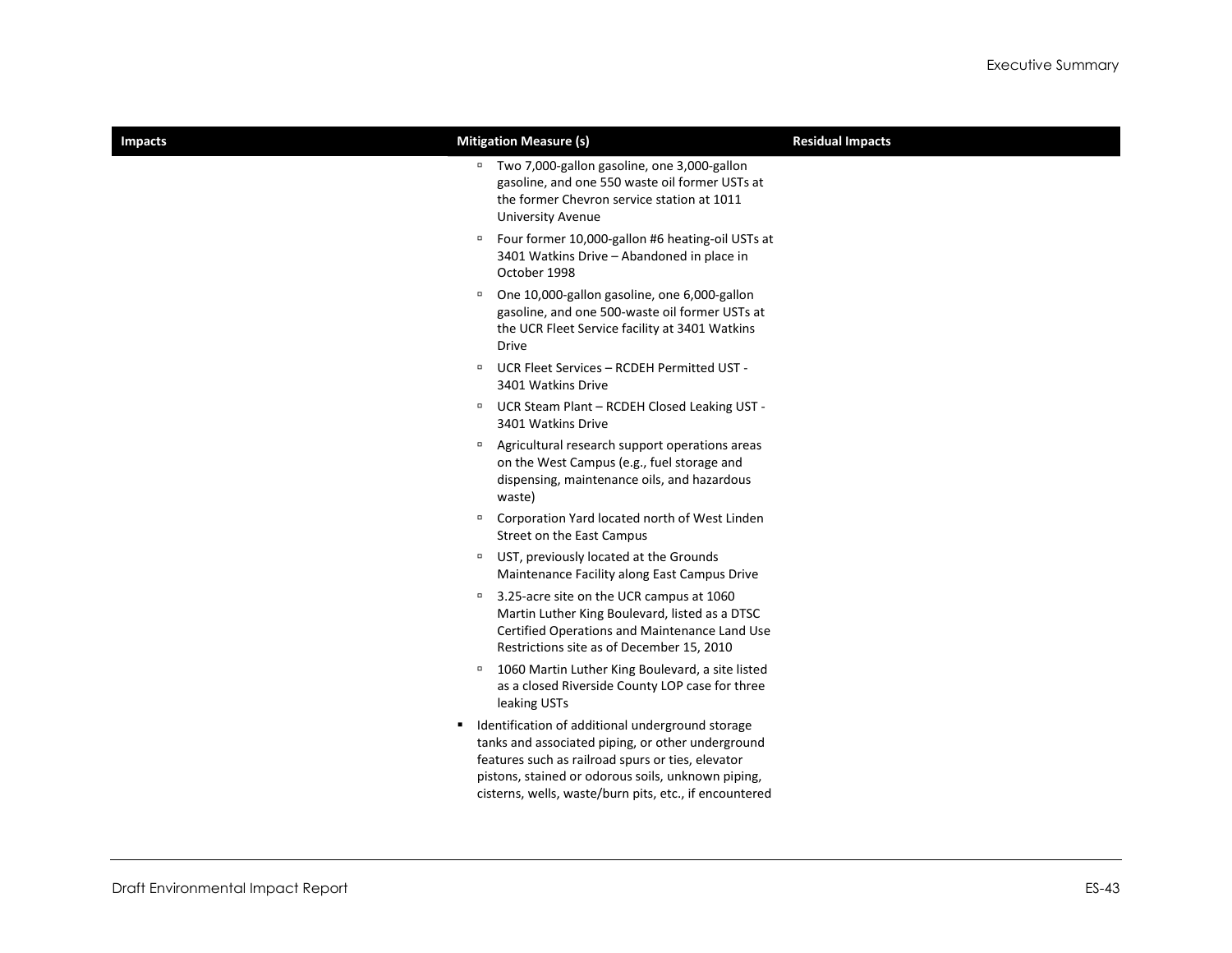| <b>Impacts</b> | <b>Mitigation Measure (s)</b>                                                                                                                                                                                                                                                                                                                                                                                                                                                                                                                                                                                                                                                                                      | <b>Residual Impacts</b>                            |
|----------------|--------------------------------------------------------------------------------------------------------------------------------------------------------------------------------------------------------------------------------------------------------------------------------------------------------------------------------------------------------------------------------------------------------------------------------------------------------------------------------------------------------------------------------------------------------------------------------------------------------------------------------------------------------------------------------------------------------------------|----------------------------------------------------|
|                | Additionally, all UST removals and associated<br>assessment work shall be completed under the<br>direction of RCDEH and RFD.<br>Upon identification of stained soil, odorous soil, USTs,<br>or other underground features onsite, RCDEH or RFD<br>could require actions such as: development of removal<br>action workplans, obtaining permits for removal of<br>USTs or other underground features, soil excavation<br>and offsite disposal, assessment of soil and/or<br>groundwater beneath the excavation, and/or<br>completion of UST removal reports or case closure<br>documents.                                                                                                                           |                                                    |
|                | <b>MM HAZ-3 Regulatory Agency Subsurface</b><br>Involvement - DTSC.                                                                                                                                                                                                                                                                                                                                                                                                                                                                                                                                                                                                                                                | Less than significant with mitigation incorporated |
|                | Because UCR includes one DTSC Certified Land Use<br>Restrictions case on-site (Envirostor, Site ID 33890001,<br>2020), DTSC shall be notified of redevelopment or soil<br>disturbance work that is planned in the Land Use<br>Covenant area involving excavation of 4 feet or more<br>below ground surface. Additionally, UCR shall notify the<br>DTSC if the following situations occur:<br>■ LRDP is modified to include soil disturbance in the<br>Land Use Covenant area.<br>Stained or odorous soils, chemical substances, or<br>debris from an unidentified source are identified<br>during excavation of 4 feet or more below ground<br>surface and/or within 100 feet of the Land Use<br>Restriction area. |                                                    |
|                | Upon notification of the information above, DTSC could<br>require actions such as: development of subsurface<br>investigation workplans, completion of soil, soil vapor,<br>and/or groundwater subsurface investigations,<br>installation of soil vapor or groundwater monitoring<br>wells, soil excavation and off-site disposal, completion<br>of human health risk assessments, and/or completion<br>of remediation reports or case closure documents.                                                                                                                                                                                                                                                          |                                                    |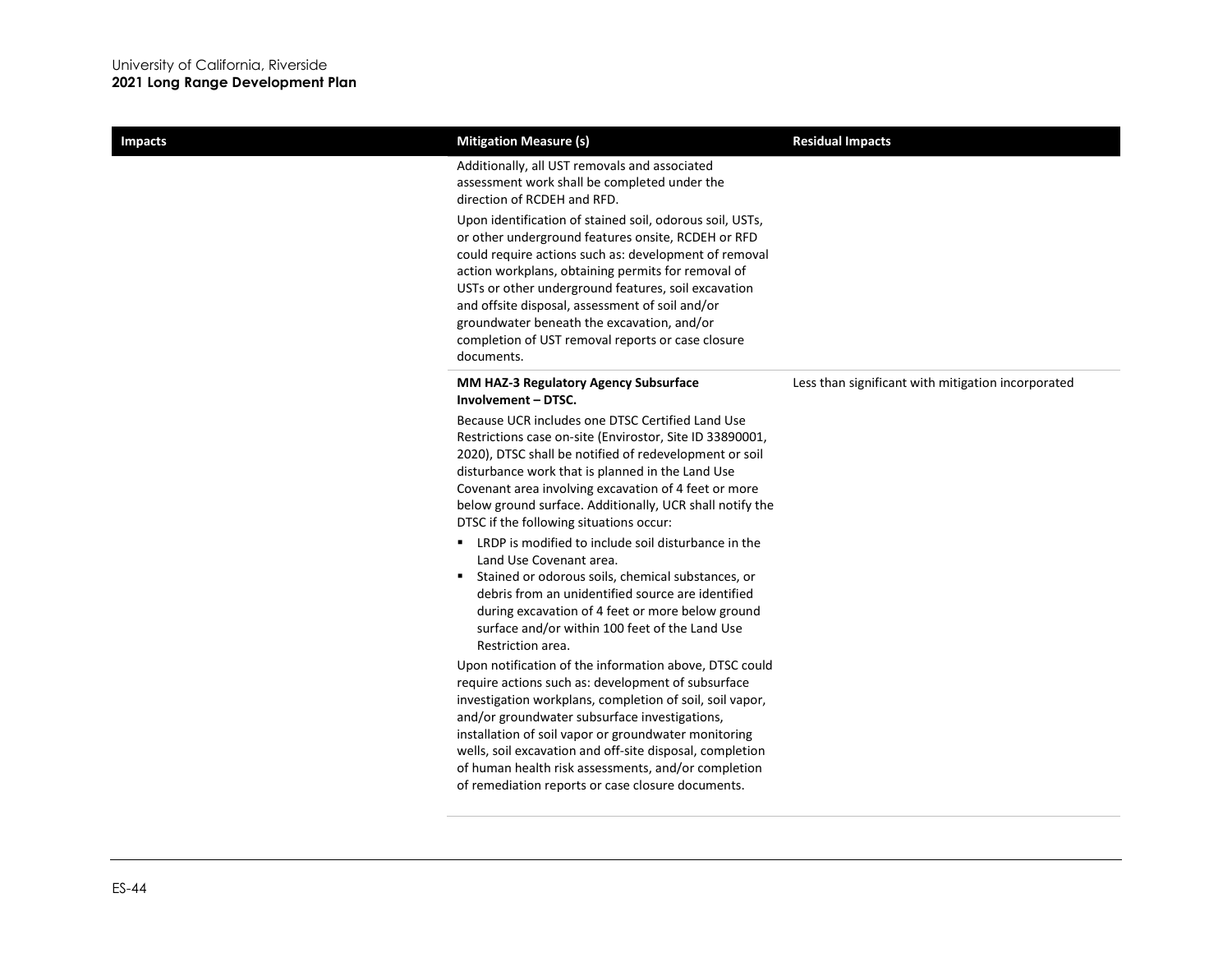| <b>Impacts</b>                                                                                                                                                                                                                                                                         | <b>Mitigation Measure (s)</b>                                                                                                                                                                                                                                                                                                                                                                                                                                                                                                      | <b>Residual Impacts</b>                            |
|----------------------------------------------------------------------------------------------------------------------------------------------------------------------------------------------------------------------------------------------------------------------------------------|------------------------------------------------------------------------------------------------------------------------------------------------------------------------------------------------------------------------------------------------------------------------------------------------------------------------------------------------------------------------------------------------------------------------------------------------------------------------------------------------------------------------------------|----------------------------------------------------|
|                                                                                                                                                                                                                                                                                        | MM HAZ-4 Construction Site Management Plan.<br>If impacted soils are identified pursuant to activities<br>conducted through Mitigation Measures MM HAZ-1,<br>MM HAZ-2, or MM HAZ-3; or encountered during<br>construction (soil disturbance), UCR shall prepare a<br>Construction Site Management Plan (SMP) for the<br>proposed redevelopment project area to address<br>potential issues that may be encountered during<br>redevelopment activities involving subsurface work.<br>The Construction SMP objectives shall include: | Less than significant with mitigation incorporated |
|                                                                                                                                                                                                                                                                                        | Communicating information to proposed project<br>п.<br>construction workers about environmental<br>conditions<br>Presenting measures to mitigate potential risks to<br>٠.<br>the environment, construction workers, and other<br>nearby receptors from potential exposure to<br>hazardous substances that may be associated with<br>unknown conditions or unexpected underground<br>structures<br>Presenting protocols for management of known<br>contaminated soil or groundwater encountered<br>during construction activities   |                                                    |
|                                                                                                                                                                                                                                                                                        | The Construction SMP shall identify the proposed<br>project contacts, responsibilities, and notification<br>requirements and outline the procedures for health<br>and safety, soil management, contingency measures for<br>discovery of unexpected underground structures,<br>erosion, dust, and odor management, groundwater<br>management, waste management, stormwater<br>management, and written records and reporting. The<br>Construction SMP shall be reviewed and approved by<br>UCR prior to issuance of grading permits. |                                                    |
| Impact HAZ-3. Operation of facilities and materials<br>would be subject to federal, State, County, and UCR<br>policies designed to minimize hazardous emissions and<br>spills and would result in less than significant impacts<br>related to significant hazards to the public or the | See:<br>MM HAZ 1 Property Assessment - Phase I and II ESAs<br>MM HAZ-2 Regulatory Agency UST Involvement<br><b>MM HAZ-3 Regulatory Agency Subsurface</b><br><b>Involvement - DTSC</b>                                                                                                                                                                                                                                                                                                                                              | Less than significant with mitigation incorporated |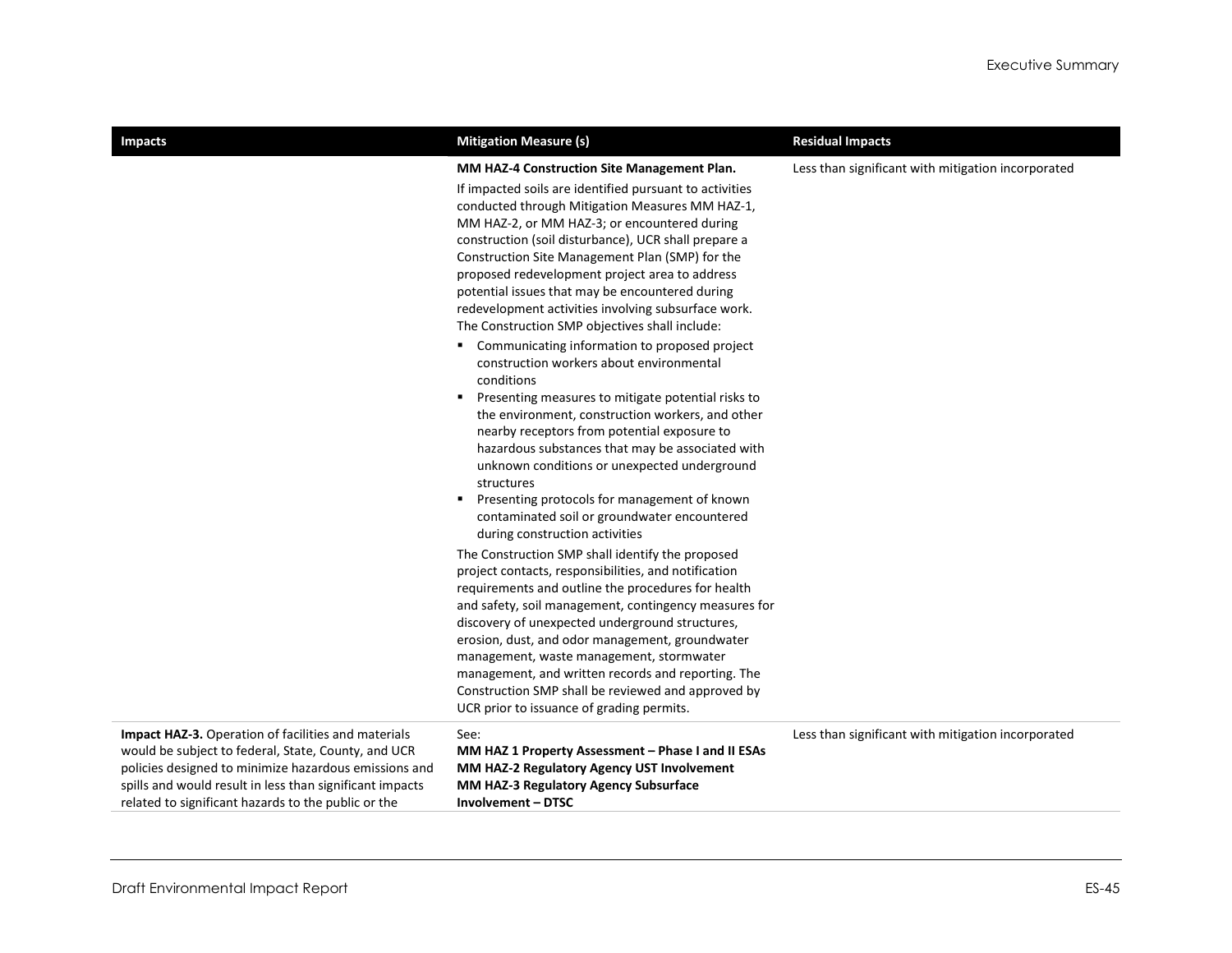| <b>Impacts</b>                                                                                                                                                                                                                                                                                                                                                                                                                                                                                                                                                                                                           | <b>Mitigation Measure (s)</b>                                                                                                                                                                                                | <b>Residual Impacts</b>                            |
|--------------------------------------------------------------------------------------------------------------------------------------------------------------------------------------------------------------------------------------------------------------------------------------------------------------------------------------------------------------------------------------------------------------------------------------------------------------------------------------------------------------------------------------------------------------------------------------------------------------------------|------------------------------------------------------------------------------------------------------------------------------------------------------------------------------------------------------------------------------|----------------------------------------------------|
| environment. Facility construction and renovation<br>under the proposed 2021 LRDP could disturb or emit<br>hazardous material from impacted soil, soil vapor, or<br>groundwater, which could emit hazardous emissions or<br>handle hazardous or acutely hazardous materials,<br>substances, or waste within 0.25 mile of an existing or<br>proposed school. Impacts would be less than significant<br>with the implementation of mitigation measures and<br>mandatory compliance with existing regulations<br>pertaining to hazardous wastes and materials.                                                              | MM HAZ-4 Construction Site Management Plan                                                                                                                                                                                   |                                                    |
| <b>Impact HAZ-4.</b> The UCR campus includes several closed<br>UST release sites (listed) and is located adjacent to a<br>site with a restricted land use covenant. As a result,<br>soil, soil vapor, and/or groundwater disturbance during<br>construction could create a significant hazard to the<br>public or the environment. Given the opportunity for<br>contaminated soils to occur on the project site, project<br>construction would potentially create a significant<br>hazard to the public or the environment. Impacts would<br>be less than significant with the implementation of<br>mitigation measures. | See:<br>MM HAZ 1 Property Assessment - Phase I and II ESAs<br>MM HAZ-2 Regulatory Agency UST Involvement<br>MM HAZ-3 Regulatory Agency Subsurface<br>Involvement - DTSC<br><b>MM HAZ-4 Construction Site Management Plan</b> | Less than significant with mitigation incorporated |
| <b>Impact HAZ-5.</b> The UCR campus is in the March Air<br>Reserve Base/Inland Port ALUCP influence area,<br>although in an area with low levels of noise and safety<br>risk. Therefore, the proposed 2021 LRDP would not<br>result in airport-related safety hazards and excessive<br>noise impacts to people residing or working on the UCR<br>campus, and impacts would be less than significant.                                                                                                                                                                                                                     | None required                                                                                                                                                                                                                | Less than significant                              |
| <b>Hydrology and Water Quality</b>                                                                                                                                                                                                                                                                                                                                                                                                                                                                                                                                                                                       |                                                                                                                                                                                                                              |                                                    |
| <b>Impact HWQ-1.</b> Construction and operation of the<br>proposed 2021 LRDP would occur in compliance with<br>applicable water quality standards and waste discharge<br>requirements. In accordance with regulations and<br>policies, a SWPPP would be implemented during<br>construction activities and a SWMP would be<br>implemented during operations, to provide on-site<br>construction and post-construction prevention,                                                                                                                                                                                         | None required                                                                                                                                                                                                                | Less than significant                              |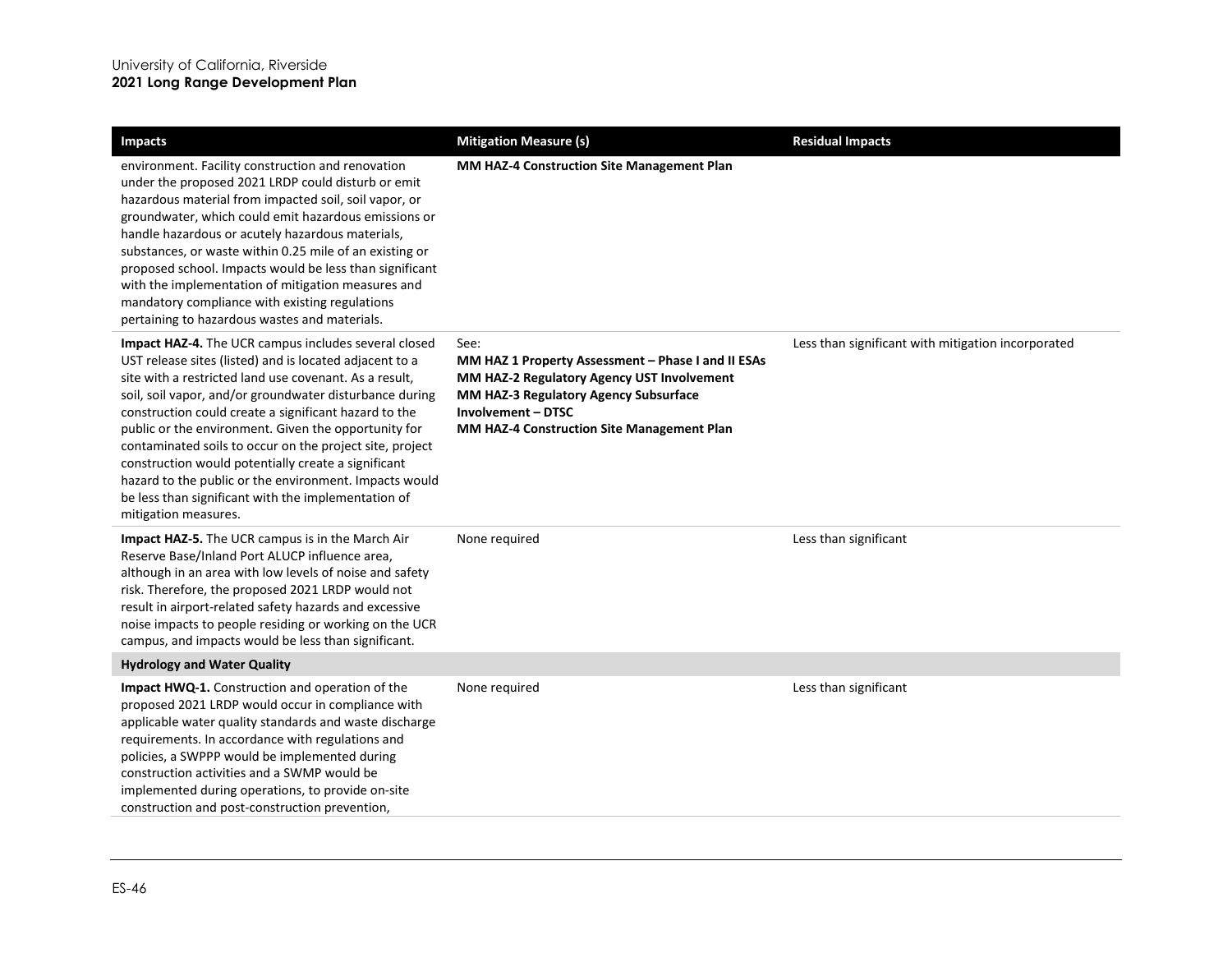| <b>Impacts</b>                                                                                                                                                                                                                                                                                                                                                                                                                                                                                                                                                                                                                  | <b>Mitigation Measure (s)</b> | <b>Residual Impacts</b> |
|---------------------------------------------------------------------------------------------------------------------------------------------------------------------------------------------------------------------------------------------------------------------------------------------------------------------------------------------------------------------------------------------------------------------------------------------------------------------------------------------------------------------------------------------------------------------------------------------------------------------------------|-------------------------------|-------------------------|
| capture, and treatment of stormwater runoff, such that<br>potential water quality impacts would be less than<br>significant. No mitigation is required.                                                                                                                                                                                                                                                                                                                                                                                                                                                                         |                               |                         |
| <b>Impact HWQ-2.</b> Potential impacts to groundwater<br>supplies and recharge would be less than significant.<br>No mitigation is required.                                                                                                                                                                                                                                                                                                                                                                                                                                                                                    | None required                 | Less than significant   |
| <b>Impact HWQ-3.</b> Construction and operation of the<br>proposed 2021 LRDP would not alter the course of a<br>stream or river and would not alter regional<br>stormwater drainage patterns. Compliance with<br>applicable regulations and policies, including<br>implementation of a SWPPP during construction and a<br>SWMP during operation, would provide sufficient on-<br>site construction and post-construction prevention,<br>capture, and treatment of stormwater runoff, and<br>would minimize or avoid potentially adverse impacts<br>such that they would be less than significant. No<br>mitigation is required. | None required                 | Less than significant   |
| Impact HWQ-4. The proposed 2021 LRDP would<br>implement water quality BMPs in accordance with<br>applicable requirements, reducing potential<br>downstream water quality impacts to ensure that the<br>proposed 2021 LRDP would not conflict with or<br>obstruct implementation of the water quality control<br>plan or a sustainable groundwater management plan.<br>This impact would be less than significant. No<br>mitigation is required.                                                                                                                                                                                 | None required                 | Less than significant   |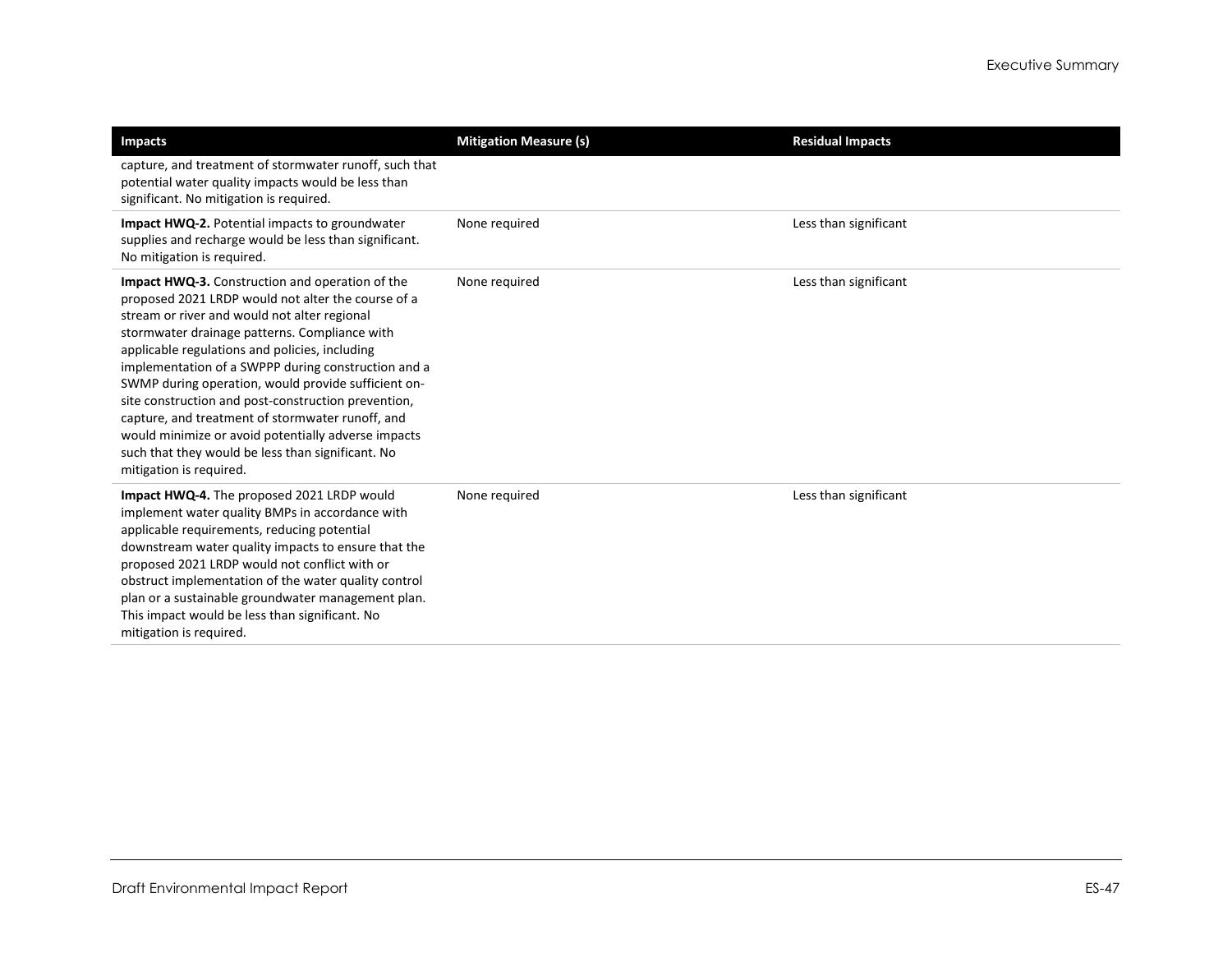### **Noise**

**Impact N-1.** Construction equipment used during construction and mechanical equipment used during operation of the proposed 2021 LRDP would result in noise level increases that would exceed applicable noise thresholds, result in a significant impact. Mitigation measure MM N-1 would reduce construction noise levels to the extent feasible, but impacts would remain significant and unavoidable. Mitigation Measure MM N-2 would reduce operational noise levels to less than significant.

### **Impacts Mitigation Measure (s) Mitigation Measure (s) Residual Impacts Residual Impacts**

### **MM N-1 Construction Noise Reduction Measures.**

To reduce construction noise levels to on-campus and off-campus noise sensitive receivers, UCR shall implement the following measures:

- Hours of exterior construction activities shall be limited to 7:00 a.m. to 9:00 p.m. Monday through Friday and 8:00 a.m. to 6:00 p.m. on Saturday, as feasible, except under circumstances where such time limits are infeasible (e.g., for time sensitive construction work such as concrete pouring, excessive heat warnings/temperatures during the summer, operational emergencies). No exterior construction activities shall occur on federal holidays.
- Construction traffic shall follow routes so as to minimize the noise impact of this traffic on the surrounding community, to the greatest extent feasible.
- Contract specifications shall require that construction equipment be muffled or otherwise shielded. Contracts shall specify that engine-driven equipment be fitted with appropriate noise mufflers.
- Where available and feasible, construction equipment with back-up alarms shall be equipped with either audible self-adjusting backup alarms or alarms that only sound when an object is detected. Self-adjusting backup alarms shall automatically adjust to 10 dBA over the surrounding background levels. All non-self-adjusting backup alarms shall be set to the lowest setting required to be audible above the surrounding noise levels.
- Stationary construction equipment material and vehicle staging shall be placed to direct noise away

Significant and unavoidable for construction noise Less than significant for operational noise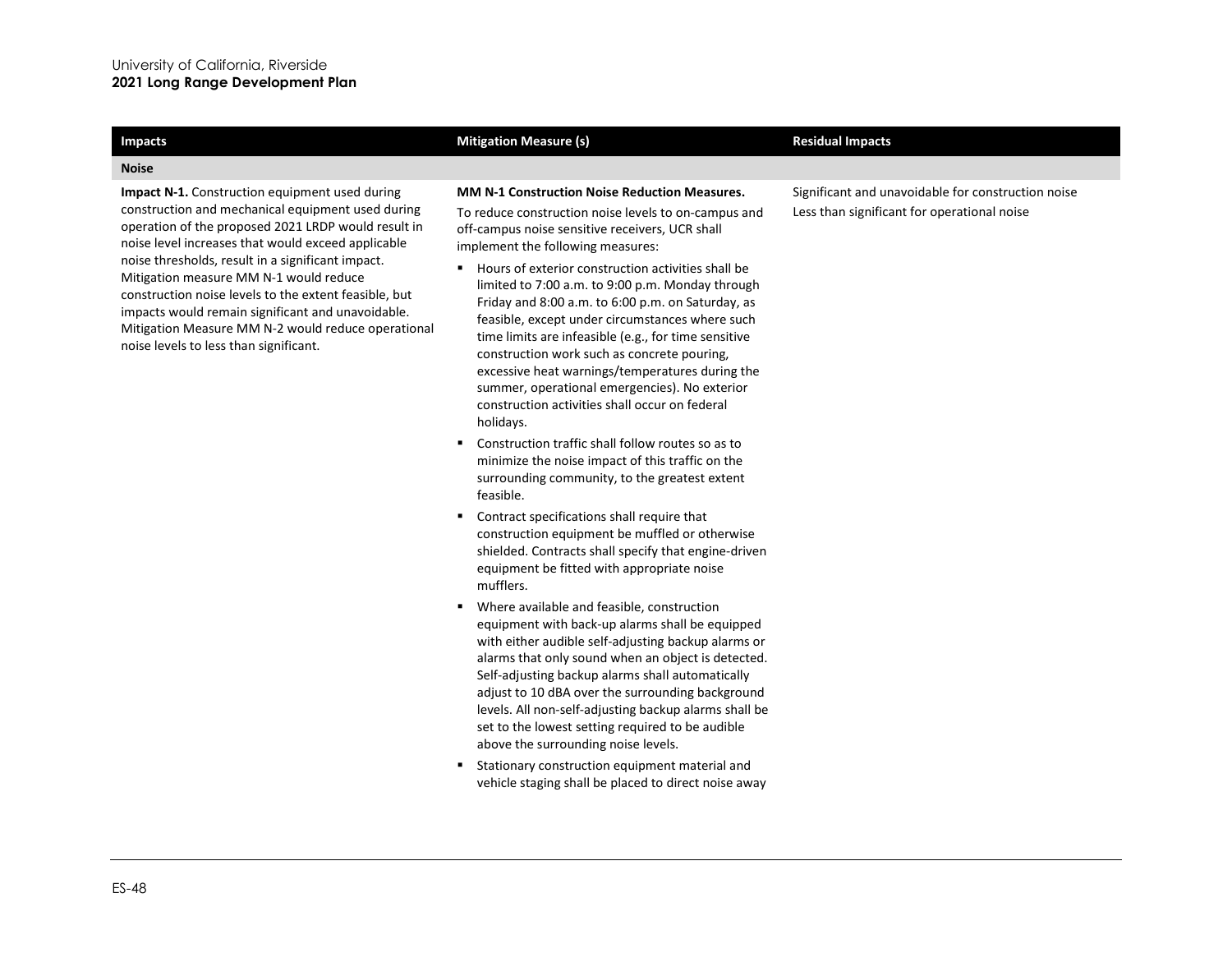| <b>Impacts</b> | <b>Mitigation Measure (s)</b>                                                                                                                                                                                                                                                                                                                                                                  | <b>Residual Impacts</b>                            |
|----------------|------------------------------------------------------------------------------------------------------------------------------------------------------------------------------------------------------------------------------------------------------------------------------------------------------------------------------------------------------------------------------------------------|----------------------------------------------------|
|                | from sensitive receivers to the greatest extent<br>feasible.                                                                                                                                                                                                                                                                                                                                   |                                                    |
|                | Meetings shall be conducted, as needed, with on-<br>٠<br>campus constituents to provide advance notice of<br>construction activities to coordinate these activities<br>with the academic calendar, scheduled events, and<br>other situations, as appropriate.                                                                                                                                  |                                                    |
|                | Communication would be provided, as needed, with<br>٠<br>constituents that are affected by campus<br>construction to provide advance notice of<br>construction activities and ensure that the mutual<br>needs of the particular construction project and of<br>those impacted by construction noise are met, to<br>the extent feasible.                                                        |                                                    |
|                | A sign shall be provided at the construction site<br>٠.<br>entrance, or other conspicuous location, that<br>includes a 24-hour telephone number for project<br>information, and to report complaints. An inquiry<br>and corrective action will be taken if necessary, in a<br>timely manner.                                                                                                   |                                                    |
|                | Where deemed necessary and feasible, installation<br>٠<br>of temporary sound barriers/blankets to break the<br>line-of-sight between the construction equipment<br>and exterior use areas of noise-sensitive receivers.<br>The temporary barriers/blankets shall be of<br>sufficient height to break the line-of-sight between<br>the construction equipment and noise-sensitive<br>receivers. |                                                    |
|                | <b>MM N-2 HVAC Noise Reduction Measures.</b>                                                                                                                                                                                                                                                                                                                                                   | Less than significant with mitigation incorporated |
|                | The campus shall reduce HVAC equipment noise levels<br>located in close proximity to noise-sensitive buildings<br>and uses through noise control measures such as, but<br>not limited to:                                                                                                                                                                                                      |                                                    |
|                | Mechanical equipment screening (e.g., parapet<br>٠.<br>walls)<br>Equipment setbacks<br>Silencers                                                                                                                                                                                                                                                                                               |                                                    |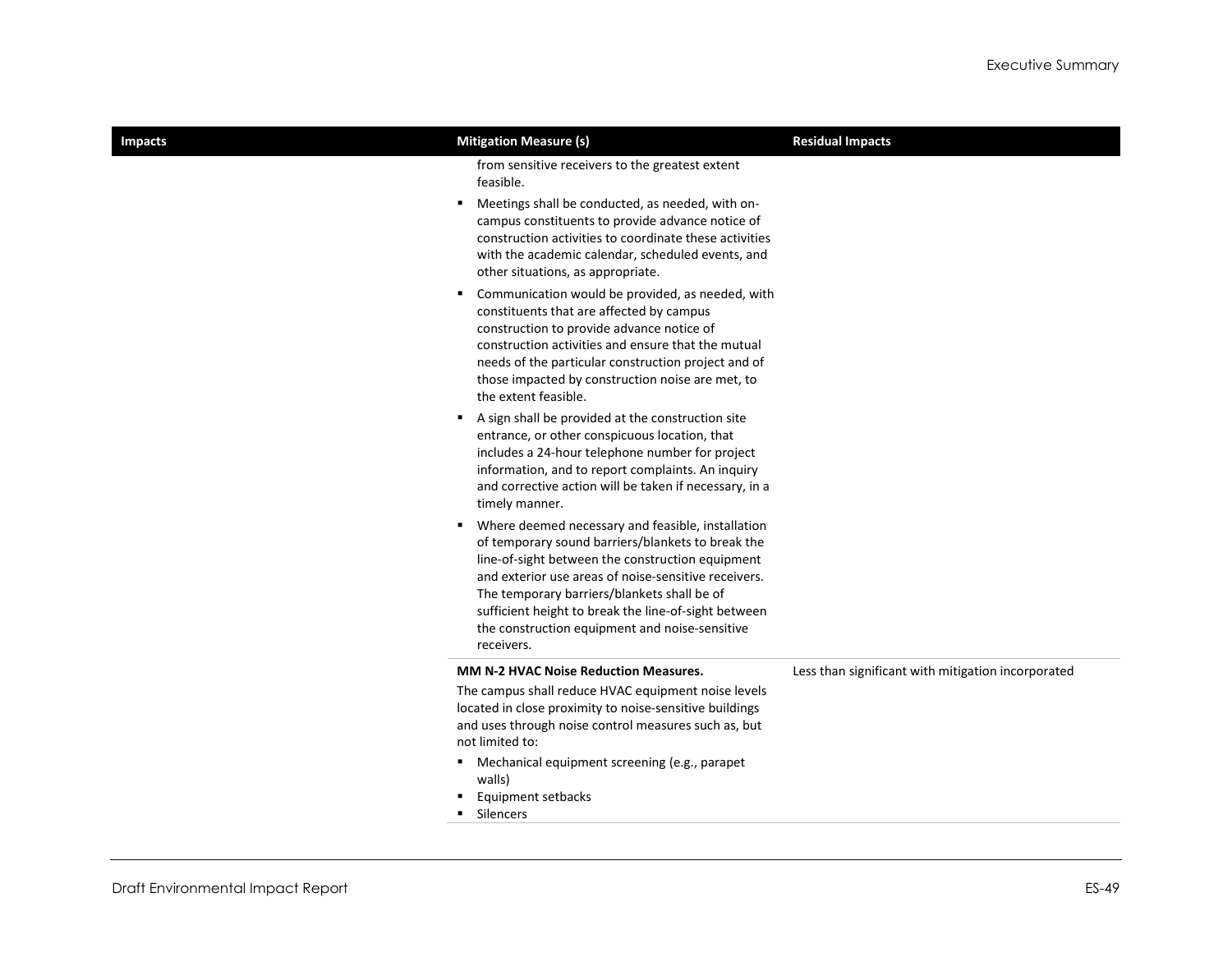| <b>Impacts</b> | <b>Mitigation Measure (s)</b>                                                                                                                                                                                                                                                            | <b>Residual Impacts</b>                            |
|----------------|------------------------------------------------------------------------------------------------------------------------------------------------------------------------------------------------------------------------------------------------------------------------------------------|----------------------------------------------------|
|                | <b>Acoustical louvers</b><br>And other sound attenuation devices as made<br>available<br>If a method other than mechanical equipment                                                                                                                                                     |                                                    |
|                | screening (e.g., parapet walls) is chosen, a project-<br>specific design plan demonstrating that the noise level<br>from operation of HVAC units does not generate noise<br>levels that exceed 5 dBA above ambient at noise-<br>sensitive receivers shall be completed.                  |                                                    |
|                | MM N-3 Loading Dock Noise Reduction Measures.<br>The campus shall reduce loading dock noise levels<br>through measures such as, but not limited to:                                                                                                                                      | Less than significant with mitigation incorporated |
|                | Noise levels from loading docks at noise-sensitive<br>٠<br>receivers shall not exceed 5 dBA over ambient<br>noise levels, the effectiveness of which shall be<br>determined on a project-level basis by an<br>acoustical professional.                                                   |                                                    |
|                | $\blacksquare$<br>As feasible, design and build sound barriers near<br>loading docks and delivery areas that block the<br>line of sight between truck activity areas and<br>noise-sensitive receivers. Sound barriers may<br>consist of a wall, earthen berm, or combination<br>thereof. |                                                    |
|                | MM N-4 Relocated Corporation Yard Noise Reduction<br>Measures.                                                                                                                                                                                                                           | Less than significant with mitigation incorporated |
|                | If and when the campus Corporation Yard is relocated,<br>the campus shall reduce Corporation Yard noise levels<br>through measures such as, but not limited to:                                                                                                                          |                                                    |
|                | ٠<br>Noise levels from the Corporation Yard at noise-<br>sensitive receivers shall not exceed 5 dBA over<br>ambient noise levels, the effectiveness of which<br>shall be determined on a project-level basis by an<br>acoustical professional.                                           |                                                    |
|                | As feasible, design and build sound barriers near<br>п<br>the Corporation Yard that block the line of sight<br>between truck activity areas and noise-sensitive                                                                                                                          |                                                    |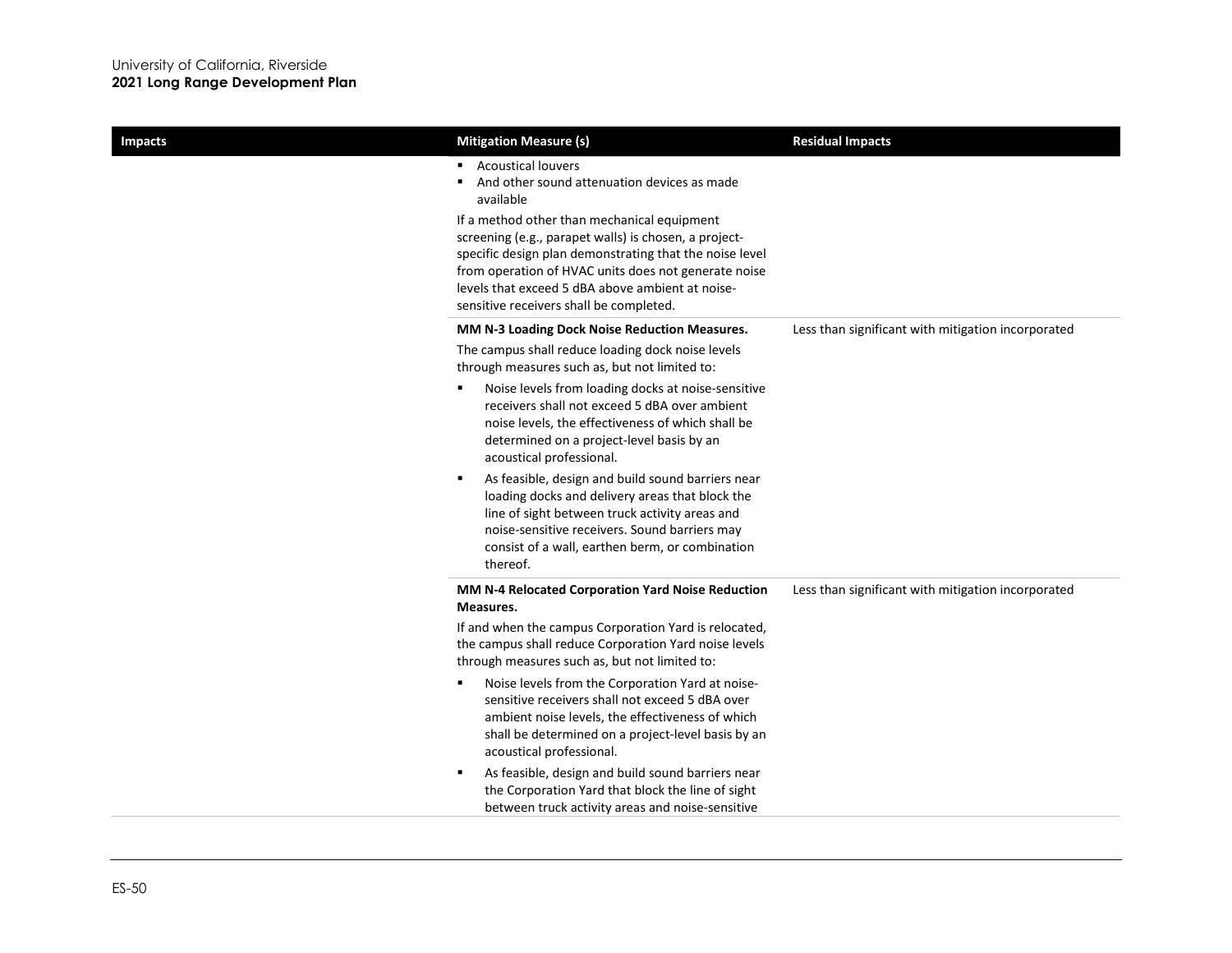| <b>Impacts</b>                                                                                                                                                                                                | <b>Mitigation Measure (s)</b>                                                                                                                                                                                                                                                                                                                                                                                                                                                                                                                                                                                                                                                                                                                                                          | <b>Residual Impacts</b>                            |
|---------------------------------------------------------------------------------------------------------------------------------------------------------------------------------------------------------------|----------------------------------------------------------------------------------------------------------------------------------------------------------------------------------------------------------------------------------------------------------------------------------------------------------------------------------------------------------------------------------------------------------------------------------------------------------------------------------------------------------------------------------------------------------------------------------------------------------------------------------------------------------------------------------------------------------------------------------------------------------------------------------------|----------------------------------------------------|
|                                                                                                                                                                                                               | receivers. Sound barriers may consist of a wall,<br>earthen berm, or combination thereof.                                                                                                                                                                                                                                                                                                                                                                                                                                                                                                                                                                                                                                                                                              |                                                    |
| Impact N-2. Vibration from proposed 2021 LRDP<br>construction may exceed applicable standards. This is a<br>potentially significant impact that would be reduced to<br>less than significant with mitigation. | <b>MM N-5 Construction Vibration Reduction Measures.</b><br>If construction equipment were to be operated within<br>the specified distances listed in Table 4.11 13 of the<br>Draft EIR, the campus shall reduce construction<br>vibration levels through the following noise control<br>measures:<br>All academic and residential facilities within the<br>٠                                                                                                                                                                                                                                                                                                                                                                                                                          | Less than significant with mitigation incorporated |
|                                                                                                                                                                                                               | listed distances shall be notified if the listed<br>equipment is to be used during construction<br>activities so that the occupants and/or researchers<br>can take necessary precautionary measures to<br>avoid negative effects to their activities and/or<br>research.                                                                                                                                                                                                                                                                                                                                                                                                                                                                                                               |                                                    |
|                                                                                                                                                                                                               | In addition, one of the following measures shall be<br>$\blacksquare$<br>implemented:                                                                                                                                                                                                                                                                                                                                                                                                                                                                                                                                                                                                                                                                                                  |                                                    |
|                                                                                                                                                                                                               | Use of the equipment shall not occur within<br>$\Box$<br>the specified distances in Table 4.11 13 in<br>Section 4.11, Noise, or                                                                                                                                                                                                                                                                                                                                                                                                                                                                                                                                                                                                                                                        |                                                    |
|                                                                                                                                                                                                               | A project-specific vibration impact analysis<br>$\Box$<br>shall be conducted that shall consider the<br>type of equipment used and potential<br>vibration levels at structures within the<br>specified distances. If, after consideration of<br>the type of equipment used and other factors<br>of the environment, vibration levels do not<br>exceed the applicable criteria, construction<br>may proceed without additional measures. If,<br>after consideration of the type of equipment<br>used and other factors of the environment,<br>vibration levels exceed the applicable criteria,<br>additional measures shall be implemented to<br>reduce vibration levels below threshold, if<br>feasible. These measures may include, but<br>not limited to, use of different equipment |                                                    |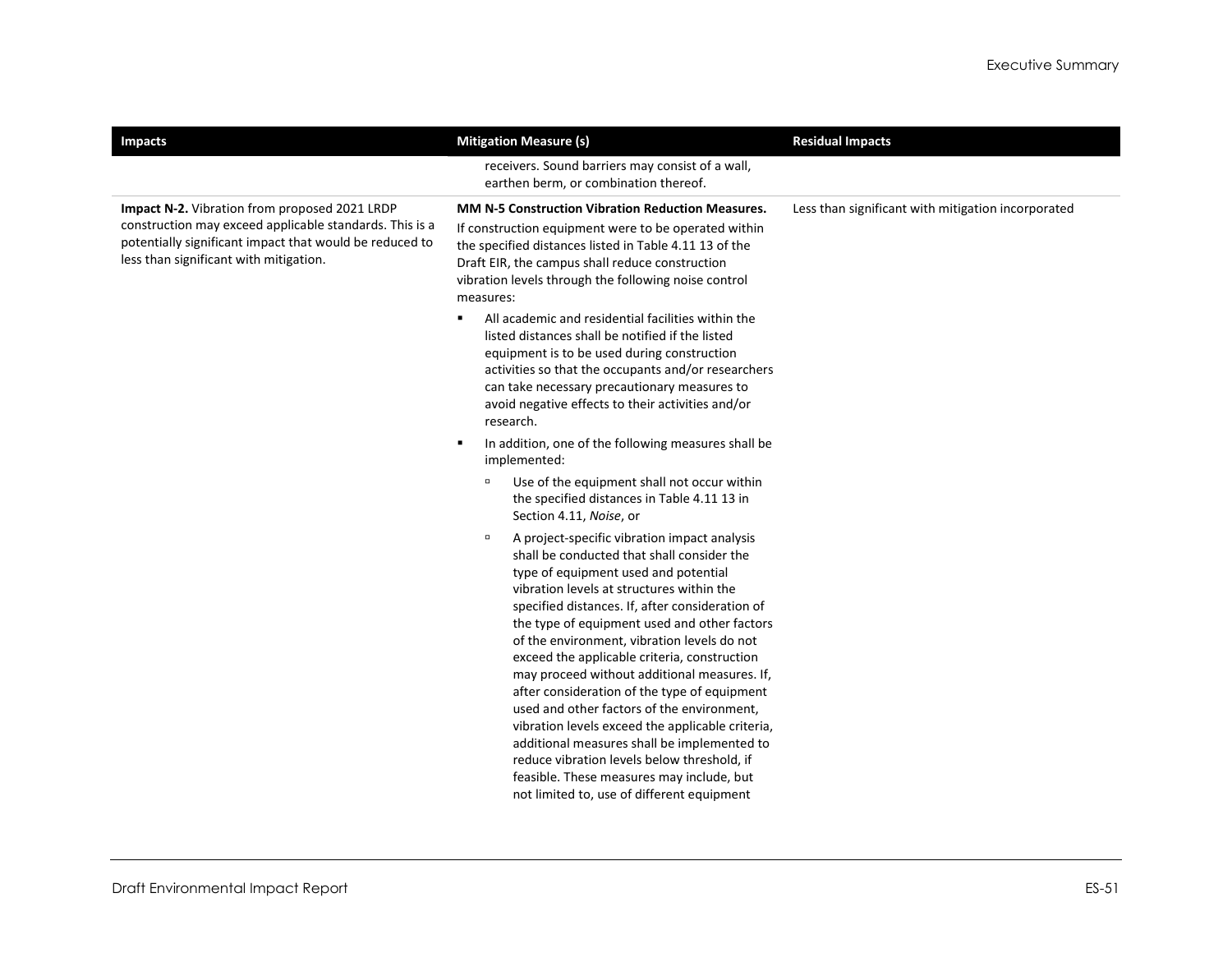| <b>Impacts</b>                                                                                                                                                                                                                                                                                                                                                                                                                                                                                   | <b>Mitigation Measure (s)</b>                                                                       | <b>Residual Impacts</b> |
|--------------------------------------------------------------------------------------------------------------------------------------------------------------------------------------------------------------------------------------------------------------------------------------------------------------------------------------------------------------------------------------------------------------------------------------------------------------------------------------------------|-----------------------------------------------------------------------------------------------------|-------------------------|
|                                                                                                                                                                                                                                                                                                                                                                                                                                                                                                  | that results in an acceptable vibration level as<br>listed in Table 4.11 13 in Section 4.11, Noise. |                         |
| Impact N-3. The proposed 2021 would not expose<br>people residing or working in the project area to<br>excessive noise levels within 2 miles of an airport or<br>airport influence area. Impacts would be less than<br>significant. No mitigation is required.                                                                                                                                                                                                                                   | None required                                                                                       | Less than significant   |
| <b>Population and Housing</b>                                                                                                                                                                                                                                                                                                                                                                                                                                                                    |                                                                                                     |                         |
| Impact PH-1. The proposed 2021 LRDP would<br>accommodate the anticipated regional population<br>forecasts. Furthermore, the proposed 2021 LRDP does<br>not include installation or extension of significant roads<br>or infrastructure that would result in further population<br>growth or housing needs. Direct and indirect impacts<br>related to unplanned population growth would be less<br>than significant. No mitigation measures are required.                                         | None required                                                                                       | Less than significant   |
| Impact PH-2. The proposed 2021 LRDP would not<br>displace substantial numbers of existing people or<br>housing, necessitating the construction of replacement<br>housing. Impacts would be less than significant. No<br>mitigation measures are required.                                                                                                                                                                                                                                        | None required                                                                                       | Less than significant   |
| <b>Public Services</b>                                                                                                                                                                                                                                                                                                                                                                                                                                                                           |                                                                                                     |                         |
| Impact PS-1. The proposed 2021 LRDP would not<br>increase demand to a level that would require new fire<br>protection facilities or substantial alterations to existing<br>facilities. Impacts would be less than significant. No<br>mitigation measures are required.                                                                                                                                                                                                                           | None required                                                                                       | Less than significant   |
| Impact PS-2. Implementation of the proposed 2021<br>LRDP would incrementally increase the enrollment of<br>students in regional public schools by an estimated<br>2,575 students, which would be accommodated by the<br>existing and planned capacity of local school districts.<br>Therefore, the proposed 2021 LRDP would not result in<br>the need for the provision of new or physically altered<br>schools. Impacts would be less than significant. No<br>mitigation measures are required. | None required                                                                                       | Less than significant   |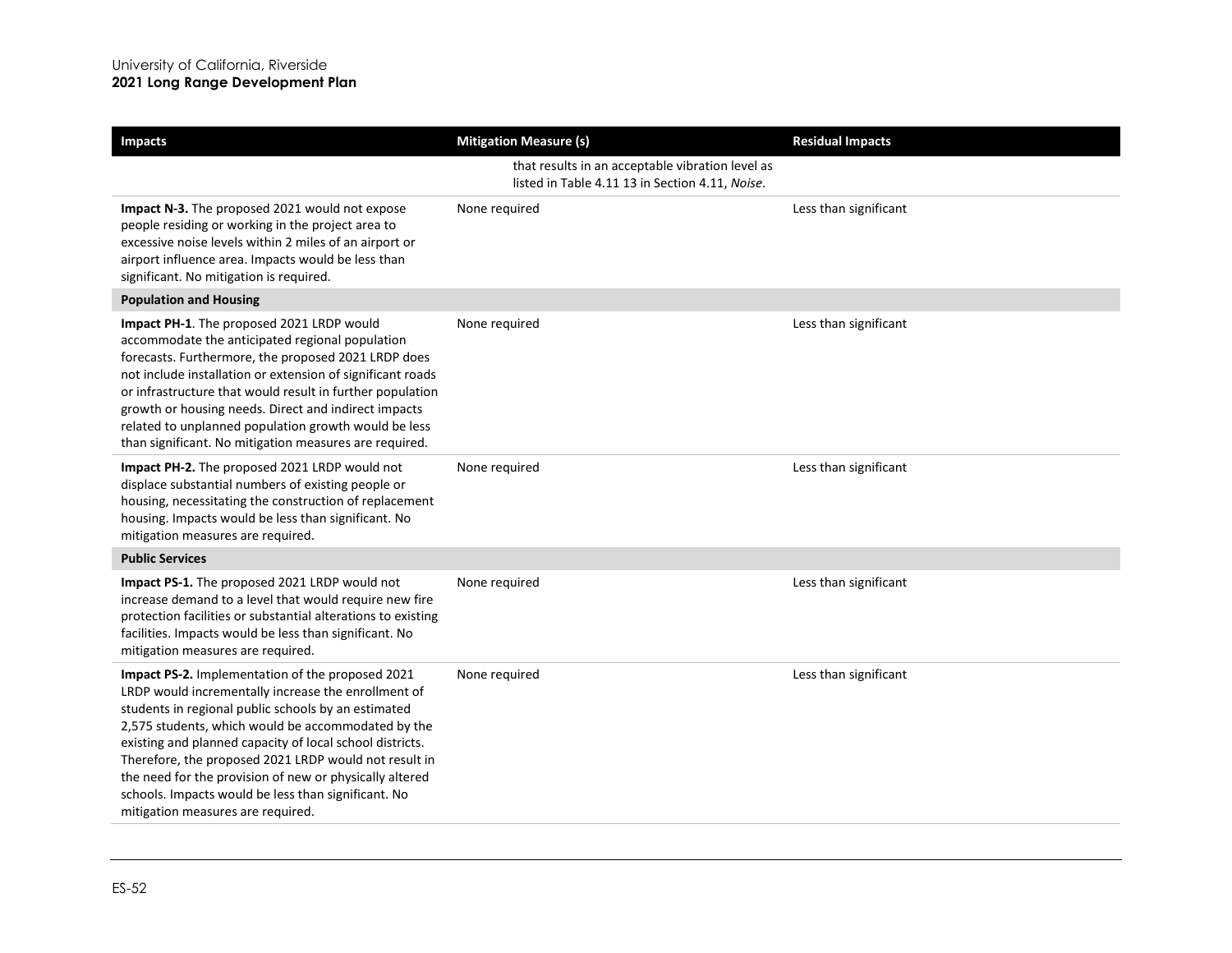| <b>Impacts</b>                                                                                                                                                                                                                                                                                                                                                                                                                                                                                                                                                                                                                                          | <b>Mitigation Measure (s)</b>                                                                                                                                                                                       | <b>Residual Impacts</b> |
|---------------------------------------------------------------------------------------------------------------------------------------------------------------------------------------------------------------------------------------------------------------------------------------------------------------------------------------------------------------------------------------------------------------------------------------------------------------------------------------------------------------------------------------------------------------------------------------------------------------------------------------------------------|---------------------------------------------------------------------------------------------------------------------------------------------------------------------------------------------------------------------|-------------------------|
| <b>Recreation</b>                                                                                                                                                                                                                                                                                                                                                                                                                                                                                                                                                                                                                                       |                                                                                                                                                                                                                     |                         |
| Impact REC-1. The proposed 2021 LRDP would include<br>most of the recreational facilities and parkland on the<br>UCR campus and incrementally develop new recreation<br>facilities and open spaces that would adequately serve<br>the campus population. The proposed 2021 LRDP<br>would not increase the use of existing neighborhood<br>and regional parks or other recreational facilities such<br>that substantial physical deterioration of those facilities<br>would occur or be accelerated. Impacts related to<br>increased use of parks and recreational facilities would<br>be less than significant. No mitigation measures are<br>required. | None required                                                                                                                                                                                                       | Less than significant   |
| Impact REC-2. The proposed 2021 LRDP would<br>incrementally develop new on-campus recreational<br>facilities and open spaces, the construction of which<br>may have an adverse physical effect on the<br>environment. Environmental impacts would be less<br>than significant without additional mitigation.                                                                                                                                                                                                                                                                                                                                            | The impact from construction and operation of these<br>new recreational facilities have been analyzed as part<br>of the proposed 2021 LRDP buildout in this Draft EIR,<br>and no additional mitigation is required. | Less than significant   |
| Transportation                                                                                                                                                                                                                                                                                                                                                                                                                                                                                                                                                                                                                                          |                                                                                                                                                                                                                     |                         |
| Impact T-1. Implementation of the proposed 2021<br>LRDP would increase bicycle and pedestrian travel, but<br>it would not physically disrupt an existing pedestrian or<br>bicycle facility or interfere with implementation of a<br>planned pedestrian or bicycle facility. Implementation<br>of the proposed 2021 LRDP would not conflict with any<br>existing programs, plans, ordinances, or policies that<br>address the circulation systems. Impacts would be less<br>than significant. No mitigation measures are required.                                                                                                                       | None required                                                                                                                                                                                                       | Less than significant   |
| Impact T-2. Implementation of the proposed 2021<br>LRDP would result in additional vehicular travel<br>associated with increased population on the campus,<br>but VMT would continue to be below regional<br>thresholds. Multi-use development implemented under<br>the proposed 2021 LRDP combined with increased use<br>of alternative modes of travel would result in lower<br>VMT generated by the campus over time. Project-                                                                                                                                                                                                                       | None required                                                                                                                                                                                                       | Less than significant   |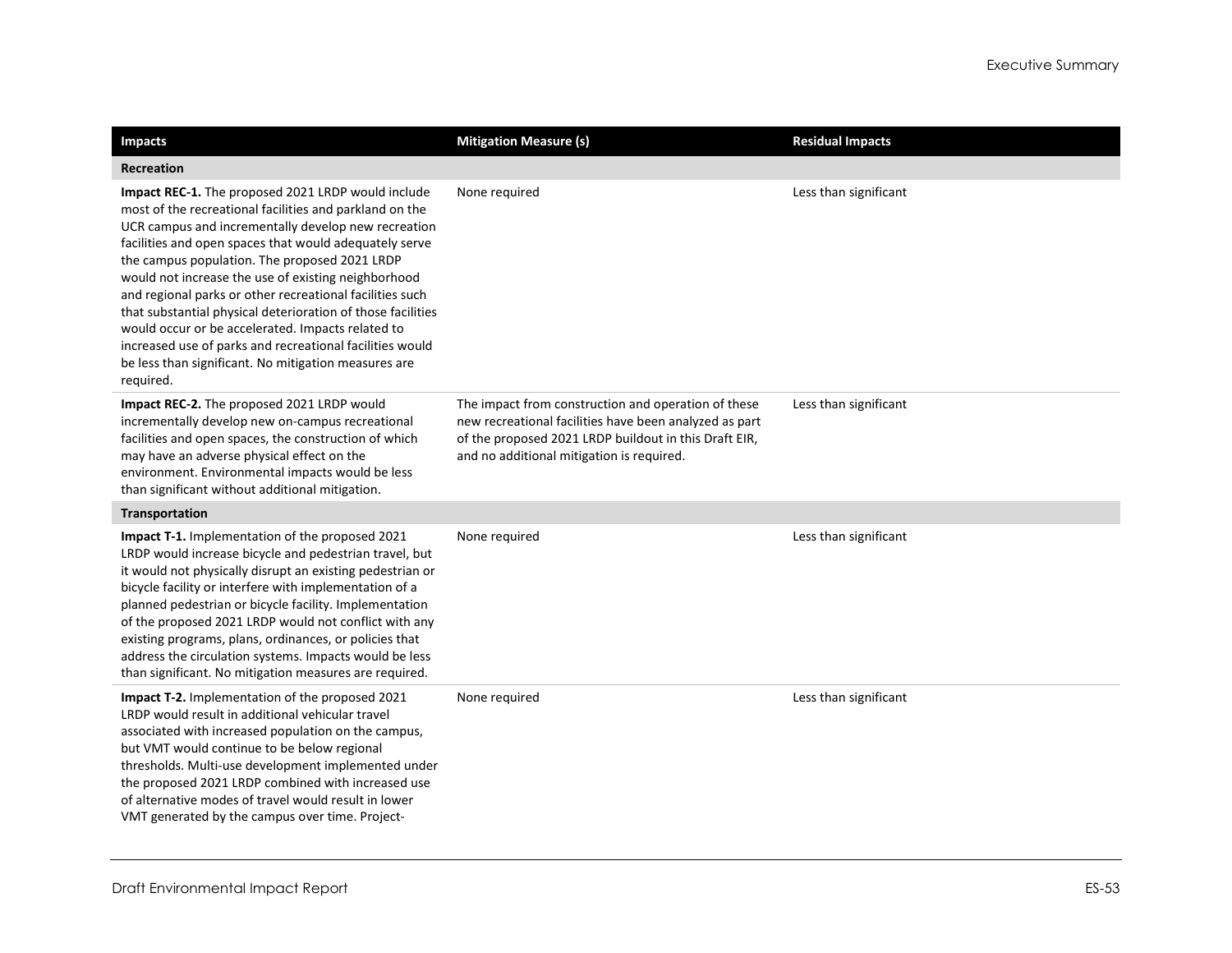| <b>Impacts</b>                                                                                                                                                                                                                                                                                                                                                                                                                                                                                                                                                                                                                                                                                                                                                                  | <b>Mitigation Measure (s)</b>                                                                                                                                                                                                                                                                                                                                                                                                                                                                                                                                            | <b>Residual Impacts</b>                                                                                                                                                                                                                                 |
|---------------------------------------------------------------------------------------------------------------------------------------------------------------------------------------------------------------------------------------------------------------------------------------------------------------------------------------------------------------------------------------------------------------------------------------------------------------------------------------------------------------------------------------------------------------------------------------------------------------------------------------------------------------------------------------------------------------------------------------------------------------------------------|--------------------------------------------------------------------------------------------------------------------------------------------------------------------------------------------------------------------------------------------------------------------------------------------------------------------------------------------------------------------------------------------------------------------------------------------------------------------------------------------------------------------------------------------------------------------------|---------------------------------------------------------------------------------------------------------------------------------------------------------------------------------------------------------------------------------------------------------|
| generated VMT per service population would be below<br>the WRCOG 15 percent threshold. impacts would be<br>less than significant. No mitigation measures are<br>required.                                                                                                                                                                                                                                                                                                                                                                                                                                                                                                                                                                                                       |                                                                                                                                                                                                                                                                                                                                                                                                                                                                                                                                                                          |                                                                                                                                                                                                                                                         |
| <b>Impact T-3.</b> Development under the proposed 2021<br>LRDP would be constructed in such a way that changes<br>would remain consistent to surrounding geometric<br>design features and any redesign or construction of on-<br>campus circulation paths would be designed and<br>constructed to meet the Campus Construction and<br>Design Standards. However, the increase in campus<br>population under Cumulative Plus Project conditions<br>would result in an impact related to queuing at the I-<br>215/SR 60 Freeway Southbound Ramps at Martin<br>Luther King Boulevard. Impacts would be significant<br>and unavoidable. Mitigation measure T-1 has been<br>proposed for adoption to another agency (Caltrans),<br>but its implementation is uncertain at this time. | MM T-1 Intersection Queueing.<br>Improvements to the intersection of I-215/SR-60<br>freeway southbound ramps at Martin Luther King<br>Boulevard shall consist of reconfiguring the southbound<br>approach from one left-turn lane and one shared<br>through/right-turn lane to one shared<br>left/through/right-turn lane and one right-turn lane.<br>Optimizing the signal-timings with the geometric<br>improvements shall also be required.                                                                                                                           | Significant and unavoidable<br>UCR recommends that Caltrans approve MM T-1. If<br>Caltrans approves MM T-1, based on the<br>Transportation Impact Analysis included as Appendix J<br>to this EIR, impacts would be reduced to less than<br>significant. |
| Impact T-4. Development under the proposed 2021<br>LRDP would not include major changes to existing<br>access points or on-campus circulation paths that<br>would result in inadequate emergency access. All<br>projects under the proposed 2021 LRDP would adhere<br>to Campus Construction and Design Standards. They<br>would undergo review and approval by the State Fire<br>Marshal prior to implementation and use. Impacts<br>would be less than significant. No mitigation measures<br>are required.                                                                                                                                                                                                                                                                   | None required<br>However, UCR has proposed continuing best practices<br>(CBP) as conditions of individual project approval that<br>would ensure, to the extent feasible, that at least one<br>unobstructed lane in both directions on campus<br>roadways are maintained specifically in the event of a<br>wildfire emergency (CBP WF-1) and that the Campus<br>Fire Marshal discloses roadway closures to the City of<br>Riverside Fire Department and identify alternative<br>travel routes, if necessary (CBP WF-2). See Continuing<br>Best Practices discussed below. | Less than significant                                                                                                                                                                                                                                   |
| <b>Tribal Cultural Resources</b>                                                                                                                                                                                                                                                                                                                                                                                                                                                                                                                                                                                                                                                                                                                                                |                                                                                                                                                                                                                                                                                                                                                                                                                                                                                                                                                                          |                                                                                                                                                                                                                                                         |
| <b>Impact TCR-1.</b> Development facilitated by the proposed<br>2021 LRDP has the potential to impact tribal cultural<br>resources. Impacts would be less than significant with<br>mitigation.                                                                                                                                                                                                                                                                                                                                                                                                                                                                                                                                                                                  | See:<br>MM CUL-2 Tribal Cultural Resources/Archaeological<br>Monitoring.<br>MM CUL-3 Construction Working Training.<br>MM CUL-4 Unanticipated Discovery of Tribal Cultural<br>Resources/Archaeological Resources.                                                                                                                                                                                                                                                                                                                                                        | Less than significant with mitigation incorporated                                                                                                                                                                                                      |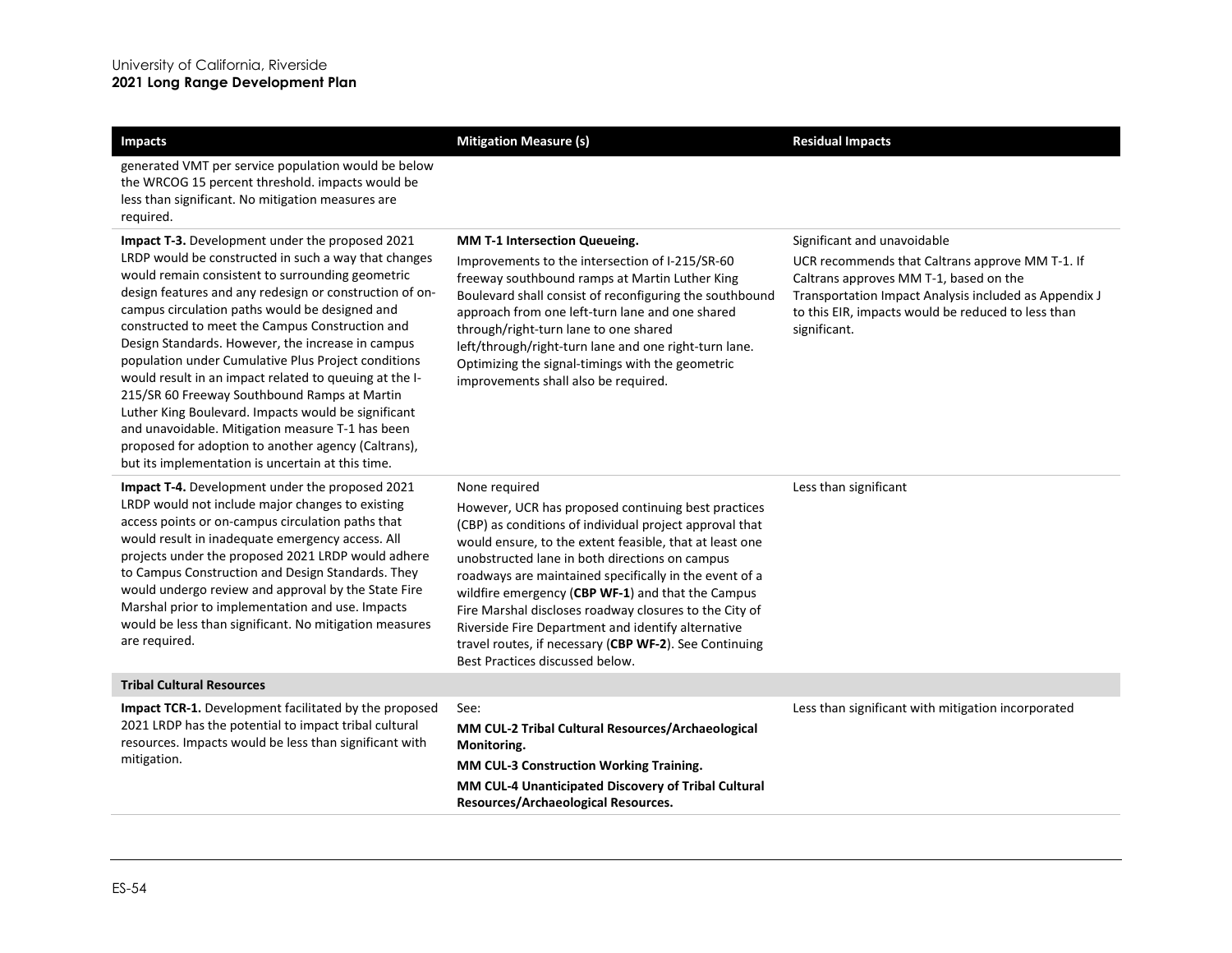| <b>Impacts</b>                                                                                                                                                                                                                                                                                                                                                                                                                                                        | <b>Mitigation Measure (s)</b> | <b>Residual Impacts</b> |
|-----------------------------------------------------------------------------------------------------------------------------------------------------------------------------------------------------------------------------------------------------------------------------------------------------------------------------------------------------------------------------------------------------------------------------------------------------------------------|-------------------------------|-------------------------|
| <b>Utilities and Service Systems</b>                                                                                                                                                                                                                                                                                                                                                                                                                                  |                               |                         |
| Impact U-1. The proposed 2021 LRDP may require the<br>relocation or construction of new or expanded water,<br>wastewater treatment or stormwater drainage, electric<br>power, natural gas, or telecommunications facilities on<br>the UCR Campus. Such relocation and construction<br>would not result in significant environmental effects<br>and impacts would be less than significant. No<br>mitigation measures are required.                                    | None required                 | Less than significant   |
| <b>Impact U-2.</b> Implementation of the proposed 2021<br>LRDP would result in a net increase in water demand<br>on the UCR campus of approximately 579 AFY through<br>year 2035/2036. This increase is accounted for in the<br>RPU's 2015 UWMP, and there is sufficient water supply<br>available under all drought scenarios. Impacts would be<br>less than significant. No mitigation measures are<br>required.                                                    | None required                 | Less than significant   |
| Impact U-3. Wastewater generated by development<br>under the proposed 2021 LRDP would be treated at the<br>Riverside Water Quality Control Plant. The plant would<br>have adequate capacity to serve the proposed 2021<br>LRDP's anticipated wastewater generation in addition<br>to its existing wastewater treatment commitments.<br>Impacts would be less than significant. No mitigation<br>measures are required.                                                | None required                 | Less than significant   |
| Impact U-4. The proposed 2021 LRDP would not<br>generate solid waste in excess of State or local<br>standards, or in excess of the capacity of local<br>infrastructure. The proposed 2021 LRDP would not<br>impair the attainment of solid waste reduction goals<br>and would comply with federal, State, and applicable<br>local statutes and regulations related to solid waste.<br>Impacts would be less than significant. No mitigation<br>measures are required. | None required                 | Less than significant   |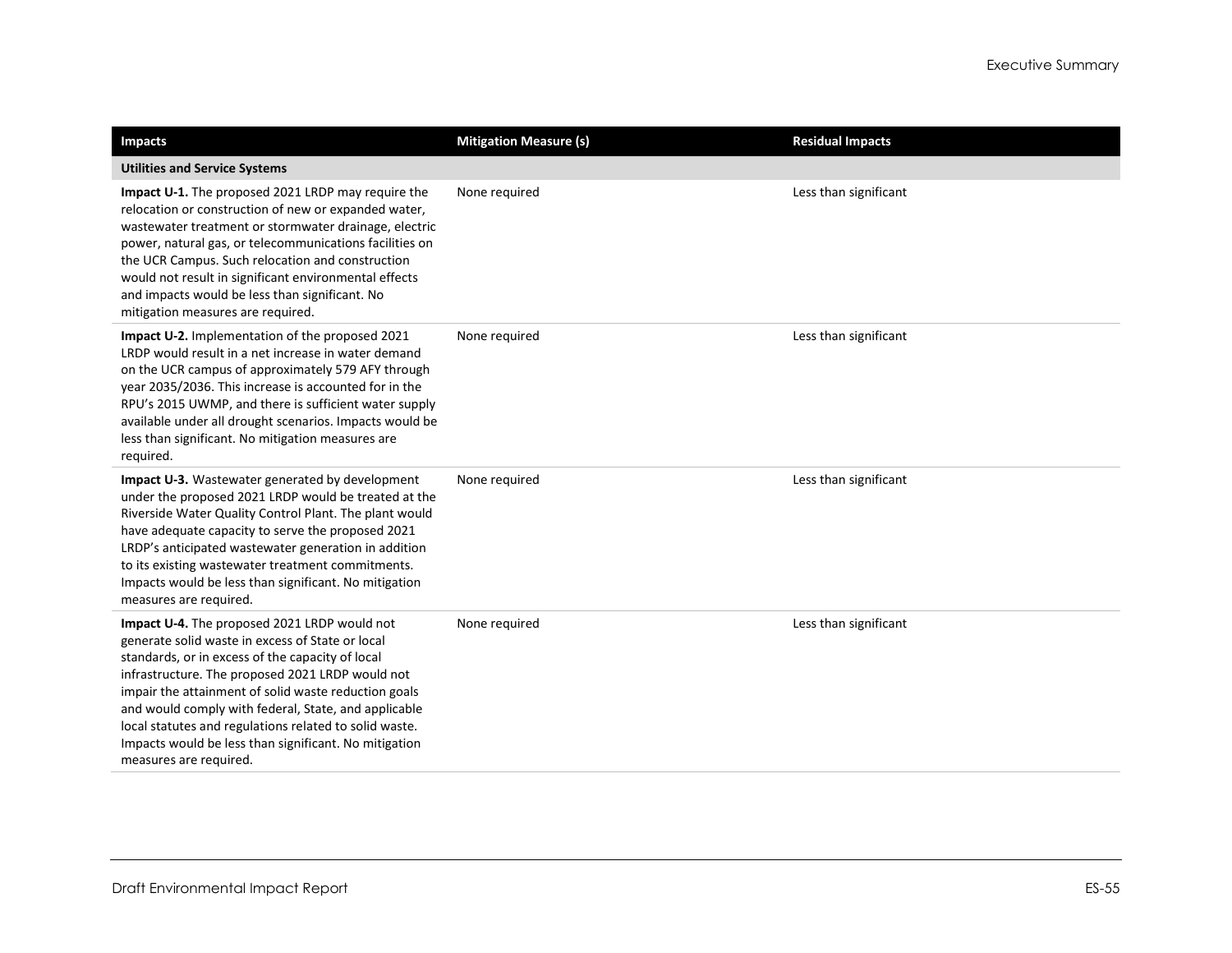| <b>Impacts</b>                                                                                                                                                                                                                                                                                                                                                                                                                                                                                                                                                                                     | <b>Mitigation Measure (s)</b>                                                                                                                                                                                                                                                                                                                                                                                                                                                                                                                                            | <b>Residual Impacts</b> |
|----------------------------------------------------------------------------------------------------------------------------------------------------------------------------------------------------------------------------------------------------------------------------------------------------------------------------------------------------------------------------------------------------------------------------------------------------------------------------------------------------------------------------------------------------------------------------------------------------|--------------------------------------------------------------------------------------------------------------------------------------------------------------------------------------------------------------------------------------------------------------------------------------------------------------------------------------------------------------------------------------------------------------------------------------------------------------------------------------------------------------------------------------------------------------------------|-------------------------|
| <b>Wildfire</b>                                                                                                                                                                                                                                                                                                                                                                                                                                                                                                                                                                                    |                                                                                                                                                                                                                                                                                                                                                                                                                                                                                                                                                                          |                         |
| <b>Impact WF-1.</b> Implementation of the proposed 2021<br>LRDP would not result in a significant impact associated<br>with construction activities. Operation of new facilities<br>would not substantially impair an adopted emergency<br>response or evacuation plan. Impacts would be less<br>than significant.                                                                                                                                                                                                                                                                                 | None required<br>However, UCR has proposed continuing best practices<br>(CBP) as conditions of individual project approval that<br>would ensure, to the extent feasible, that at least one<br>unobstructed lane in both directions on campus<br>roadways are maintained specifically in the event of a<br>wildfire emergency (CBP WF-1) and that the Campus<br>Fire Marshal discloses roadway closures to the City of<br>Riverside Fire Department and identify alternative<br>travel routes, if necessary (CBP WF-2). See Continuing<br>Best Practices discussed below. | Less than significant   |
| Impact WF-2. Implementation of the proposed 2021<br>LRDP would increase the density of development on<br>campus, with new buildings and infrastructure<br>constructed according to the latest fire code and safety<br>standards. New construction would be located in areas<br>within 2 miles of Very High FHSZs. People living,<br>working, and attending class in these areas could be<br>exposed to pollutant concentrations from a wildfire or<br>the uncontrolled spread of a wildfire. Impact risk would<br>be significant with compliance with the most current<br>Building and Fire codes. | None required                                                                                                                                                                                                                                                                                                                                                                                                                                                                                                                                                            | Less than significant   |
| <b>Impact WF-3.</b> New or updated infrastructure would be<br>concentrated in previously developed portions of<br>campus, and utilities would be installed underground<br>and would not contribute to increased fire risk. Impacts<br>would be less than significant.                                                                                                                                                                                                                                                                                                                              | None required                                                                                                                                                                                                                                                                                                                                                                                                                                                                                                                                                            | Less than significant   |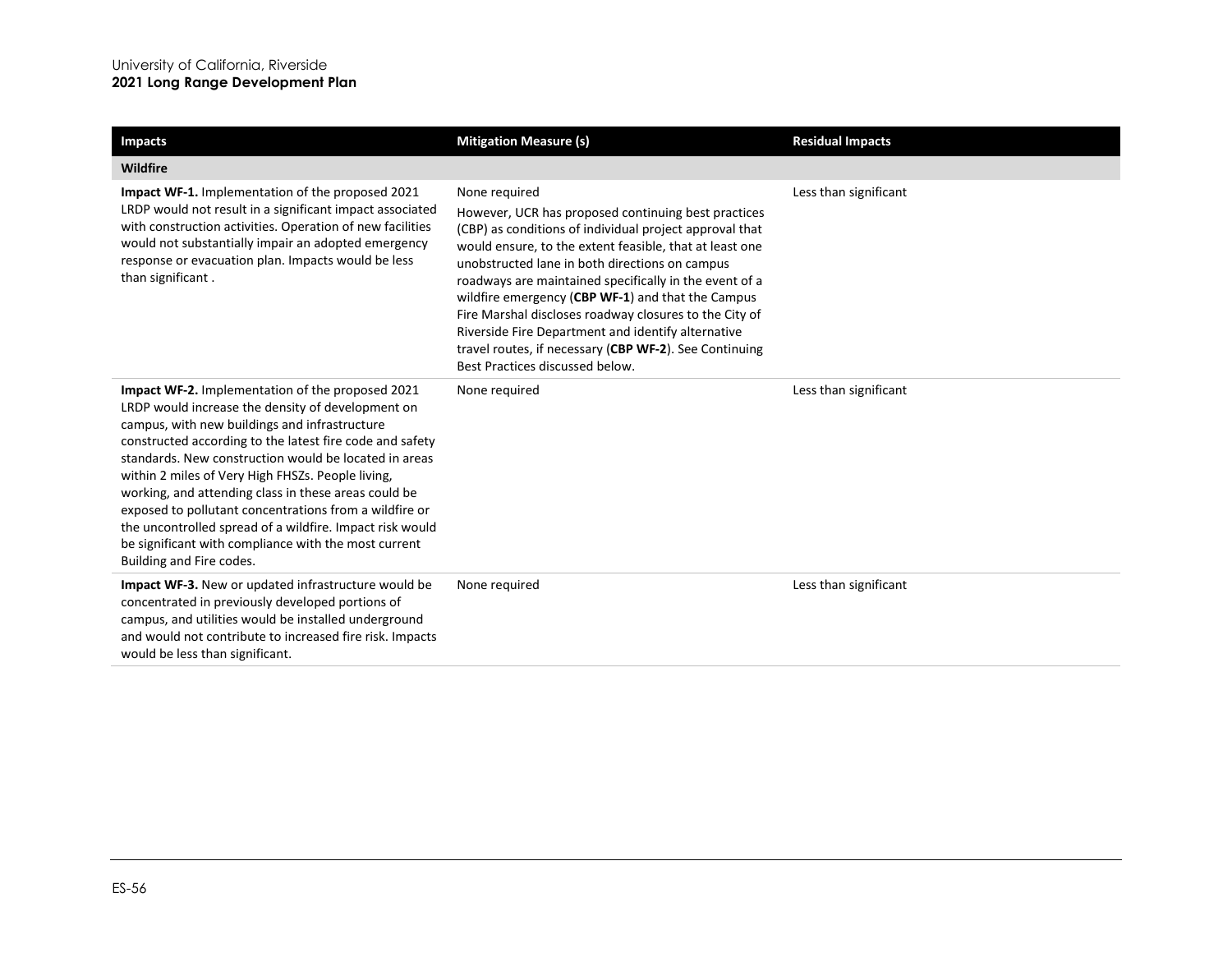| <b>Impacts</b>                                                                                                                                                                                                                          | <b>Mitigation Measure (s)</b>                                                                                                                                                                                                                                                                                                                                                                  | <b>Residual Impacts</b> |
|-----------------------------------------------------------------------------------------------------------------------------------------------------------------------------------------------------------------------------------------|------------------------------------------------------------------------------------------------------------------------------------------------------------------------------------------------------------------------------------------------------------------------------------------------------------------------------------------------------------------------------------------------|-------------------------|
| Impact WF-4. Development projects would be sited on<br>parts of campus that are away from steep slopes (25<br>percent or greater) that may become post-fire hazard<br>zones. Impacts would be less than significant with<br>mitigation. | MM WF-1 Implement Post-Fire Erosion Control Plan<br>and Application.<br>UCR shall incorporate into its Emergency Operations<br>and Response Plan erosion control measures to be<br>deployed in the event of a catastrophic wildfire. Erosion<br>control measures shall be implemented as soon as<br>possible after the event and shall include one or more<br>of the following, as applicable: | Less than significant   |
|                                                                                                                                                                                                                                         | 1. Install mulch to cover the soil and reduce rain drop<br>impact, overland flow, and soil particle movement.<br>This can be certified weed-free straw, slash, and<br>geotextile fabrics and should be installed as quickly<br>as possible after the fire event.                                                                                                                               |                         |
|                                                                                                                                                                                                                                         | 2. Apply hydro-mulch mixture of water, fiber mulch,<br>and tackifier on burned slopes to prevent soil<br>erosion and foster revegetation. Seed, fertilizer, or<br>soil stabilizing polymers can also be applied with the<br>hydro-mulch.                                                                                                                                                       |                         |
|                                                                                                                                                                                                                                         | 3. Implement aerial seeing of grasses or legumes with<br>a layer of straw mulch over seeded grasses. Ensure<br>the mix of seed includes native grasses and plants<br>with value for local wildlife.                                                                                                                                                                                            |                         |